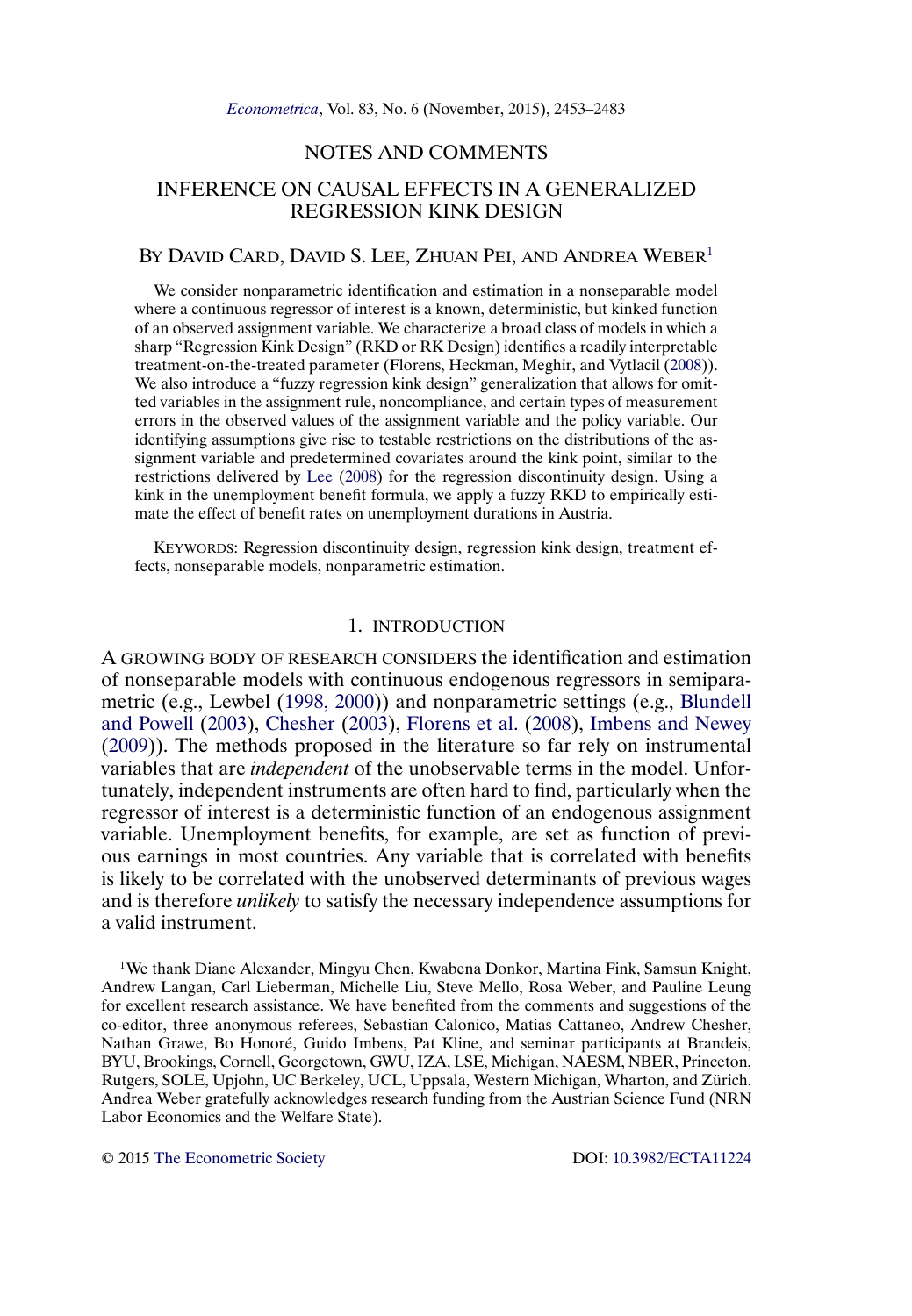<span id="page-1-0"></span>Nevertheless, many tax and benefit formulas are piecewise linear functions with kinks in the relationship between the assignment variable and the policy variable caused by minimums, maximums, and discrete shifts in the marginal tax or benefit rate. As noted by [Classen](#page-28-0) [\(1977\)](#page-28-0), [Welch](#page-29-0) [\(1977\)](#page-29-0), [Guryan](#page-29-0) [\(2001\)](#page-29-0), Dahlberg, Mork, Rattso, and Agren [\(2008\)](#page-28-0), [Nielsen, Sørensen, and Taber](#page-29-0) [\(2010\)](#page-29-0), and [Simonsen, Skipper, and Skipper](#page-29-0) [\(2015\)](#page-29-0), a kinked assignment rule holds out the possibility for identification of the policy variable's effect even in the absence of traditional instruments. The idea is to look for an induced kink in the mapping between the assignment variable and the outcome variable that coincides with the kink in the policy rule, and compare the relative magnitudes of the two kinks.

This paper establishes conditions under which the behavioral response to a formulaic policy variable like unemployment benefits can be identified within a general class of nonparametric and nonseparable regression models. Specifically, we establish conditions for the regression kink design (RKD) to identify the "local average response" defined by [Altonji and Matzkin](#page-28-0) [\(2005\)](#page-28-0) or the "treatment-on-the-treated" parameter defined by [Florens et al.](#page-28-0) [\(2008\)](#page-28-0). The key assumptions are: (1) conditional on the unobservable determinants of the outcome variable, the density of the assignment variable is smooth (i.e., continuously differentiable) at the kink point in the policy rule, and (2) the treatment assignment rule is continuous at the kink point. We show that the smooth density condition rules out deterministic sorting while allowing less extreme forms of endogeneity—including, for example, situations where agents endogenously sort but make small optimization errors (e.g., [Chetty](#page-28-0) [\(2012\)](#page-28-0)). We also show that the smooth density condition generates testable predictions for the distribution of predetermined covariates among the population of agents located near the kink point. Thus, as in a regression discontinuity (RD) design [\(Lee and Lemieux](#page-29-0) [\(2010\)](#page-29-0), [DiNardo and Lee](#page-28-0) [\(2011\)](#page-28-0)), the validity of the regression kink design can be evaluated empirically. The second key assumption continuity of the treatment assignment rule—is important for RK identification in a general model with no restriction on treatment effect heterogeneity, but researchers can apply an RD design in its absence.

In many realistic settings, the policy rule of interest depends on unobserved individual characteristics or is implemented with error. In addition, both the assignment variable and the policy variable may be observed with error. We present a generalization of the RKD—which we call a "fuzzy regression kink design"—that allows for these features. The fuzzy RKD estimand replaces the known change in slope of the assignment rule at the kink with an estimate based on the observed data. Under a series of additional assumptions, including a monotonicity condition analogous to the one introduced by [Imbens and](#page-29-0) [Angrist](#page-29-0) [\(1994\)](#page-29-0) (and implicit in latent index models [\(Vytlacil](#page-29-0) [\(2002\)](#page-29-0))), we show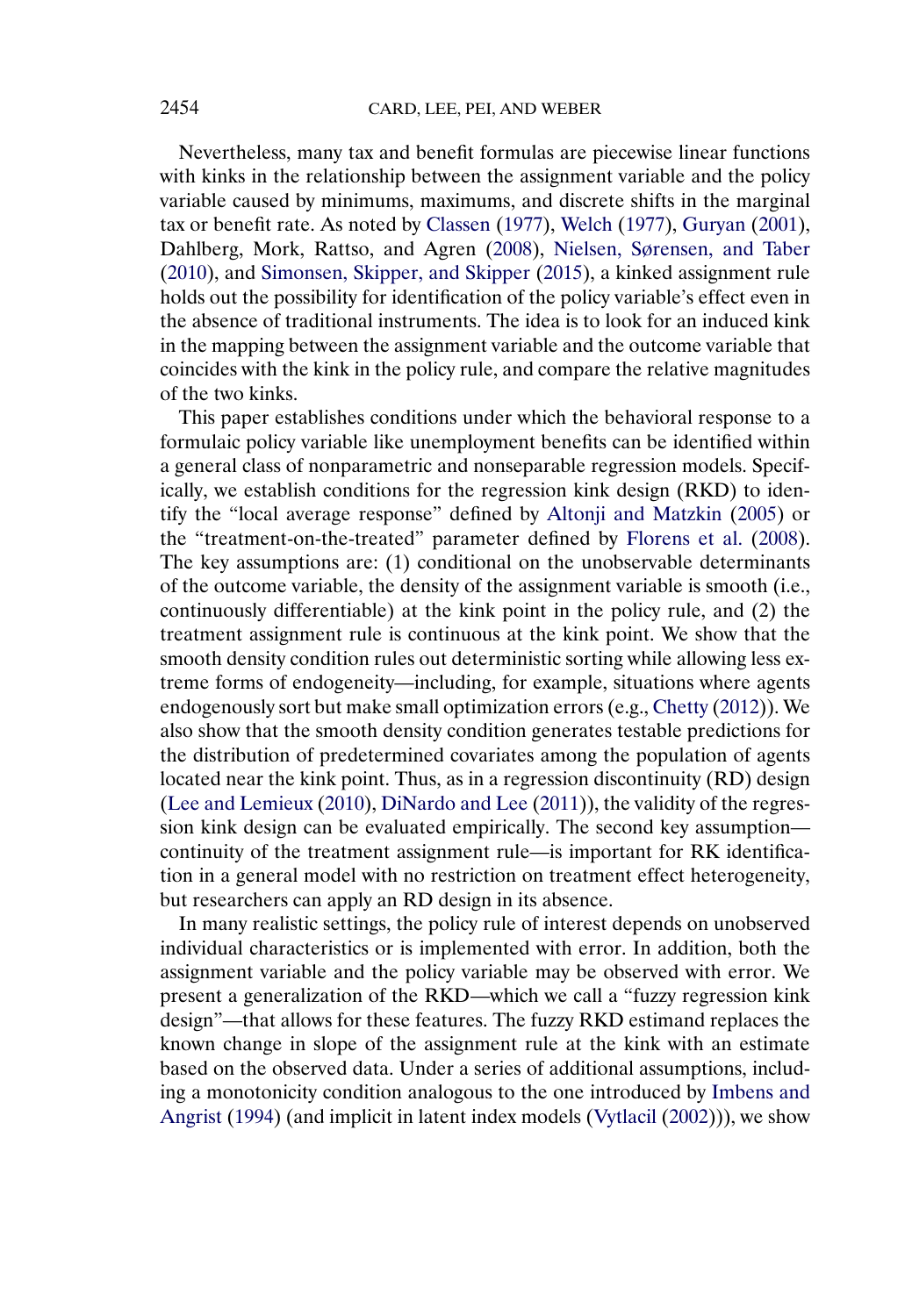<span id="page-2-0"></span>that the fuzzy RKD identifies a weighted average of marginal effects, where the weights are proportional to the magnitude of the individual-specific kinks.<sup>2</sup>

We then briefly review existing methods for the nonparametric estimation of RKD using local polynomial estimation, including [Fan and Gijbels](#page-28-0) [\(1996\)](#page-28-0)—hereafter, FG; [Imbens and Kalyanaraman](#page-29-0) [\(2012\)](#page-29-0)—hereafter, IK; and [Calonico, Cattaneo, and Titiunik](#page-28-0) [\(2014\)](#page-28-0)—hereafter, CCT. And finally, we use a fuzzy RKD approach to analyze the effect of unemployment insurance (UI) benefits on the duration of registered unemployment in Austria, focusing on the kink in the UI benefit formula at the maximum benefit level. Simple plots of the data show visual evidence of a kink in the relationship between base period earnings and unemployment durations around the earnings threshold associated with the maximum benefit. We present a range of alternative estimates of the behavioral effect of benefits on registered unemployment durations derived from local linear and local quadratic polynomial models obtained with various bandwidth selection algorithms (including FG, IK, and CCT, and extensions of IK and CCT for the fuzzy RKD case). For each of the alternative choices of polynomial order and bandwidth selector, we show the conventional kink estimates and the corresponding robust bias-corrected confidence intervals per [Calonico, Cattaneo, and Titiunik](#page-28-0) [\(2014\)](#page-28-0).

#### 2. NONPARAMETRIC REGRESSION AND THE REGRESSION KINK DESIGN

2.1. *Background*

Consider the generalized nonseparable model

$$
(2.1) \qquad Y = y(B, V, U),
$$

where Y is an outcome, B is a continuous regressor of interest,  $V$  is another observed covariate, and  $U$  is a potentially multidimensional error term that enters the function  $y$  in a nonadditive way. This is a particular case of the model considered by [Imbens and Newey](#page-29-0) [\(2009\)](#page-29-0); there are two observable covariates and interest centers on the effect of B on Y. As noted by [Imbens and](#page-29-0) [Newey](#page-29-0) [\(2009\)](#page-29-0), this setup is general enough to encompass a variety of treatment effect models. When  $B$  is binary, the treatment effect for a particular individual is given by  $Y_1 - Y_0 = y(1, V, U) - y(0, V, U)$ ; when B is continuous, the treatment effect is  $\frac{\partial}{\partial b}Y = \frac{\partial}{\partial b}y(b, V, U)$ . In settings with discrete outcomes, Y could be defined as an individual-specific probability of a particular outcome (as in a binary response model) or as an individual-specific expected value (e.g., an expected duration) that depends on  $B, V$ , and  $U$ , where the

<sup>2</sup>The marginal effects of interest in this paper refer to derivatives of an outcome variable with respect to a continuous endogenous regressor, and should not be confused with the marginal treatment effects defined in [Heckman and Vytlacil](#page-29-0) [\(2005\)](#page-29-0), where the treatment is binary.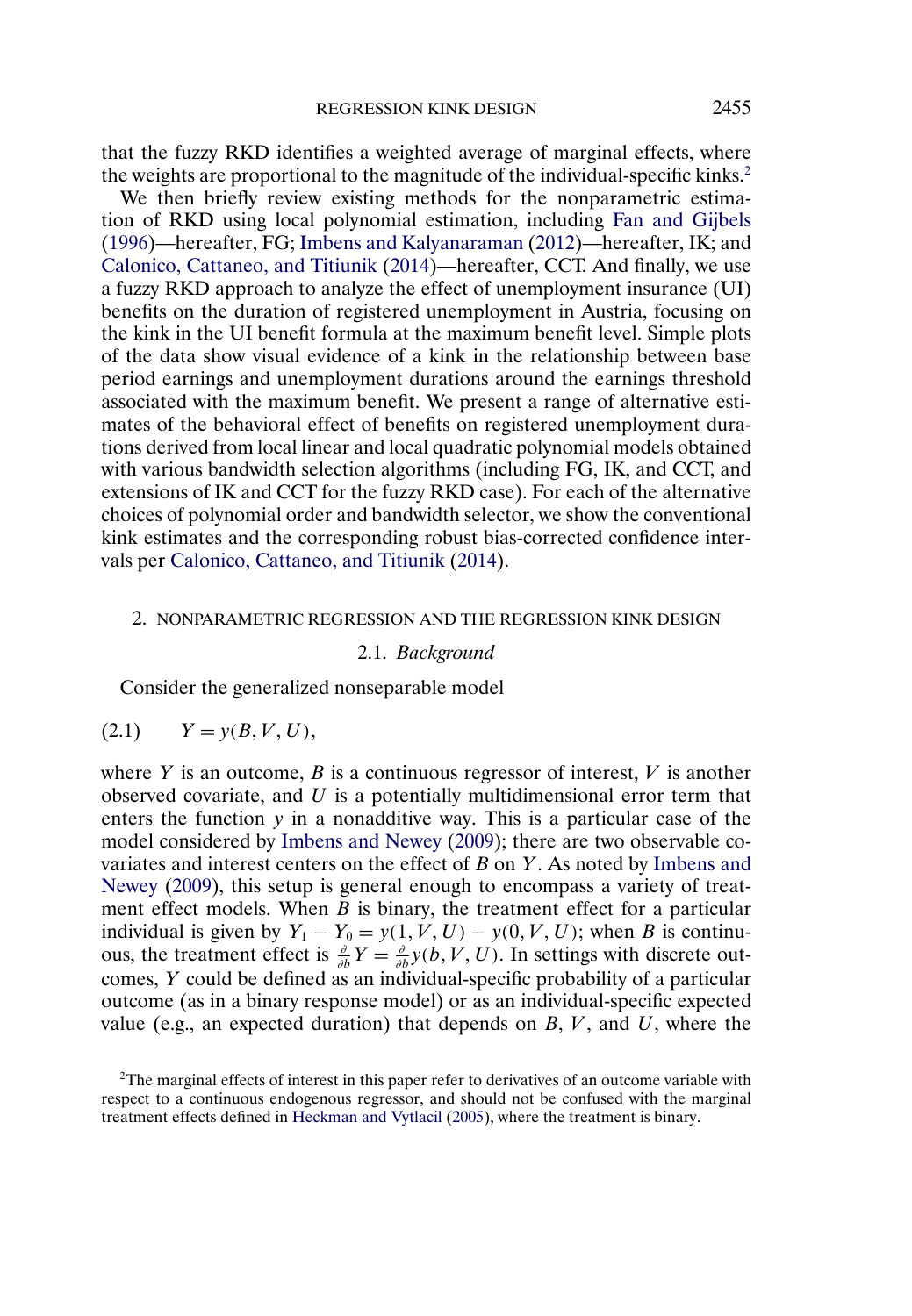<span id="page-3-0"></span>structural function of interest is the relation between B and the probability or expected value.<sup>3</sup>

For the continuous regressor case, [Florens et al.\(2008\)](#page-28-0) defined the "treatmenton-the-treated" (TT) parameter as

$$
TT_{b|v}(b,v)=\int \frac{\partial y(b,v,u)}{\partial b} dF_{U|B=b,V=v}(u),
$$

where  $F_{U|B=b,V=v}(u)$  is the c.d.f. of U conditional on  $B=b, V=v$ . As noted by [Florens et al.](#page-28-0) [\(2008\)](#page-28-0), this is equivalent to the "local average response" (LAR) parameter of [Altonji and Matzkin](#page-28-0) [\(2005\)](#page-28-0). The TT (or equivalently the LAR) gives the average effect of a marginal increase in  $b$  at some specific value of the pair (*b*, *v*), holding fixed the distribution of the unobservables,  $F_{U|B=b, V=v}(\cdot)$ .

Recent studies, including [Florens et al.](#page-28-0) [\(2008\)](#page-28-0) and [Imbens and Newey](#page-29-0) [\(2009\)](#page-29-0), have proposed methods that use an instrumental variable Z to identify causal parameters such as  $TT$  or LAR. An appropriate instrument  $Z$  is assumed to influence B but is also assumed to be *independent* of the nonadditive errors in the model. [Chesher](#page-28-0) [\(2003\)](#page-28-0) observed that such independence assumptions may be "strong and unpalatable," and hence proposed the use of local independence of Z to identify local effects.

As noted in the [Introduction,](#page-0-0) there are some important contexts where no instruments can plausibly satisfy the independence assumption, either globally or locally. For example, consider the case where Y represents the expected duration of unemployment for a job loser, B represents the level of unemployment benefits, and  $V$  represents pre-job-loss earnings. Assume (as in many institutional settings) that unemployment benefits are a linear function of prejob-loss earnings up to some maximum, that is,  $B = b(V) = \rho \min(V, T)$ . Conditional on  $V$ , there is no variation in the benefit level, so model  $(2.1)$  is not nonparametrically identified. One could try to get around this fundamental nonidentification by treating  $V$  as an error component correlated with  $B$ . But in this case, any variable that is independent of  $V$  will, by construction, be independent of the regressor of interest  $B$ , so it will not be possible to find instruments for B, holding constant the policy regime.

Nevertheless, it may be possible to exploit the kink in the benefit rule to identify the causal effect of  $B$  on  $Y$ . The idea is that if  $B$  exerts a causal effect on  $Y$ , and there is a kink in the deterministic relation between B and V at  $v = T$ , then we should expect to see an induced kink in the relationship between  $Y$  and  $V$  at  $v = T<sup>4</sup>$ . Using the kink for identification is in a similar spirit to the regression

<sup>4</sup>Without loss of generality, we normalize the kink threshold  $T$  to 0 in the remainder of our theoretical presentation.

 $3$ In these cases, one would use the observed outcome  $Y^0$  (a discrete outcome, or an observed duration), and use the fact that the expectations of  $Y^0$  and Y are equivalent given the same conditioning statement, in applying all of the identification results below.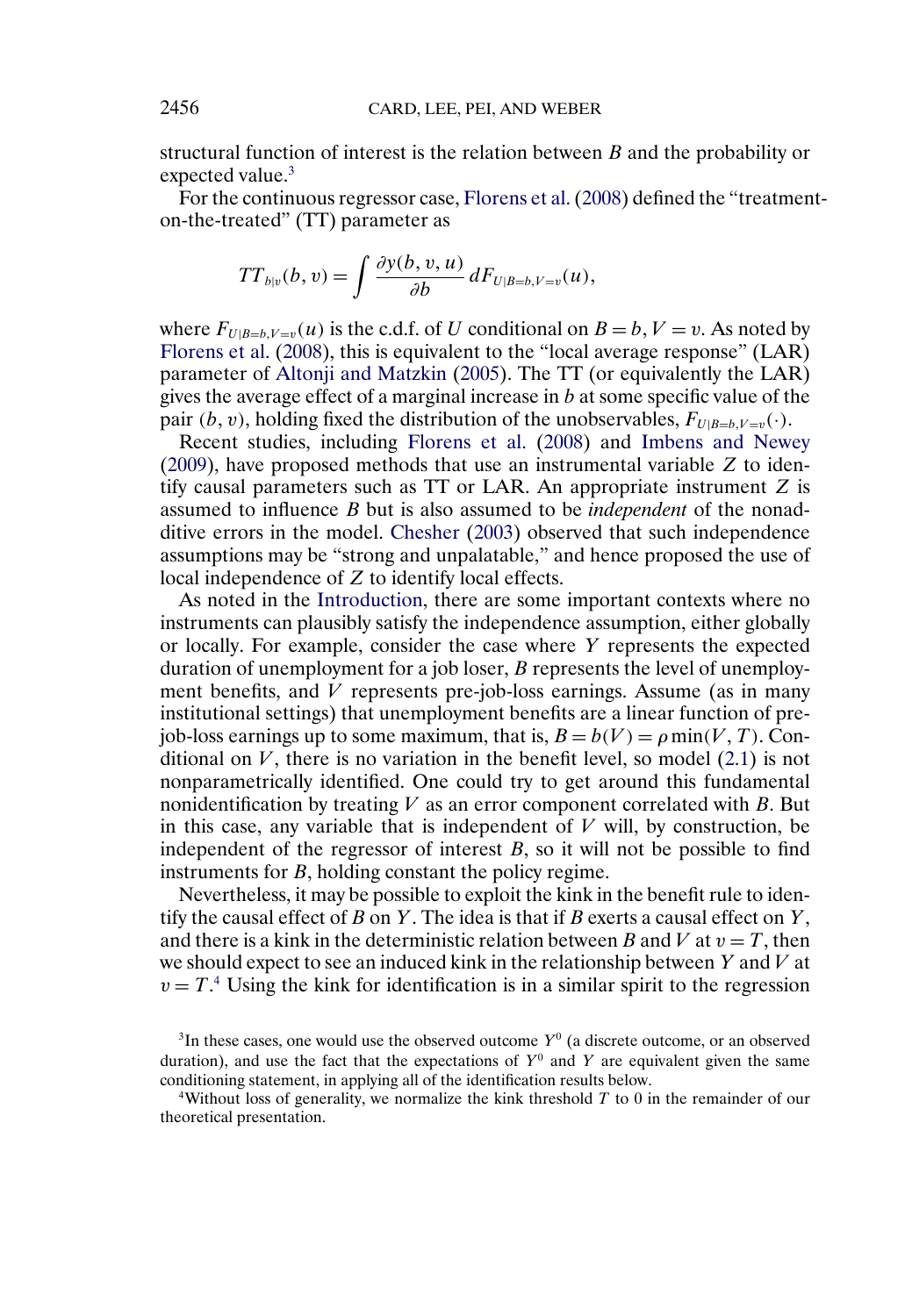<span id="page-4-0"></span>discontinuity design of [Thistlethwaite and Campbell](#page-29-0) [\(1960\)](#page-29-0), but the RD approach cannot be directly applied when the benefit formula  $b(\cdot)$  is continuous. This kink-based identification strategy has been employed in a few empirical studies. [Guryan](#page-29-0) [\(2001\)](#page-29-0), for example, used kinks in state education aid formulas as part of an instrumental variables strategy to study the effect of public school spending.<sup>5</sup> [Dahlberg et al.](#page-28-0) [\(2008\)](#page-28-0) used the same approach to estimate the impact of intergovernmental grants on local spending and taxes. More recently, [Simonsen, Skipper, and Skipper](#page-29-0) [\(2015\)](#page-29-0) used a kinked relationship between total expenditure on prescription drugs and their marginal price to study the price sensitivity of demand for prescription drugs. [Nielsen, Sørensen, and](#page-29-0) [Taber](#page-29-0) [\(2010\)](#page-29-0), who introduced the term "Regression Kink Design" for this approach, used a kinked student aid scheme to identify the effect of direct costs on college enrollment.

[Nielsen, Sørensen, and Taber](#page-29-0) [\(2010\)](#page-29-0) made precise the assumptions needed to identify the causal effects in the constant-effect, additive model

$$
(2.2) \tY = \tau B + g(V) + \varepsilon,
$$

where  $B = b(V)$  is assumed to be a deterministic (and continuous) function of V with a kink at  $V = 0$ . They showed that if  $g(\cdot)$  and  $E[\varepsilon|V = v]$  have derivatives that are continuous in v at  $v = 0$ , then

$$
\tau = \frac{\lim_{v_0 \to 0^+} \frac{dE[Y|V=v]}{dv} \Big|_{v=v_0} - \lim_{v_0 \to 0^-} \frac{dE[Y|V=v]}{dv} \Big|_{v=v_0}}{\lim_{v_0 \to 0^+} b'(v_0) - \lim_{v_0 \to 0^-} b'(v_0)}.
$$

The expression on the right-hand side of this equation—the RKD estimand—is simply the change in slope of the conditional expectation function  $E[Y|V = v]$ at the kink point ( $v = 0$ ), divided by the change in the slope of the deterministic assignment function  $b(·)$  at 0.<sup>6</sup>

Also related are papers by [Dong and Lewbel](#page-28-0) [\(2014\)](#page-28-0) and [Dong](#page-28-0) [\(2013\)](#page-28-0), which derive identification results using kinks in a regression discontinuity setting. [Dong and Lewbel](#page-28-0) [\(2014\)](#page-28-0) showed that the derivative of the RD treatment effect with respect to the running variable, which the authors called "TED,"

 $5$ Guryan [\(2001\)](#page-29-0) described the identification strategy as follows: "In the case of the Overburden Aid formula, the regression includes controls for the valuation ratio, 1989 per-capita income, and the difference between the gross standard and 1993 education expenditures (the standard of effort gap). Because these are the only variables on which Overburden Aid is based, the exclusion restriction only requires that the functional form of the direct relationship between test scores and any of these variables is not the same as the functional form in the Overburden Aid formula."

 $6$ In an earlier working paper version, [Nielsen, Sørensen, and Taber](#page-29-0) [\(2010\)](#page-29-0) provided similar conditions for identification for a less restrictive, additive model,  $Y = g(B, V) + \varepsilon$ .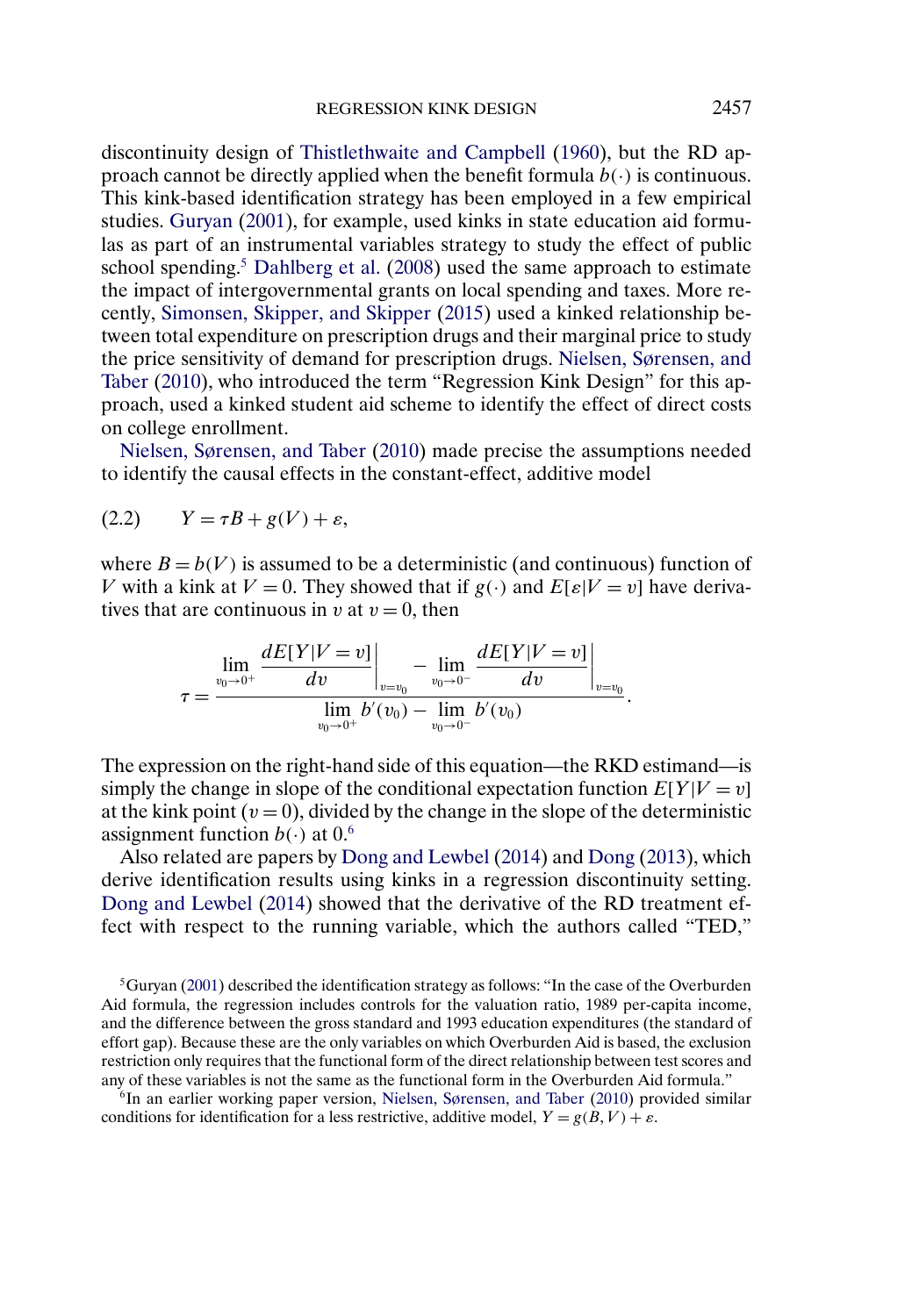<span id="page-5-0"></span>is nonparametrically identified. Under a local policy invariance assumption, TED can be interpreted as the change in the treatment effect that would result from a marginal change in the RD threshold. More closely related to our study is [Dong](#page-28-0) [\(2013\)](#page-28-0), which showed that identification in an RD design can be achieved in the absence of a first-stage discontinuity, provided there is a kink in the treatment probability at the RD cutoff. In Remark [6](#page-14-0) below, we provide an example where such a kink could be expected. [Dong](#page-28-0) [\(2013\)](#page-28-0) also showed that a slope and level change in the treatment probability can both be used to identify the RD treatment effect with a local constant treatment effect restriction; we discuss an analogous point in the RK design in Remark [3.](#page-10-0)

Below, we provide the following new identification results. First, we establish identification conditions for the RK design in the context of the general nonseparable model [\(2.1\)](#page-2-0). By allowing the error term to enter nonseparably, we permit unrestricted heterogeneity in the structural relation between the endogenous regressor and the outcome. As an example of the relevance of this generalization, consider the case of modeling the impact of UI benefits on unemployment durations with a proportional hazards model. Even if UI benefits enter the hazard function with a constant coefficient, the shape of the baseline hazard will, in general, cause the true model for expected durations to be incompatible with the constant-effects, additive specification in [\(2.2\)](#page-4-0). The addition of multiplicative unobservable heterogeneity (as in [Meyer](#page-29-0) [\(1990\)](#page-29-0)) to the baseline hazard poses an even greater challenge to the justification of parametric specifications such as [\(2.2\)](#page-4-0). The nonseparable model [\(2.1\)](#page-2-0), however, contains the implied model for durations in [Meyer](#page-29-0) [\(1990\)](#page-29-0) as a special case, and goes further by allowing (among other things) the unobserved heterogeneity to be correlated with  $V$  and  $B$ . Having introduced unobserved heterogeneity in the structural relation, we show that the RKD estimand  $\tau$  identifies an effect that can be viewed as the TT (or LAR) parameter. Given that the identified effect is an average of marginal effects across a heterogeneous population, we also make precise how the RKD estimand implicitly weights these heterogeneous marginal effects. The weights are intuitive and correspond to the weights that would determine the slope of the experimental response function in a randomized experiment.

Second, we generalize the RK design to allow for the presence of unobserved determinants of  $B$  and measurement errors in  $B$  and  $V$ . That is, while maintaining the model in [\(2.1\)](#page-2-0), we allow for the possibility that the observed value for B deviates from the amount predicted by the formula using  $V$ , either because of unobserved inputs in the formula, noncompliance behavior, or measurement errors in  $V$  or  $B$ . This "fuzzy RKD" generalization may have broader applicability than the "sharp RKD."7

 $7$ The sharp/fuzzy distinction in the RKD is analogous to that for the RD Design (see [Hahn,](#page-29-0) [Todd, and der Klaauw](#page-29-0) [\(2001\)](#page-29-0)).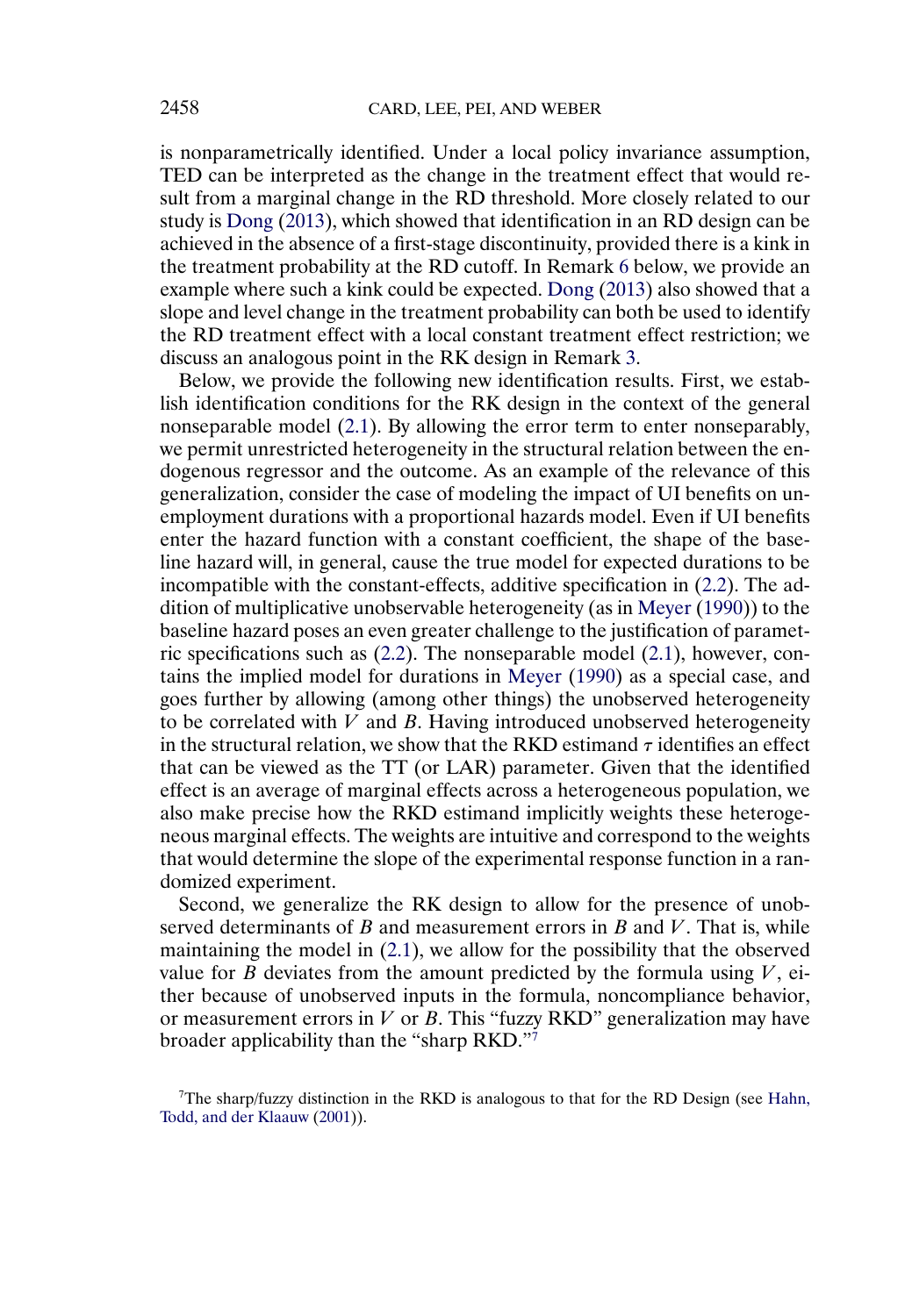<span id="page-6-0"></span>Finally, we provide testable implications for a valid RK design. As we discuss below, a key condition for identification in the RKD is that the distribution of  $V$  for each individual is sufficiently smooth. This smooth density condition rules out the case where an individual can *precisely* manipulate V , but allows individuals to exert some influence over  $V$ .<sup>8</sup> We provide two tests that can be useful in assessing whether this key identifying assumption holds in practice.

## 2.2. *Identification of Regression Kink Designs*

#### 2.2.1. *Sharp RKD*

We begin by stating the identifying assumptions for the RKD and making precise the interpretation of the resulting causal effect. In particular, we provide conditions under which the RKD identifies the  $TT_{b|v}$  parameter defined above.

*Sharp RK Design*: Let  $(V, U)$  be a pair of random variables (with V observable and U unobservable). While the running variable  $V$  is one-dimensional, the error term U need not be, and this unrestricted dimensionality of heterogeneity makes the nonseparable model [\(2.1\)](#page-2-0) equivalent to treatment effects models as mentioned in Section [2.1.](#page-2-0) Denote the c.d.f. and p.d.f. of V conditional on  $U = u$  by  $F_{V|U=u}(v)$  and  $f_{V|U=u}(v)$ . Define  $B \equiv b(V)$ ,  $Y \equiv y(B, V, U)$ ,  $y_1(b, v, u) \equiv \frac{\partial y(b, v, u)}{\partial b}$ , and  $y_2(b, v, u) \equiv \frac{\partial y(b, v, u)}{\partial v}$ . Let  $I_V$  be an arbitrarily small closed interval around the cutoff 0 and  $I_{b(V)} \equiv \{b|b = b(v) \text{ for some } v \in I_V\}$  be the image of  $I_V$  under the mapping b. In the remainder of this section, we use the notation  $I_{S_1,...,S_k}$  to denote the product space  $I_{S_1} \times \cdots \times I_{S_k}$ , where the  $S_j$ 's are random variables.

ASSUMPTION 1—Regularity: (i) *The support of* U *is bounded*: *it is a subset of the arbitrarily large compact set*  $I_U \subset \mathbb{R}^m$  (ii)  $y(\cdot, \cdot, \cdot)$  *is a continuous function and is partially differentiable w*.*r*.*t*. *its first and second arguments*. *In addition*,  $y_1(b,v,u)$  is continuous on  $I_{b(V),V,U}.$ 

ASSUMPTION 2—Smooth Effect of  $V: y_2(b,v,u)$  is continuous on  $I_{b(V),V,U}.$ 

ASSUMPTION 3—First Stage and Nonnegligible Population at the Kink: (i) b(·) *is a known function*, *everywhere continuous and continuously differentiable on*  $I_V \setminus \{0\}$ , *but*  $\lim_{v \to 0^+} b'(v) \neq \lim_{v \to 0^-} b'(v)$ . (ii) *The set*  $A_U = \{u :$  $f_{V|U=u}(v) > 0 \,\forall v \in I_V\}$  has a positive measure under  $U: \int_{A_U} dF_U(u) > 0$ .

 ${}^{8}$ Lee [\(2008\)](#page-29-0) required a similar identifying condition in a regression discontinuity design. Even though the smooth density condition is not necessary for an RD design, it leads to many intuitive testable implications, which the minimal continuity assumptions in [Hahn, Todd, and der Klaauw](#page-29-0) [\(2001\)](#page-29-0) do not.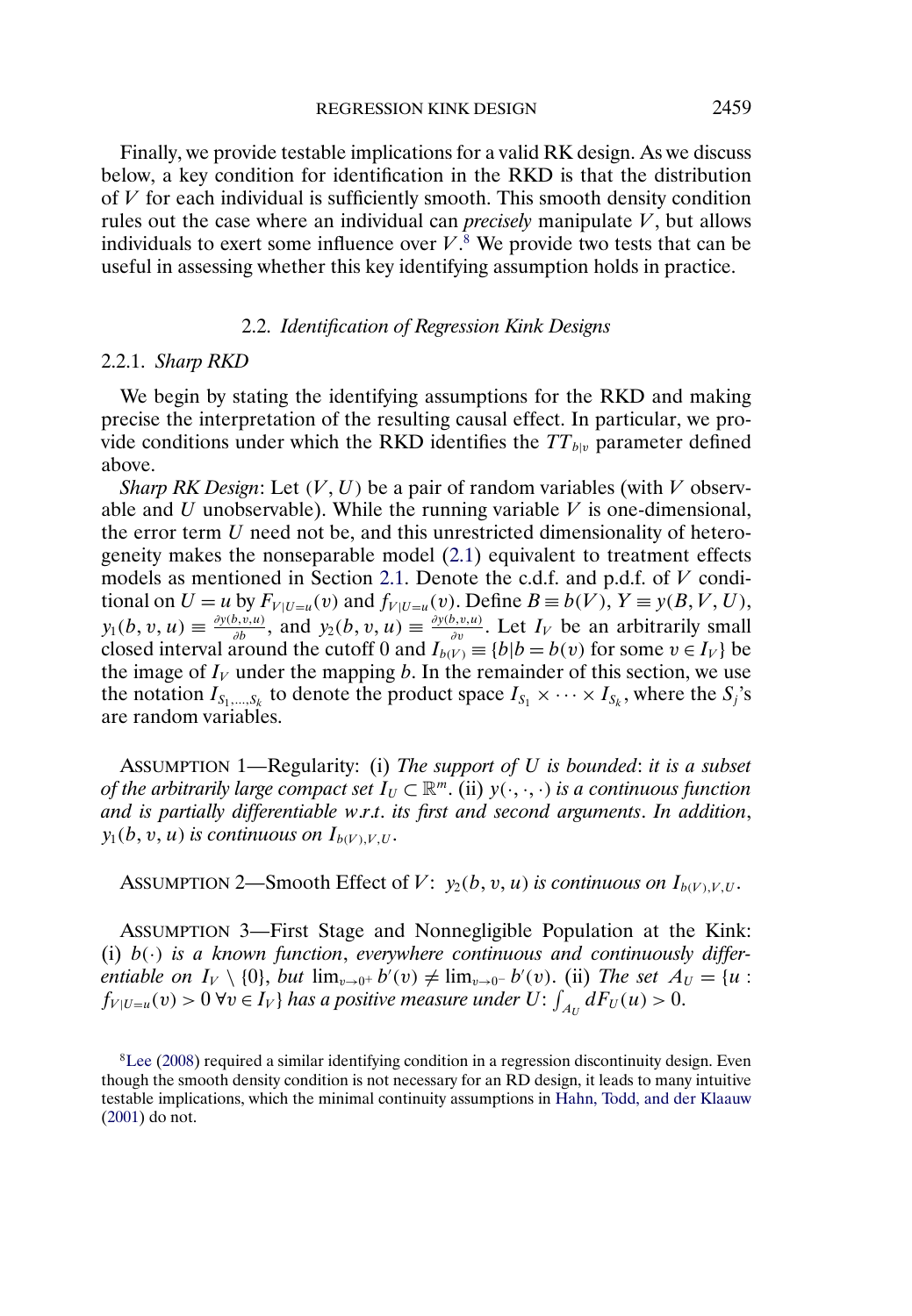<span id="page-7-0"></span>ASSUMPTION 4—Smooth Density: *The conditional density*  $f_{V|U=u}(v)$  *and its* partial derivative w.r.t. v,  $\frac{\partial f_V|_{U=u}(v)}{\partial v}$ , are continuous on  $I_{V,U}.$ 

Assumption [1\(](#page-6-0)i) can be relaxed, but other regularity conditions, such as the dominance of  $y_1$  by an integrable function with respect to  $F_U$ , will be needed instead to allow for the interchange of differentiation and integration in proving Proposition 1 below. Assumption  $1(ii)$  $1(ii)$  states that the marginal effect of B must be a continuous function of the observables and the unobserved error U. Assumption [2](#page-6-0) is considerably weaker than an exclusion restriction that dictates V not enter as an argument, because here V is allowed to affect  $Y$ , as long as its marginal effect is continuous.

Assumption [3\(](#page-6-0)i) states that the researcher knows the function  $b(v)$ , and that there is a kink in the relationship between B and V at the threshold  $V = 0$ . The continuity of  $b(v)$  is important and rules out the case where the level of  $b(v)$  also changes at  $v = 0$ . Its necessity stems from the flexibility of our model, which we discuss in more detail in Remark [3.](#page-10-0) Assumption [3\(](#page-6-0)ii) states that the density of  $V$  must be positive around the threshold for a nontrivial subpopulation.

Assumption 4 is another key identifying assumption for a valid RK design. But whereas continuity of  $f_{V | U=u}(v)$  in v is sufficient for identification in the RD design, it is insufficient in the RK design. Instead, the sufficient condition is the continuity of the partial derivative of  $f_{V|U=u}(v)$  with respect to v. In Card, Lee, Pei, and Weber [\(2012\)](#page-28-0), we discussed a simple equilibrium search model where Assumption 4 may or may not hold. The importance of this assumption underscores the need to be able to empirically test its implications.

PROPOSITION 1: *In a valid Sharp RKD*, *that is*, *when Assumptions* [1](#page-6-0)*–*4 *hold*: (a)  $Pr(U \le u | V = v)$  *is continuously differentiable in v at*  $v = 0 \ \forall u \in I_U$ . (b)

$$
\lim_{v_0 \to 0^+} \frac{dE[Y|V=v]}{dv} \bigg|_{v=v_0} - \lim_{v_0 \to 0^-} \frac{dE[Y|V=v]}{dv} \bigg|_{v=v_0}
$$
\n
$$
\lim_{v_0 \to 0^+} \frac{db(v)}{dv} \bigg|_{v=v_0} - \lim_{v_0 \to 0^-} \frac{db(v)}{dv} \bigg|_{v=v_0}
$$
\n
$$
= E[y_1(b_0, 0, U)|V = 0] = \int_u y_1(b_0, 0, u) \frac{f_{V|U=u}(0)}{f_V(0)} dF_U(u)
$$
\n
$$
= TT_{b_0|0},
$$

*where*  $b_0 = b(0)$ .

PROOF: For part (a), we apply Bayes' rule and write

$$
\Pr(U \le u | V = v) = \int_A \frac{f_{V|U=u'}(v)}{f_V(v)} dF_U(u'),
$$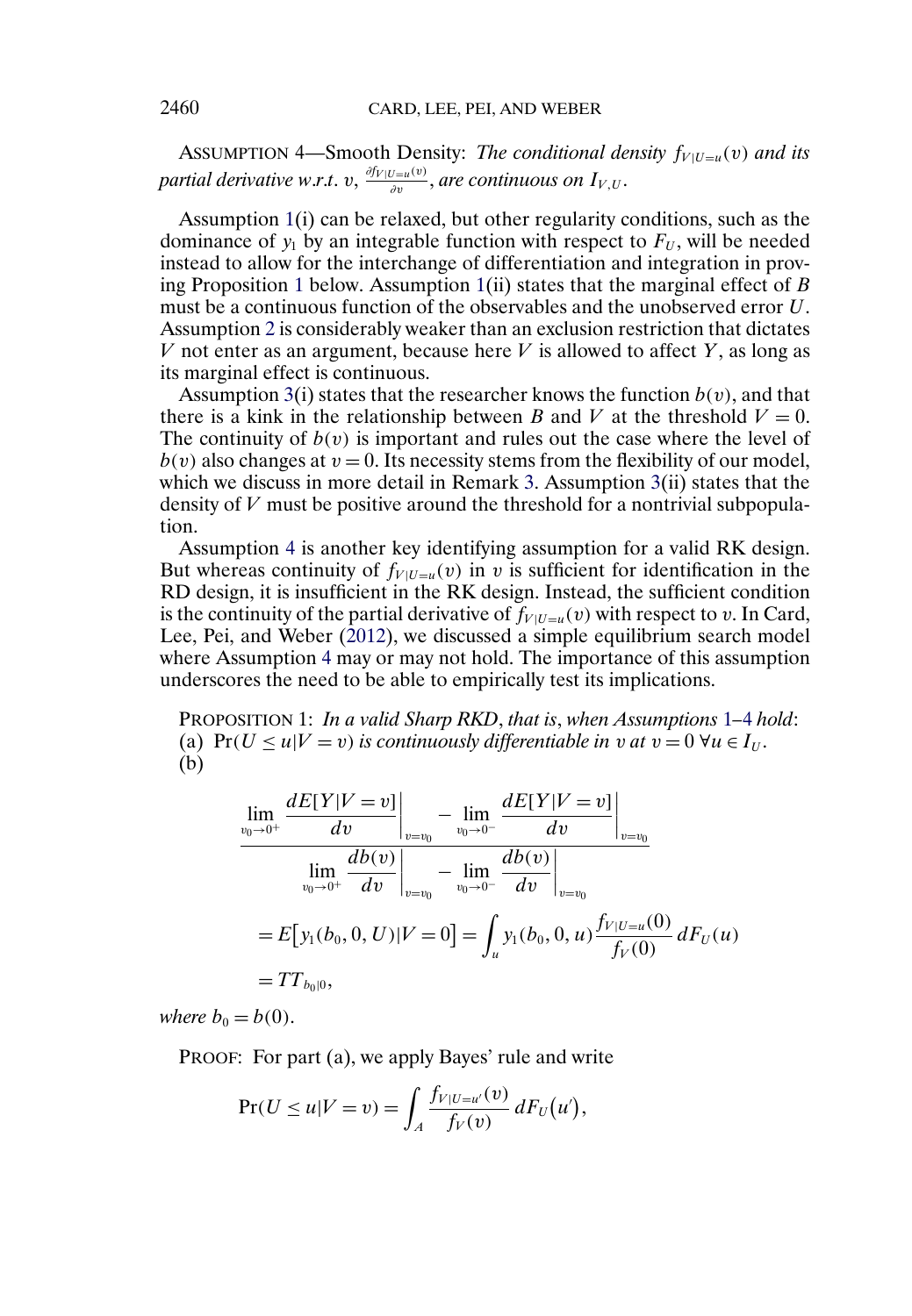<span id="page-8-0"></span>where  $A = \{u' : u' \leq u\}$ . The continuous differentiability of  $Pr(U \leq u | V = v)$ in v follows from Lemma 1 and Lemma 2 in Section A.2 of the Supplemental Material (Card, Lee, Pei, and Weber [\(2015b\)](#page-28-0)).

For part (b), in the numerator

$$
\lim_{v_0 \to 0^+} \frac{dE[Y|V=v]}{dv} \Big|_{v=v_0}
$$
\n
$$
= \lim_{v_0 \to 0^+} \frac{d}{dv} \int y(b(v), v, u) \frac{f_{V|U=u}(v)}{f_V(v)} dF_U(u) \Big|_{v=v_0}
$$
\n
$$
= \lim_{v_0 \to 0^+} \int \frac{\partial}{\partial v} y(b(v), v, u) \frac{f_{V|U=u}(v)}{f_V(v)} dF_U(u) \Big|_{v=v_0}
$$
\n
$$
= \lim_{v_0 \to 0^+} b'(v_0) \int y_1(b(v_0), v_0, u) \frac{f_{V|U=u}(v_0)}{f_V(v_0)} dF_U(u)
$$
\n
$$
+ \lim_{v_0 \to 0^+} \int \left\{ y_2(b(v_0), v_0, u) \frac{f_{V|U=u}(v_0)}{f_V(v_0)} \right\} dF_U(u).
$$

A similar expression is obtained for  $\lim_{v_0 \to 0^-} \frac{dE[Y|V=v_0]}{dv}$ . The bounded support and continuity in Assumptions [1–](#page-6-0)[4](#page-7-0) allow differentiating under the integral sign per [Roussas](#page-29-0) [\(2004,](#page-29-0) p. 97). We also invoke the dominated convergence theorem allowed by the continuity conditions over a compact set in order to exchange the limit operator and the integral. It implies that the difference in slopes above and below the kink threshold can be simplified to

$$
\lim_{v_0 \to 0^+} \frac{dE[Y|V=v]}{dv} \bigg|_{v=v_0} - \lim_{v_0 \to 0^-} \frac{dE[Y|V=v]}{dv} \bigg|_{v=v_0}
$$
\n
$$
= \left(\lim_{v \to 0^+} b'(v_0) - \lim_{v \to 0^-} b'(v_0) \right) \int y_1(b(0), 0, u) \frac{f_{V|U=u}(0)}{f_V(0)} dF_U(u).
$$

Assumption [3\(](#page-6-0)i) states that the denominator  $\lim_{v_0 \to 0^+} b'(v_0) - \lim_{v_0 \to 0^-} b'(v_0)$ is nonzero, and hence we have

$$
\lim_{v_0 \to 0^+} \frac{dE[Y|V=v]}{dv} \bigg|_{v=v_0} - \lim_{v_0 \to 0^-} \frac{dE[Y|V=v]}{dv} \bigg|_{v=v_0}
$$
\n
$$
\lim_{v_0 \to 0^+} b'(v_0) - \lim_{v_0 \to 0^-} b'(v_0)
$$
\n
$$
= E[y_1(b(0), 0, U)|V=0] = \int y_1(b(0), 0, u) \frac{f_{V|U=u}(0)}{f_V(0)} dF_U(u),
$$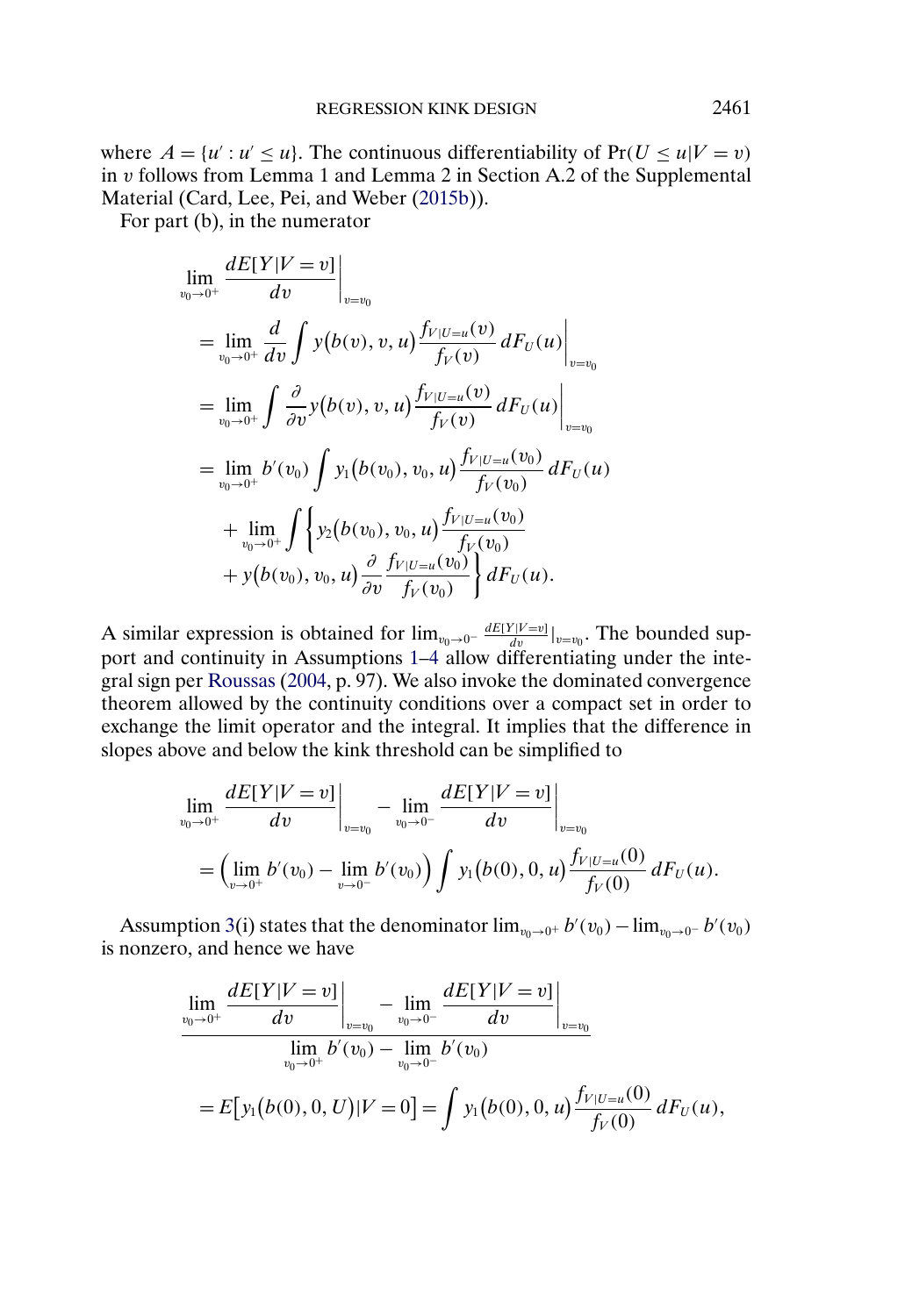which completes the proof.  $Q.E.D.$ 

Part (a) states that the rate of change in the probability distribution of individual types with respect to the assignment variable V is continuous at  $V = 0$ .<sup>9</sup> This leads directly to part (b): as a consequence of the smoothness in the underlying distribution of types around the kink, the discontinuous change in the slope of  $E[Y|V = v]$  at  $v = 0$  divided by the discontinuous change in slope in  $b(V)$  at the kink point identifies  $TT_{b_0|0}.^{10}$ 

REMARK 1: It is tempting to interpret  $TT_{b_0|0}$  as the "average marginal effect of B for individuals with  $V = 0$ ," which may seem very restrictive because the smooth density condition implies that  $V = 0$  is a measure-zero event. However, part (b) implies that  $TT_{b_0|0}$  is a weighted average of marginal effects across the entire population, where the weight assigned to an individual of type  $U$  reflects the *relative* likelihood that he or she has  $V = 0$ . In settings where U is highly correlated with  $V$ ,  $TT_{b0|0}$  is only representative of the treatment effect for agents with realizations of  $U$  that are associated with values of  $V$  close to 0. In settings where  $V$  and  $U$  are independent, the weights for different individuals are equal, and RKD identifies the average marginal effect evaluated at  $B = b_0$  and  $V = 0$ .

REMARK 2: The weights in Proposition [1](#page-7-0) are the *same* ones that would be obtained from using a randomized experiment to identify the average marginal effect of B, evaluated at  $B = b_0$ ,  $V = 0$ . That is, suppose that B was assigned randomly so that  $f_{B|V,U}(b) = f(b)$ . In such an experiment, the identification of an average marginal effect of b at  $V = 0$  would involve taking the derivative of the experimental response surface  $E[Y|B = b, V = v]$  with respect to b for

<sup>9</sup>Note also that Proposition [1\(](#page-7-0)a) implies Proposition 2(a) in [Lee](#page-29-0) [\(2008\)](#page-29-0), that is, the continuity of  $Pr(U \le u | V = v)$  at  $v = 0$  for all u. This is a consequence of the stronger smoothness assumption we have imposed on the conditional distribution of  $V$  on  $U$ .

<sup>10</sup>Technically, the *TT* and *LAR* parameters do not condition on a second variable  $V$ . But in the case where there is a one-to-one relationship between  $B$  and  $V$ , the trivial integration over the (degenerate) distribution of V conditional on  $B = b_0$  will imply that  $TT_{b_0|0} = TT_{b_0}$  $E[y_1(b_0, V, U)|B = b_0]$ , which is literally the *TT* parameter discussed in [Florens et al.](#page-28-0) [\(2008\)](#page-28-0) and the *LAR* discussed in [Altonji and Matzkin](#page-28-0) [\(2005\)](#page-28-0). In our application to unemployment benefits, B and V are not one-to-one, since beyond  $V = 0$ , B is at the maximum benefit level. In this case,  $TT_b$  will, in general, be discontinuous with respect to b at  $b_0$ :

$$
TT_b = \begin{cases} TT_{b|v}, & b < b_0, \\ \int TT_{b_0|v} f_{V|B}(v|b_0) dv, & b = b_0, \end{cases}
$$

and the RKD estimand identifies  $\lim_{b \uparrow b_0} TT_b$ .

<span id="page-9-0"></span>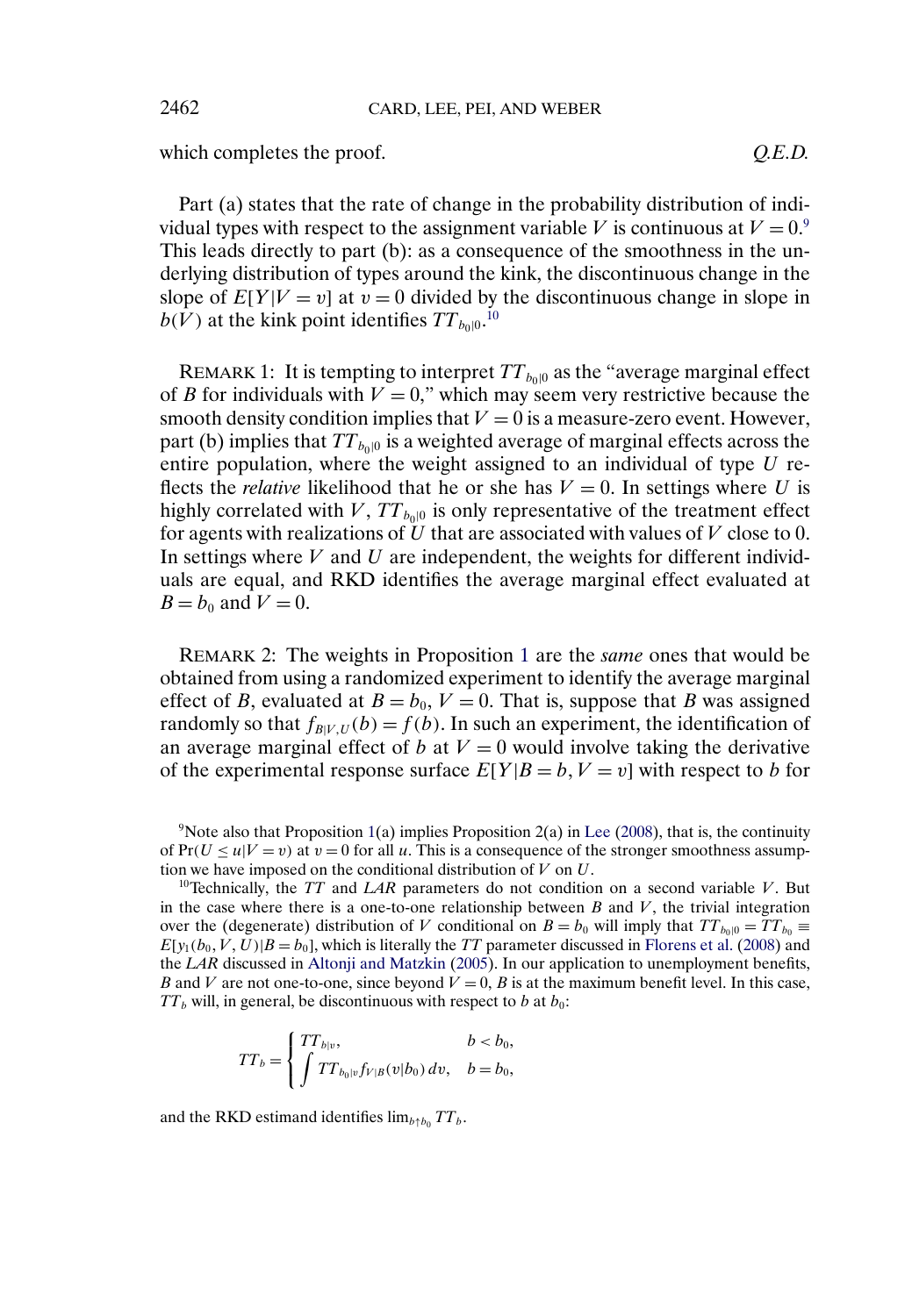<span id="page-10-0"></span>units with  $V = 0$ . This would yield

$$
\frac{\partial E[Y|B=b, V=0]}{\partial b}\Big|_{b=b_0}
$$
\n
$$
=\frac{\partial \left(\int y(b, 0, u) dF_{U|V=0, B=b}(u)\right)}{\partial b}\Big|_{b=b_0}
$$
\n
$$
=\frac{\partial \left(\int y(b, 0, u) \frac{f_{B|V=0, U=u}(b)}{f_{B|V=0}(b)} \frac{f_{V|U=u}(0)}{f_V(0)} dF_U(u)\right)}{\partial b}\Big|_{b=b_0}
$$
\n
$$
=\frac{\partial \left(\int y(b, 0, u) \frac{f_{V|U=u}(0)}{f_V(0)} dF_U(u)\right)}{\partial b}\Big|_{b=b_0}
$$
\n
$$
=\int y_1(b_0, 0, u) \frac{f_{V|U=u}(0)}{f_V(0)} dF_U(u).
$$

Even though  $B$  is randomized in this hypothetical experiment,  $V$  is not. Intuitively, although randomization allows one to identify marginal effects of B, it cannot resolve the fact that units with  $V = 0$  will, in general, have a particular distribution of U. Of course, the advantage of this hypothetical randomized experiment is that one could potentially identify the average marginal effect of B at all values of B and V, and not just at  $B = b_0$  and  $V = 0$ .

REMARK 3: In the proof of Proposition [1,](#page-7-0) we need the continuity of  $b(v)$ to ensure that the left and right limits of  $y_1(b(v_0), v_0, u)$ ,  $y_2(b(v_0), v_0, u)$ , and  $y(b(v_0), v_0, u)$  are the same as  $v_0$  approaches 0. In the case where both the slope and the level of  $b(v)$  change at  $v = 0$ , the RK estimand does not point identify an interpretable treatment effect in the nonseparable model [\(2.1\)](#page-2-0). The RD estimand, however, still identifies an average treatment effect. In Section A.2 of the Supplemental Material, we show

$$
\frac{\lim_{v_0 \to 0^+} E[Y|V = v_0] - \lim_{v_0 \to 0^-} E[Y|V = v_0]}{\lim_{v_0 \to 0^+} b(v_0) - \lim_{v_0 \to 0^-} b(v_0)} = E[y_1(\tilde{b}, 0, U)|V = 0],
$$

where  $\tilde{b}$  is a value between  $\lim_{v_0\to 0^-} b(v_0)$  and  $\lim_{v_0\to 0^+} b(v_0)$ . In the special case of a constant treatment effect model like [\(2.2\)](#page-4-0), the RD and RK design both identify the same causal effect parameter. In the absence of strong a priori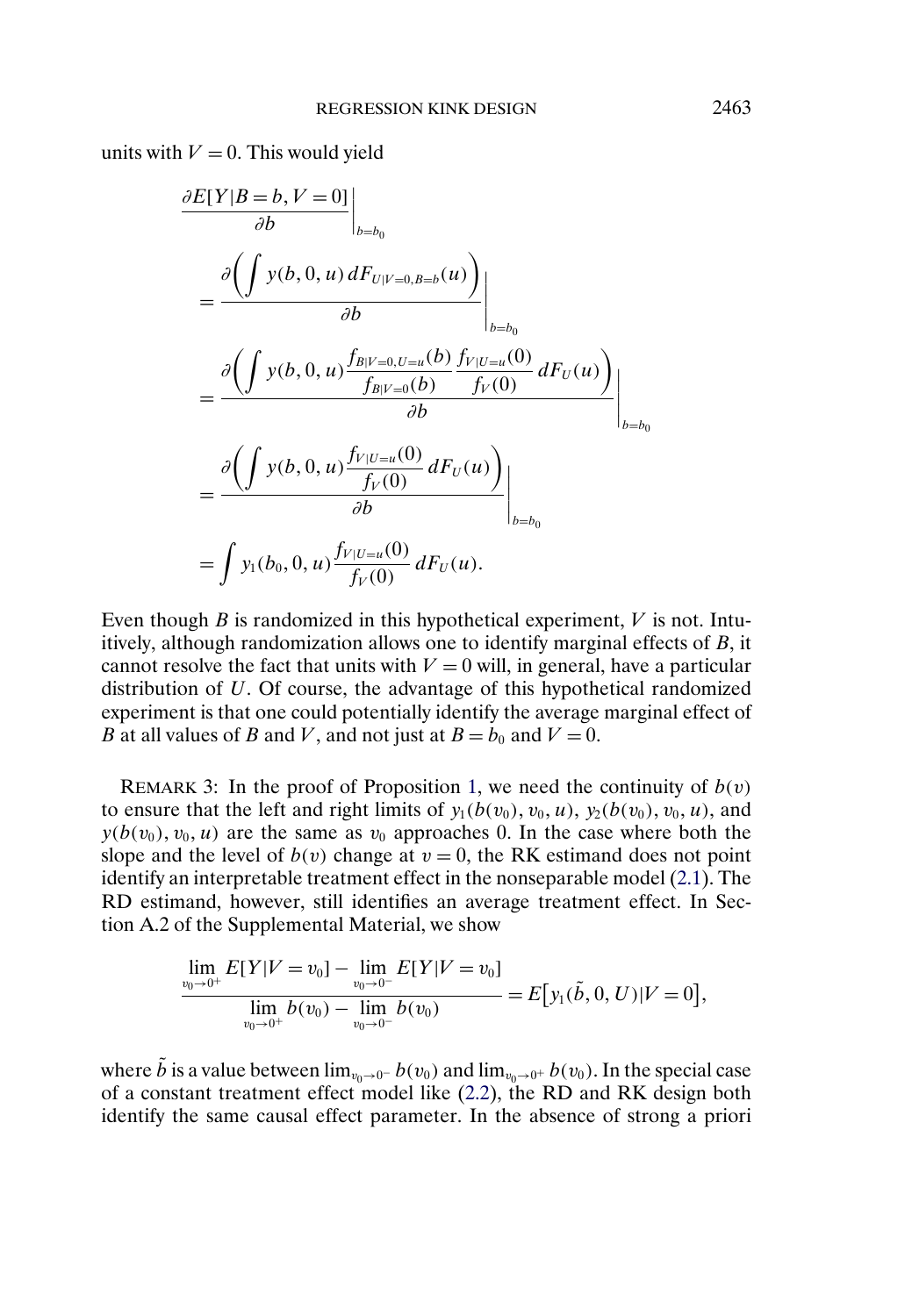<span id="page-11-0"></span>knowledge about treatment effect homogeneity, however, it seems advisable to use an RD design. $^{11}$ 

# 2.2.2. *Fuzzy Regression Kink Design*

Although many important policy variables are set according to a deterministic formula, in practice there is often some slippage between the theoretical value of the variable as computed by the stated rule and its observed value. This can arise when the formula—while deterministic—depends on other (unknown) variables in addition to the primary assignment variable, when there is noncompliance with the policy formula, or when measurement errors are present. This motivates the extension to a fuzzy RKD.12

Specifically, assume now that  $B = b(V, \varepsilon)$ , where the presence of  $\varepsilon$  in the formula for B allows for unobserved determinants of the policy formula and noncompliant behavior. The vector  $\varepsilon$  is potentially correlated with U and therefore also with the outcome variable Y. As an illustration, consider the simple case where the UI benefit formula depends on whether or not a claimant has dependents. Let D be a claimant with dependents and let N be a claimant with no dependents, and let  $b^1(v)$  and  $b^0(v)$  be the benefit formulas for D and N, respectively. Suppose D and N both have base period earnings of  $v_0$ and that the only noncompliant behavior allowed is for D to claim  $b^0(v_0)$  or for N to claim  $b^1(v_0)$ . In this case, we have two potentially unobserved variables that determine treatment: (1) whether a claimant has dependents or not, and (2) whether a claimant "correctly" claims her benefits. We can represent these two variables with a two-dimensional vector  $\varepsilon = (\varepsilon_1, \varepsilon_2)$ . The binary indicator  $\varepsilon_1$  is equal to 1 if a claimant truly has dependents, whereas  $\varepsilon_2$  takes four values denoting whether a claimant with base period earnings  $v$  is an "always taker" (always claiming  $b^1(v)$ ), a "never taker" (always claiming  $b^0(v)$ ), a "complier" (claiming  $b^{\epsilon_1}(v)$ ), or a "defier" (claiming  $b^{1-\epsilon_1}(v)$ ). The representation  $B = b(V, \varepsilon_1, \varepsilon_2)$  effectively captures the treatment assignment mechanism described in this simple example. With suitable definition of  $\varepsilon$ , it can also be used to allow for many other types of deviations from a deterministic rule. Except for a bounded support assumption similar to that for  $U$ , we do not need to impose any other restrictions on the distribution of  $\varepsilon$ . We will use  $F_{U,\varepsilon}$  to denote the measure induced by the joint distribution of U and  $\varepsilon$ .

 $11$ Turner [\(2013\)](#page-29-0) studied the effect of the Pell Grant program in the United States. The formula for these grants has both a discontinuity and a slope change at the Grant eligibility threshold. She argued that the status of being a Pell Grant recipient,  $D$ , may impact  $Y$  independently from the marginal financial effect of B on Y (i.e.,  $Y = y(B, D, V, U)$ ), and she studied the identification of the two treatment effects in a special case that restricts treatment effect heterogeneity.

 $12$ See [Hahn, Todd, and der Klaauw](#page-29-0) [\(2001\)](#page-29-0) for a definition of the fuzzy regression discontinuity design.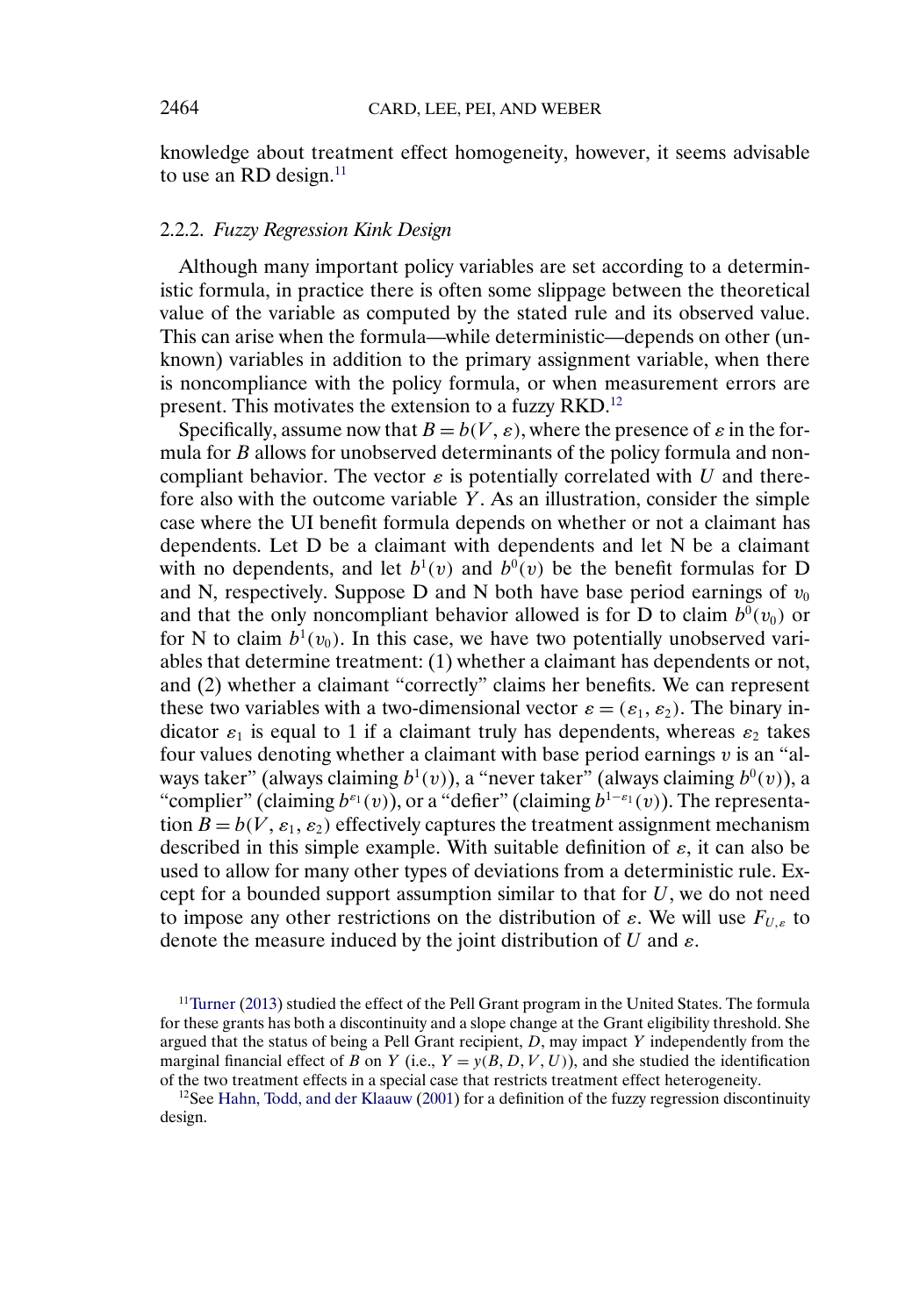<span id="page-12-0"></span>We also assume that the observed values of B and V,  $B^*$  and  $V^*$  respectively, differ from their true values as follows:

$$
V^* \equiv V + U_V, \quad B^* \equiv B + U_B,
$$
  

$$
U_V \equiv G_V \cdot U_{V'}, \quad U_B \equiv G_B \cdot U_{B'},
$$

where  $U_{V'}$  and  $U_{B'}$  are continuously distributed, and that their joint density conditional on U and  $\varepsilon$  is continuous and supported on an arbitrarily large compact rectangle  $I_{U_{V'}, U_{B'}} \subset R^2$ ;  $G_V$  and  $G_B$  are binary indicators whose joint conditional distribution is given by the four probabilities  $\pi^{ij}(V, U, \varepsilon, U_{V'}, U_{B'}) \equiv Pr(G_V = i, G_B = j | V, U, \varepsilon, U_{V'}, U_{B'})$ . Note that the errors in the observed values of  $V$  and  $B$  are assumed to be mixtures of conventional (continuously distributed) measurement error and a point mass at 0. The random variables  $(V, U, \varepsilon, U_{V'}, U_{B'}, G_V, G_B)$  determine  $(B, B^*, V^*, Y),$ and we observe  $(B^*, V^*, Y)$ .

ASSUMPTION 1a—Regularity: *In addition to the conditions in Assumption* [1,](#page-6-0) *the support of* ε *is bounded*: *it is a subset of the arbitrarily large compact set*  $I_{\varepsilon} \subset \mathbb{R}^k$ .

ASSUMPTION 3a—First Stage and Nonnegligible Population at the Kink:  $b(v, e)$  *is continuous on*  $I_{V, \varepsilon}$  and  $b_1(v, e)$  *is continuous on*  $(I_V \setminus \{0\}) \times I_{\varepsilon}$ . Let  $b_1^+(e) \equiv \lim_{v \to 0^+} b_1(v, e), b_1^-(e) \equiv \lim_{v \to 0^-} b_1(v, e),$  and  $A_e = \{e : f_{V|e=e}(0) > 0\},$ *then*  $\int_{A_{\varepsilon}} \Pr[U_V = 0 | V = 0, \varepsilon = e] |b_1^+(e) - b_1^-(e)| f_{V | \varepsilon = e}(0) dF_{\varepsilon}(e) > 0.$ 

Assumption 4a—Smooth Density: Let V, U<sub>V</sub>, U<sub>B'</sub> have a well-defined joint *p*.*d.f. conditional on each*  $U = u$  *and*  $\varepsilon = e$ ,  $f_{V, U_{V}, U_{B'} | U = u, \varepsilon = e}(v, u_B, u_{V'})$ . The density function  $f_{V,U_{V'},U_{B'}|U=u,\varepsilon=e}(v,u_B,u_{V'})$  and its partial derivative w.r.t.  $v$  are continuous on  $I_{V,U_{V'},U_{B'},U,\varepsilon}.$ 

ASSUMPTION 5—Smooth Probability of No Measurement Error:  $\pi^{ij}(v, u, e,$  $u_{V'}$ ,  $u_{B'}$ ) and its partial derivative w.r.t. v are continuous on  $I_{V,U,\varepsilon,U_{V'},U_{B'}}$  for all  $i, j = 0, 1.$ 

ASSUMPTION 6—Monotonicity: *Either*  $b_1^+(e) \geq b_1^-(e)$  *for all e or*  $b_1^+(e) \leq$  $b_1^-(e)$  *for all e.* 

Extending Assumption [1,](#page-6-0) Assumption 1a imposes the bounded support assumption for  $\varepsilon$  in order to allow the interchange of differentiation and integration. Assumption 3a modifies Assumption [3](#page-6-0) and forbids a discontinuity in  $b(\cdot, e)$  at the threshold. Analogously to the sharp case discussed in Remark [3,](#page-10-0) in the absence of continuity in  $b(·, e)$ , the RK estimand does not identify a weighted average of the causal effect of interest,  $y_1$ , but the RD estimand does; see Section A.2 of the Supplemental Material for details. Assumption 3a also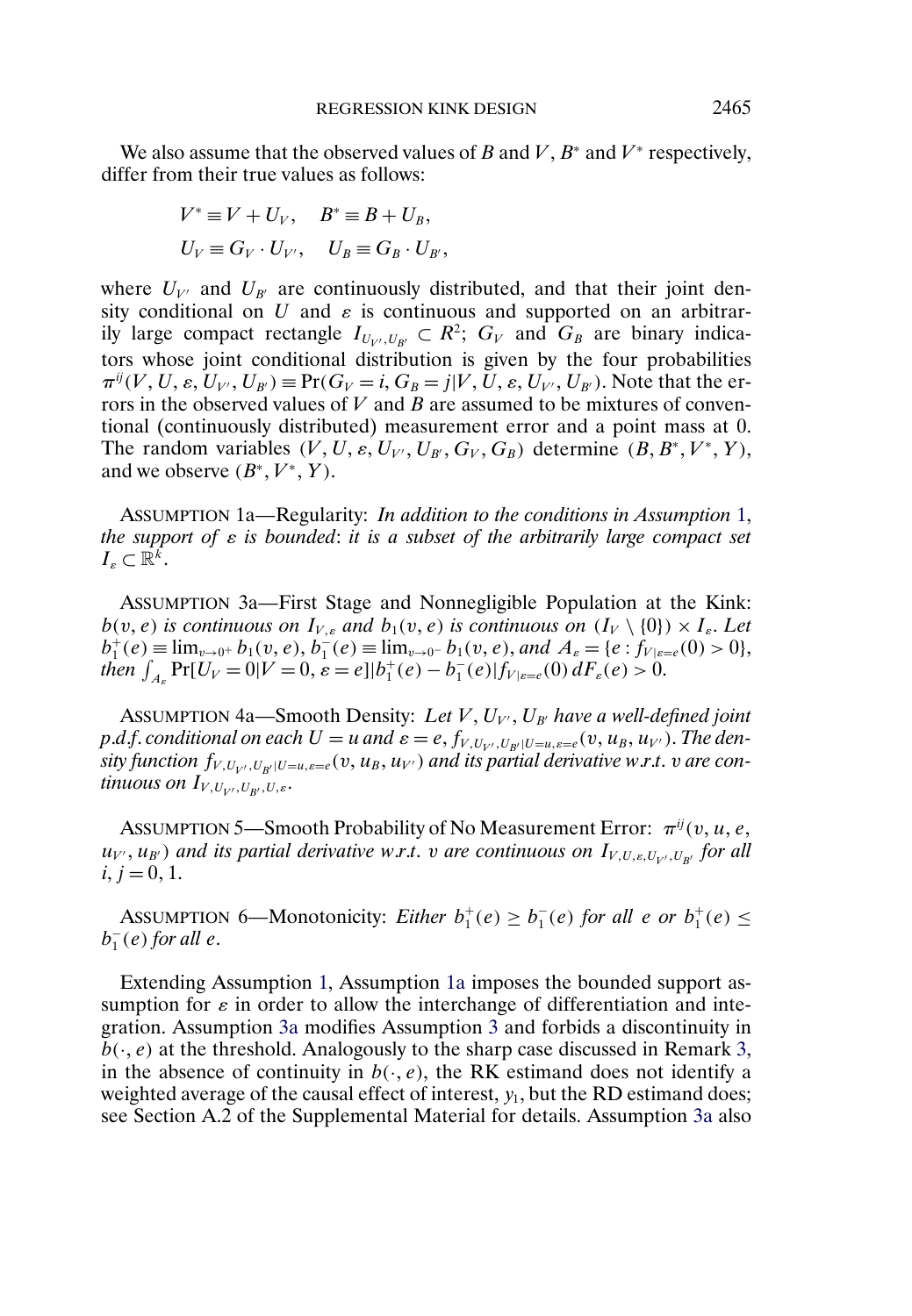<span id="page-13-0"></span>requires a nonnegligible subset of individuals who simultaneously have a nontrivial first stage, have  $U_V = 0$ , and have positive probability that V is in a neighborhood of 0. It is critical that there is a mass point in the distribution of the measurement error  $U_V$  at 0. In the absence of such a mass point, we will not observe a kink in the first-stage relationship, and further assumptions must be made about the measurement error to achieve identification (as in the case with the RD design). In contrast, there is no need for a mass point in the distribution of  $U_B$  at 0, but we simply *allow* for the possibility here. In our empirical example based on UI benefits paid to job losers, we find that the majority of the data points appear to lie precisely on the benefit schedule (see Figure 1 of Card, Lee, Pei, and Weber [\(2015a\)](#page-28-0)), a feature that we interpret as evidence of a mass point at zero in the joint distribution of  $(U_V,U_B)$ . Assumption [3a](#page-12-0) can be formally tested by the existence of a first-stage kink in  $E[B^*|V^* = v^*]$  as stated in Remark [4](#page-14-0) below.

Assumption [4a](#page-12-0) modifies Assumption [4:](#page-7-0) for each  $U = u$  and  $\varepsilon = e$ , there is a joint density of  $V$  and the measurement error components that is continuously differentiable in v. Note that this allows a relatively general measurement error structure in the sense that  $V, U_{V'}, U_{B'}$  can be arbitrarily correlated. Assumption [5](#page-12-0) states that the mass point probabilities, while potentially dependent on all other variables, are smooth with respect to  $V$ .

Assumption [6](#page-12-0) states that the direction of the kink is either nonnegative or nonpositive for the entire population, and it is analogous to the monotonicity condition of [Imbens and Angrist](#page-29-0) [\(1994\)](#page-29-0). In particular, Assumption [6](#page-12-0) rules out situations where some individuals experience a positive kink at  $V = 0$ , but others experience a negative kink at  $V = 0$ . In our application below, where actual UI benefits depend on the (unobserved) number of dependents, this condition is satisfied since the benefit schedules for different numbers of dependents are all parallel.

PROPOSITION 2: *In a valid Fuzzy RK Design*, *that is*, *when Assumptions* [1a,](#page-12-0) [2,](#page-6-0) [3a,](#page-12-0) [4a,](#page-12-0) [5,](#page-12-0) *and* [6](#page-12-0) *hold*:

(a) Pr( $U \le u, \varepsilon \le e|V^* = v^*$ ) *is continuously differentiable in*  $v^*$  *at*  $v^* = 0$  $\forall (u, e) \in I_{U, \varepsilon}.$ 

(b)

$$
\lim_{\substack{v_0 \to 0^+}} \frac{dE[Y|V^* = v^*]}{dv^*} \Big|_{v^* = v_0} - \lim_{v_0 \to 0^-} \frac{dE[Y|V^* = v^*]}{dv^*} \Big|_{v^* = v_0}
$$
\n
$$
\lim_{v_0 \to 0^+} \frac{dE[B^*|V^* = v^*]}{dv^*} \Big|_{v^* = v_0} - \lim_{v_0 \to 0^-} \frac{dE[B^*|V^* = v^*]}{dv^*} \Big|_{v^* = v_0}
$$
\n
$$
= \int y_1(b(0, e), 0, u) \varphi(u, e) dF_{U, \varepsilon}(u, e),
$$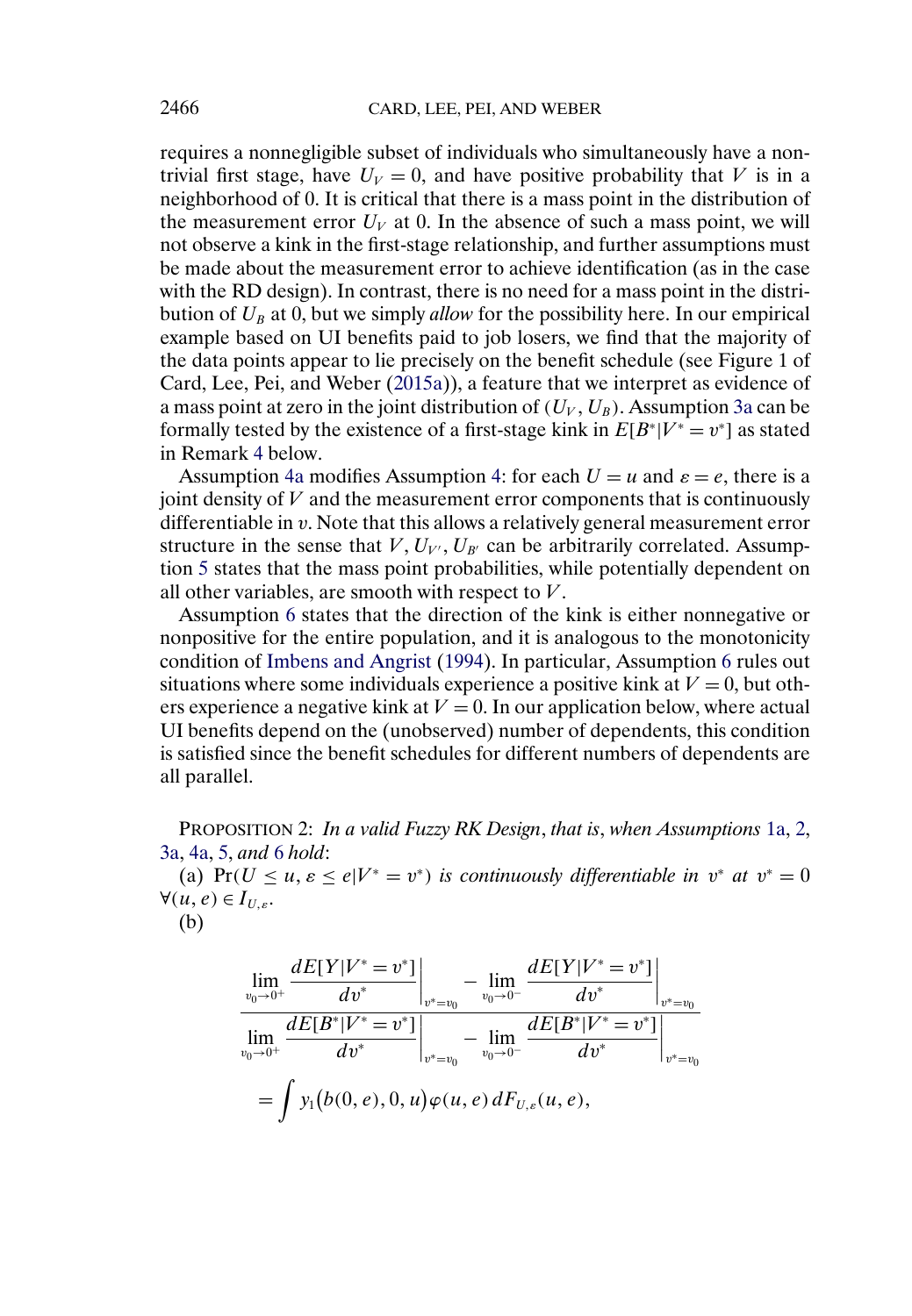<span id="page-14-0"></span>*where*

$$
\varphi(u, e) \n= \frac{\Pr[U_V = 0 | V = 0, U = u, \varepsilon = e] (b_1^+(e) - b_1^-(e)) \frac{f_{V|U=u, \varepsilon = e}(0)}{f_V(0)}}{\int \Pr[U_V = 0 | V = 0, \varepsilon = \omega] (b_1^+(\omega) - b_1^-(\omega)) \frac{f_{V|\varepsilon = \omega}(0)}{f_V(0)} dF_{\varepsilon}(\omega)}.
$$

The proof is in Section A.1 of the Supplemental Material.

REMARK 4: The fuzzy RKD continues to estimate a weighted average of marginal effects of B on Y, but the weight is now given by  $\varphi(u, e)$ . Assump-tions [3a](#page-12-0) and [6](#page-12-0) ensure that the denominator of  $\varphi(u, e)$  is nonzero. They also ensure a kink at  $v^* = 0$  in the first-stage relationship between  $B^*$  and  $V^*$ , as seen from the proof of Proposition [2.](#page-13-0) It follows that the existence of a firststage kink serves as a test of Assumptions [3a](#page-12-0) and [6.](#page-12-0)

REMARK 5: The weight  $\varphi(u, e)$  has three components. The first component,  $\frac{f_{V|U=u, e=e(0)}}{f_V(0)}$ , is analogous to the weight in a sharp RKD and reflects the relative likelihood that an individual of type  $U = u$ ,  $\varepsilon = e$  is situated at the kink (i.e., has  $V = 0$ ). The second component,  $b_1^+(e) - b_0^-(e)$ , reflects the size of the kink in the benefit schedule at  $V = 0$  for an individual of type e. Analogously to the LATE interpretation of a standard instrumental variables setting, the fuzzy RKD estimand upweights types with a larger kink at the threshold  $V = 0$ . Individuals whose benefit schedule is *not* kinked at  $V = 0$  do not contribute to the estimand. An important potential difference from a standard LATE setting is that non-compliers may still receive positive weights if the schedule they follow as non-compliers has a kink at  $V = 0$ . Finally, the third component  $Pr[U_V = 0|V = 0, U = u, \varepsilon = e]$  represents the probability that the assignment variable is correctly measured at  $V = 0$ . Again, this has the intuitive implication that observations with a mismeasured value of the assignment variable do not contribute to the fuzzy RKD estimand.

REMARK 6: So far, we have focused on a continuous treatment variable B, but the RKD framework may be applied to estimate the treatment effect of a binary variable as well. As mentioned above, [Dong](#page-28-0) [\(2013\)](#page-28-0) discussed the identification of the treatment effect within an RD framework where the treatment probability conditional on the running variable is continuous but kinked. Under certain regularity conditions, [Dong](#page-28-0) [\(2013\)](#page-28-0) showed that the RK estimand identifies the treatment effect at the RD cutoff for the group of compliers. In practice, it may be difficult to find policies where the probability of a binary treatment is statutorily mandated to have a kink in an observed running variable. One possibility, suggested by a referee, is that the kinked relationship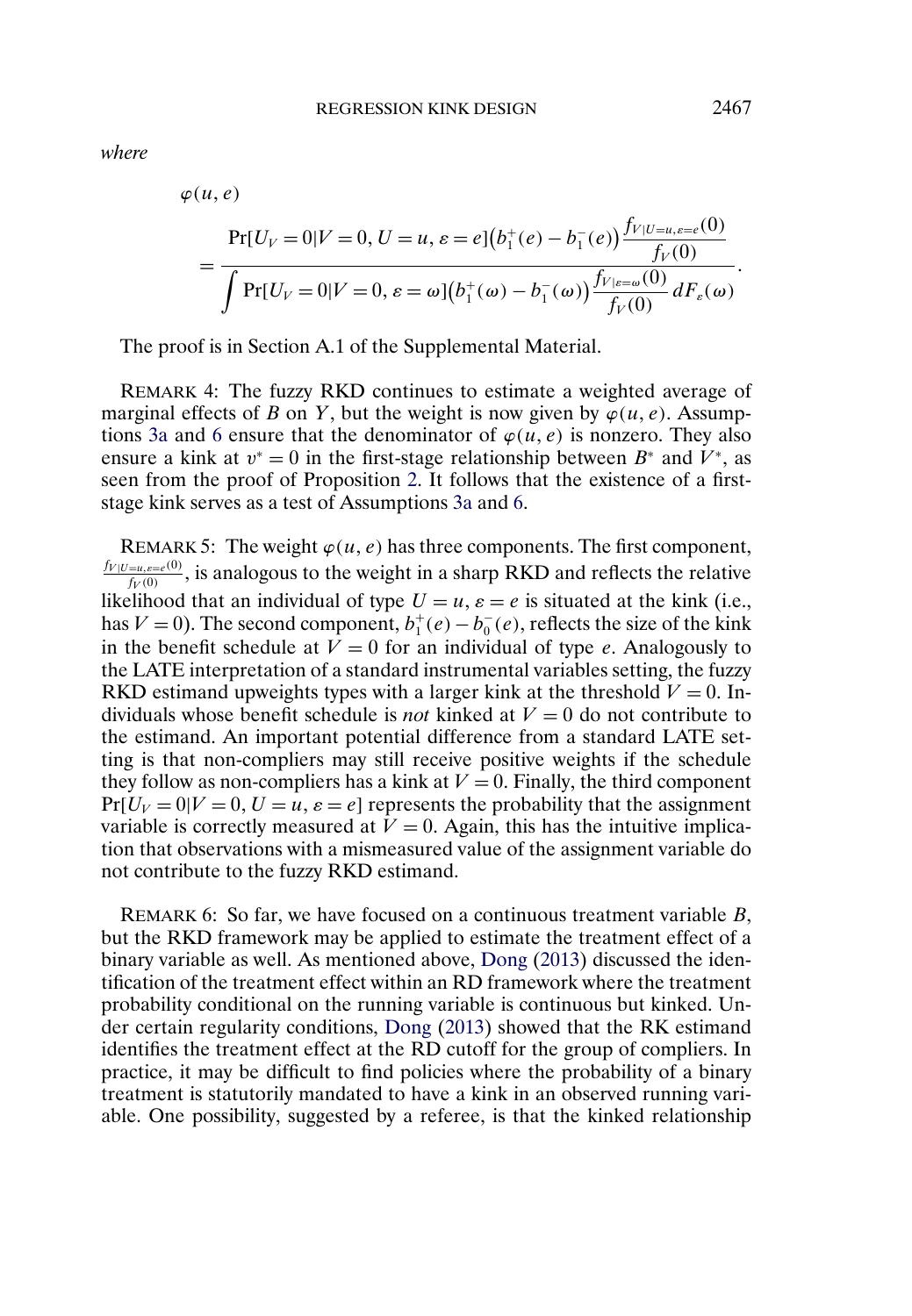between two continuous variables B and V may *induce* a kinked relationship between  $T$  and  $V$  where  $T$  is a binary treatment variable of interest. In this case, we may apply the RK design to measure the treatment effect of T. To be more specific, let

$$
Y = y(T, V, U),
$$
  
\n
$$
T = 1_{[T^* \ge 0]} \text{ where } T^* = t(B, V, \eta),
$$
  
\n
$$
B = b(V) \text{ is continuous in } V \text{ with a kink at } V = 0.
$$

As an example,  $B$  is the amount of financial aid available, which is a kinked function of parental income V.  $T^*$  is a latent index function of B, V, and a one-dimensional error term  $\eta$ . A student will choose to attend college (T = 1) if  $T^* > 0$ . We are interested in estimating the average returns to college education, an expectation of  $y(1, V, U) - y(0, V, U)$ . Assuming that t is monotonically increasing in its third argument and that, for every  $(b, v) \in I_{b(V)} \times I_V$ , there exists an *n* such that  $t(b(v), v, n) = 0$ , we can define a continuously differentiable function  $\tilde{\eta}: I_{b(V)} \times I_V \to \mathbb{R}$  such that  $t(b, v, \tilde{\eta}(b, v)) = 0$  by the implicit function theorem. We show in Section A.3 of the Supplemental Material that, under additional regularity conditions, we have the following identification result for the fuzzy RK estimand:

$$
(2.3) \qquad \lim_{\substack{v_0 \to 0^+ \\ v_0 \to 0^+}} \frac{dE[Y|V=v]}{dv} \bigg|_{v=v_0} - \lim_{\substack{v_0 \to 0^- \\ v_0 \to 0^-}} \frac{dE[Y|V=v]}{dv} \bigg|_{v=v_0}
$$
\n
$$
= \int_u [y(1,0,u) - y(0,0,u)] \frac{f_{V,\eta|U=u}(0,n^0)}{f_{V,\eta}(0,n^0)} dF_U(u),
$$

where  $n^0 \equiv \tilde{\eta}(b_0, 0)$  is the threshold value of  $\eta$  when  $V = 0$  such that  $n \geq n^0 \Leftrightarrow$  $T(b_0, 0, n) = 1$ . The right-hand side of equation (2.3) is similar to that in part (b) of Proposition [1,](#page-7-0) and the weights reflect the relative likelihood of  $V = 0$ *and*  $\eta = n^0$  for a student of type U.

Crucial to the point identification result above is the exclusion restriction that  $B$  does not enter the function  $y$  as an argument, that is, that the amount of financial aid does not have an independent effect on future earnings conditional on parental income and college attendance. When this restriction is not met, the RK estimand can be used to bound the effect of  $T$  on  $Y$  if theory can shed light on the sign of the independent effect of  $B$  on  $Y$ . The details are in Section A.3 of the Supplemental Material.

We can also allow the relationship between  $B$  and  $V$  to be fuzzy by writing  $B = b(V, \varepsilon)$  and introducing measurement error in V as above. Similarly to Proposition [2,](#page-13-0) we show that the fuzzy RK estimand still identifies a weighted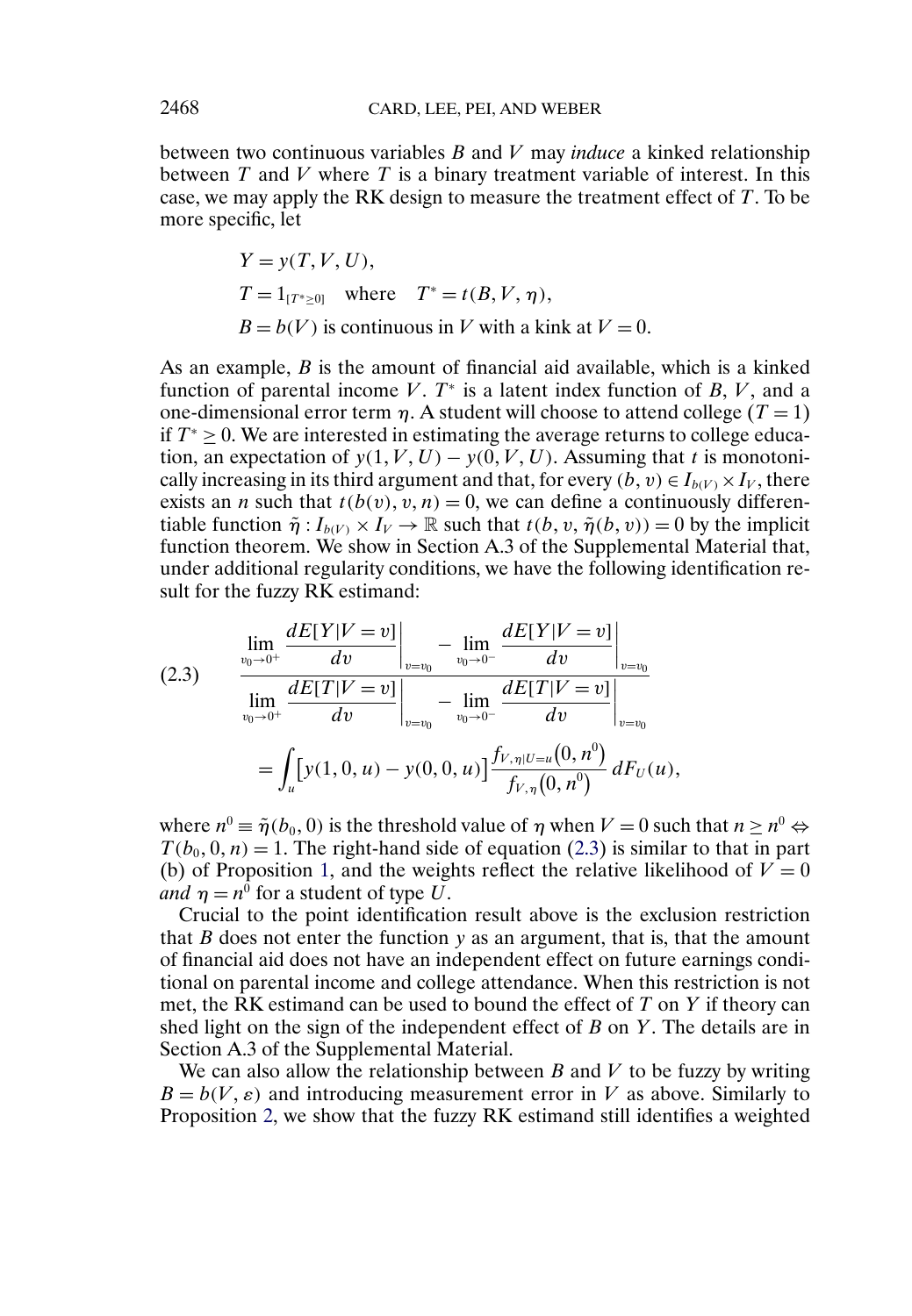<span id="page-16-0"></span>average of treatment effects under certain regularity assumptions. The weights are similar to those in Proposition [2,](#page-13-0) and the exact expression is in the Supplemental Material.

### 2.3. *Testable Implications of the RKD*

In this section, we formalize the testable implications of a valid RK design. Specifically, we show that the key smoothness conditions given by Assumptions [4](#page-7-0) and [4a](#page-12-0) lead to two strong testable predictions. The first prediction is given by the following corollary of Propositions [1](#page-7-0) and [2:](#page-13-0)

COROLLARY 1: *In a valid Sharp RKD*,  $f_V(v)$  *is continuously differentiable in* v. *In a valid Fuzzy RKD,*  $f_{V^*}(v^*)$  *is continuously differentiable in*  $v^*$ *.* 

The key identifying assumption of the sharp RKD is that the density of  $V$ is sufficiently smooth for every individual. This smoothness condition cannot be true if we observe either a kink or a discontinuity in the density of  $V$ . That is, evidence that there is "deterministic sorting" in  $V$  at the kink point implies a violation of the key identifying sharp RKD assumption. This is analogous to the test of manipulation of the assignment variable for RD designs, discussed in [McCrary](#page-29-0) [\(2008\)](#page-29-0). In a fuzzy RKD, both Assumption [4a,](#page-12-0) the smooth-density condition, and Assumption [5,](#page-12-0) the smooth-probability-ofno-measurement-error condition, are needed to ensure the smoothness of  $f_{V^*}$ (see the proof of Lemma 5), and a kink or a discontinuity in  $f_{V^*}$  indicates that either or both of the assumptions are violated.

The second prediction presumes the existence of data on "baseline characteristics"—analogous to characteristics measured prior to treatment assignment in an idealized randomized controlled trial—that are determined prior to  $V$ 

ASSUMPTION 7: *There exists an observable random vector*,  $X = x(U)$  *in the*  $s$ *harp design and*  $X = x(U, \varepsilon)$  *in the fuzzy design, that is determined prior to*  $V$ *.* X *does not include* V *or* B, *since it is determined prior to those variables*.

In conjunction with our basic identifying assumptions, this leads to the following prediction:

COROLLARY 2: *In a valid Sharp RKD*, *if Assumption* 7 *holds*, *then*  $\frac{dPr[X \leq x|V=v]}{dv}$ *is continuous in*  $v$  *at*  $v = 0$  *for all*  $x$ . *In a valid Fuzzy RKD*, *if Assumption* 7 *holds*, *then*  $\frac{d \Pr[X \le x | V^* = v^*]}{dv^*}$  *is continuous in*  $v^*$  *at*  $v^* = 0$  *for all* x.

The smoothness conditions required for a valid RKD imply that the conditional distribution function of any predetermined covariates X (given V or  $V^*$ ) cannot exhibit a kink at  $V = 0$  or  $V^* = 0$ . Therefore, Corollary 2 can be used to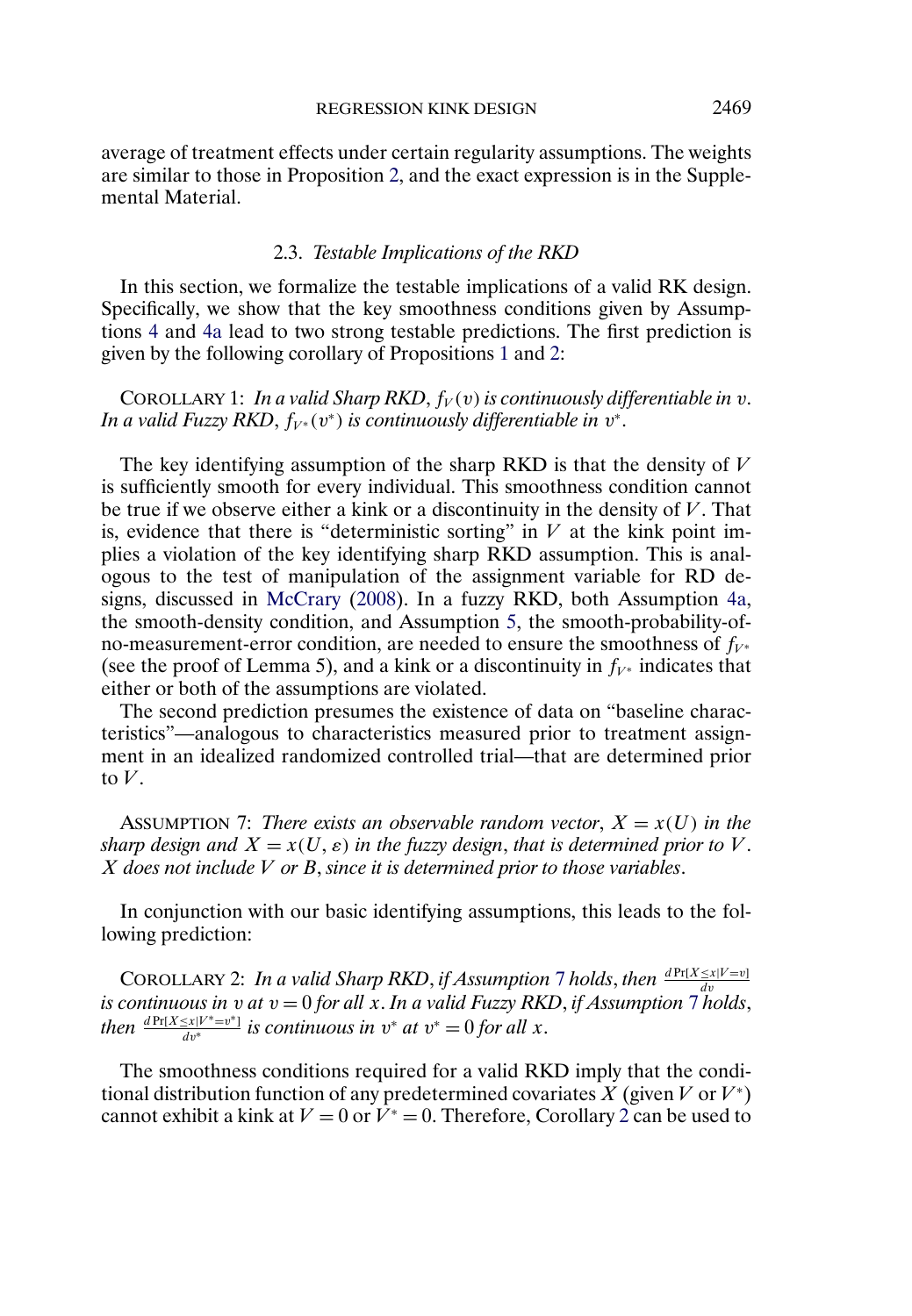<span id="page-17-0"></span>test Assumption [4](#page-7-0) in a sharp design and Assumption [4a](#page-12-0) and [5](#page-12-0) jointly in a fuzzy design. This test is analogous to the simple "test for random assignment" that is often conducted in a randomized trial, based on comparisons of the baseline covariates in the treatment and control groups. It also parallels the test for continuity of  $Pr[X \le x|V = v]$  emphasized by [Lee](#page-29-0) [\(2008\)](#page-29-0) for a regression discontinuity design. Importantly, however, the assumptions for a valid RKD imply that the *derivatives* of the conditional expectation functions (or the conditional quantiles) of X with respect to V (or  $V^*$ ) are continuous at the kink point—a stronger implication than the continuity implied by the sufficient conditions for a valid RDD.

# 3. NONPARAMETRIC ESTIMATION AND INFERENCE IN A REGRESSION KINK DESIGN

In this section, we review the theory of estimation and inference in a regression kink design. We assume that estimation is carried out via local polynomial regressions. For a sharp RK design, the first-stage relationship  $b(\cdot)$  is a known function, and we only need to solve the following least squares problems:

$$
(3.1) \qquad \min_{\{\tilde{\beta}_j^-\}} \sum_{i=1}^{n^-} \left\{ Y_i^- - \sum_{j=0}^p \tilde{\beta}_j^- (V_i^-)^j \right\}^2 K\left(\frac{V_i^-}{h}\right),
$$

$$
(3.2) \qquad \min_{\{\tilde{\beta}_j^+\}} \sum_{i=1}^{n^+} \left\{ Y_i^+ - \sum_{j=0}^p \tilde{\beta}_j^+ (V_i^+)^j \right\}^2 K\left(\frac{V_i^+}{h}\right),
$$

where the  $-$  and  $+$  superscripts denote quantities in the regression on the left and right side of the kink point, respectively, p is the order of the polynomial, K the kernel, and h the bandwidth. Since  $\kappa_1^+ = \lim_{v \to 0^+} b'(v)$  and  $\kappa_1^- = \lim_{v \to 0^-} b'(v)$  are known quantities in a sharp design, the sharp RKD estimator is defined as

$$
\hat{\tau}_{\text{SRKD}} = \frac{\hat{\beta}_1^+ - \hat{\beta}_1^-}{\kappa_1^+ - \kappa_1^-}.
$$

In a fuzzy RKD, the first-stage relationship is no longer deterministic. We need to estimate the first-stage slopes on two sides of the threshold by solving<sup>13</sup>

$$
(3.3) \qquad \min_{\tilde{\kappa}_j^-} \sum_{i=1}^{n^-} \left\{ B_i^- - \sum_{j=0}^p \tilde{\kappa}_j^- \left( V_i^- \right)^j \right\}^2 K \left( \frac{V_i^-}{h} \right),
$$

<sup>13</sup>We omit the asterisk in  $B^*$  and  $V^*$  notations in the fuzzy design to ease exposition.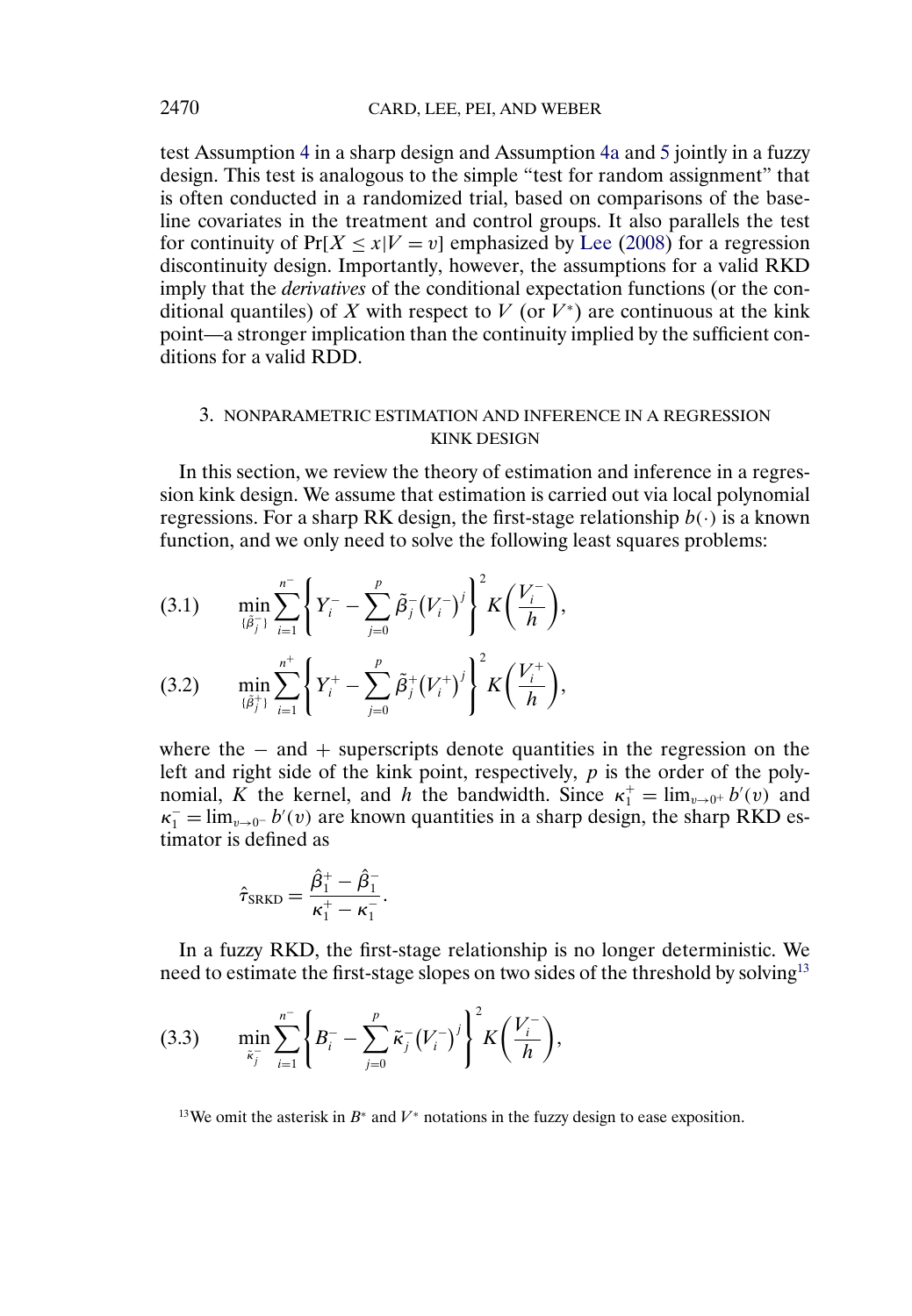<span id="page-18-0"></span>
$$
(3.4) \qquad \min_{\tilde{\kappa}_j^+} \sum_{i=1}^{n^+} \left\{ B_i^+ - \sum_{j=0}^p \tilde{\kappa}_j^+ (V_i^+)^j \right\}^2 K\left(\frac{V_i^+}{h}\right).
$$

The fuzzy RKD estimator  $\hat{\tau}_{FRKD}$  can then be defined as

(3.5) 
$$
\hat{\tau}_{\text{FRKD}} = \frac{\hat{\beta}_1^+ - \hat{\beta}_1^-}{\hat{\kappa}_1^+ - \hat{\kappa}_1^-}.
$$

Lemmas A1 and A2 of [Calonico, Cattaneo, and Titiunik](#page-28-0) [\(2014\)](#page-28-0) establish the asymptotic distributions of the sharp and fuzzy RKD estimators, respectively. It is shown that, under certain regularity conditions, the estimators obtained from local polynomial regressions of order  $p$  are asymptotically normal:

$$
\sqrt{nh^3}(\hat{\tau}_{SRKD,p} - \tau_{SRKD} - h^p \varrho_{SRKD,p}) \Rightarrow N(0, \Omega_{SRKD,p}),
$$
  

$$
\sqrt{nh^3}(\hat{\tau}_{FRKD,p} - \tau_{FRKD} - h^p \varrho_{FRKD,p}) \Rightarrow N(0, \Omega_{FRKD,p}),
$$

where  $\rho$  and  $\Omega$  denote the asymptotic bias and variance, respectively.<sup>14</sup> Given the identification assumptions above, one expects the conditional expectation of Y given  $V$  to be continuous at the threshold. A natural question is whether imposing continuity in estimation (as opposed to estimating separate local polynomials on either side of the threshold) may affect the asymptotic bias and variance of the kink estimator. [Card et al.](#page-28-0)  $(2012)$  showed that when K is uniform, the asymptotic variances are not affected by imposing continuity. A similar calculation reveals that the asymptotic biases are not affected either.

When implementing the RKD estimator in practice, one must make choices for the polynomial order  $p$ , kernel  $K$ , and bandwidth  $h$ . In the RD context where the quantities of interest are the intercept terms on two sides of the threshold, [Hahn, Todd, and der Klaauw](#page-29-0) [\(2001\)](#page-29-0) proposed local linear ( $p = 1$ ) over local constant ( $p = 0$ ) regression because the former leads to a smaller order of bias  $(O_p(h^2))$  than the latter  $(O_p(h))$ . Consequently, the local linear model affords the econometrician a sequence of bandwidths that shrinks at a slower rate, which in turn delivers a smaller order of the asymptotic mean squared error (MSE). The same logic would imply that a local quadratic  $(p = 2)$  should be preferred to local linear  $(p = 1)$  in estimating boundary derivatives in the RK design. As noted by [Ruppert and Wand](#page-29-0) [\(1994\)](#page-29-0) and [Fan](#page-28-0) [and Gijbels](#page-28-0) [\(1996\)](#page-28-0) and as we discussed in detail in Card, Lee, Pei, and Weber [\(2014\)](#page-28-0), however, arguments based solely on asymptotic rates cannot justify

<sup>14</sup>In categorizing the asymptotic behavior of fuzzy estimators, both [Card et al.](#page-28-0) [\(2012\)](#page-28-0) and [Calonico, Cattaneo, and Titiunik](#page-28-0) [\(2014\)](#page-28-0) assumed that the researcher observes the joint distribution  $(Y, B, V)$ . In practice, there may be applications where  $(B, V)$  is observed in one data source whereas  $(Y, V)$  is observed in another, and the three variables do not appear in the same data set. We investigate the two-sample estimation problem in Section B.1 of the Supplemental Material.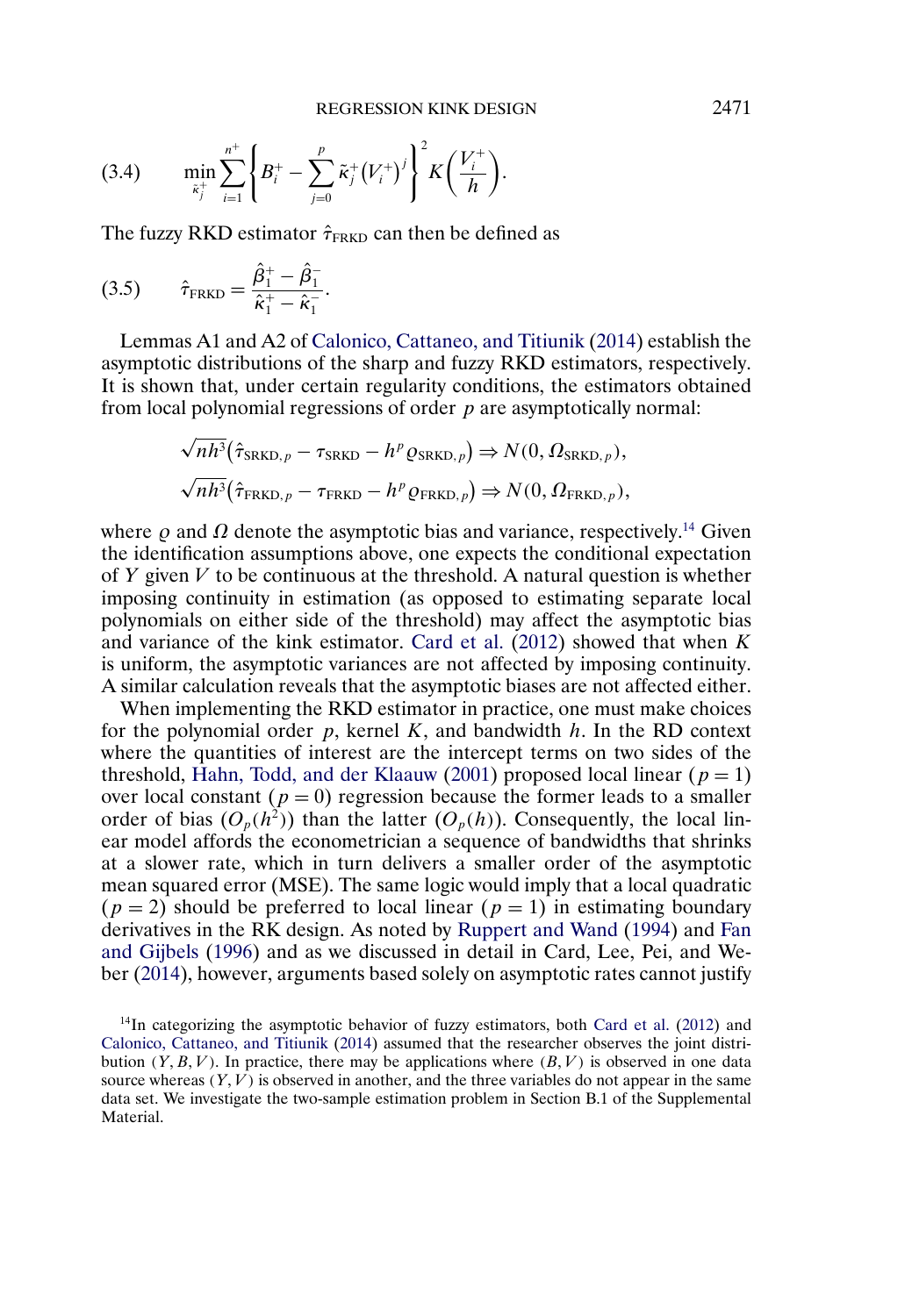<span id="page-19-0"></span> $p = 1$  as the universally preferred choice for RDD or  $p = 2$  as the universally preferred choice for RKD. Rather, the best choice of  $p$  in the mean squared error sense depends on the sample size and the derivatives of the conditional expectation functions,  $E[Y|V = v]$  and  $E[B|V = v]$ , in the particular data set of interest. In [Card et al.](#page-28-0) [\(2014\)](#page-28-0), we proposed two methods for picking the polynomial order for interested empiricists: (1) evaluate the empirical performance of the alternative estimators using simulation studies of DGPs closely based on the actual data;<sup>15</sup> (2) estimate the asymptotic mean squared error (AMSE) and compare it across alternative estimators.

For the choice of  $K$ , we adopt a uniform kernel following [Imbens and](#page-29-0) [Lemieux](#page-29-0) [\(2008\)](#page-29-0) and the common practice in the RD literature. The results are similar when the boundary optimal triangular kernel (cf. [Cheng, Fan, and](#page-28-0) [Marron](#page-28-0) [\(1997\)](#page-28-0)) is used.

For the bandwidth choice  $h$ , we use and extend existing selectors in the literature. [Imbens and Kalyanaraman](#page-29-0) [\(2012\)](#page-29-0) proposed an algorithm to compute the MSE-optimal RD bandwidth. Building on [Imbens and Kalyanaraman](#page-29-0) [\(2012\)](#page-29-0), [Calonico, Cattaneo, and Titiunik](#page-28-0) [\(2014\)](#page-28-0) developed an optimal bandwidth algorithm for the estimation of the discontinuity in the  $\nu$ th derivative, which contains RKD ( $\nu = 1$ ) as a special case.<sup>16</sup>

We examine alternatives to the direct analogs of the default IK and the CCT bandwidths for RKD, addressing two specific issues that are relevant for our setting. First, both bandwidth selectors involve a regularization term, which reflects the variance in the bias estimation and guards against large bandwidths. While IK and CCT argued that the regularized bandwidth selector performs well for several well-known regression discontinuity designs, we find that the RK counterparts of these regularized selectors yield bandwidths that tend to be too small in our empirical setting. Since omitting the regularization term does not affect the asymptotic properties of the bandwidth selector, we also investigate the performance of bandwidth selectors without the regularization term. Second, the CCT bandwidth is asymptotically MSE-optimal for the reducedform kink in a fuzzy design, even though the fuzzy estimator  $\hat{\tau}_{FRKD}$  defined in [\(3.5\)](#page-18-0) is the main object of interest. Based on the asymptotic theory in [Calonico,](#page-28-0) [Cattaneo, and Titiunik](#page-28-0) [\(2014\)](#page-28-0), we propose fuzzy analogs of the IK and CCT bandwidths that are optimal for  $\hat{\tau}_{FRKD}$  and state their asymptotic properties see Section B.2 of the Supplemental Material for details.

A complication of using the optimal bandwidth is that the asymptotic bias is, in general, nonzero. As a result, conventional confidence intervals that ignore the bias may not have correct coverage rates. [Calonico, Cattaneo, and](#page-28-0)

<sup>&</sup>lt;sup>15</sup>Clearly, this method depends on how a researcher specifies the approximating DGP, but whether the "right" DGP is specified is to some degree untestable.

 $16$ The optimal bandwidth in [Calonico, Cattaneo, and Titiunik](#page-28-0) [\(2014\)](#page-28-0) is developed for the unconstrained RKD estimator, that is, without imposing continuity in the conditional expectation of Y, but the bandwidth is also optimal for the constrained RKD estimator because it has the same asymptotic distribution as stated above.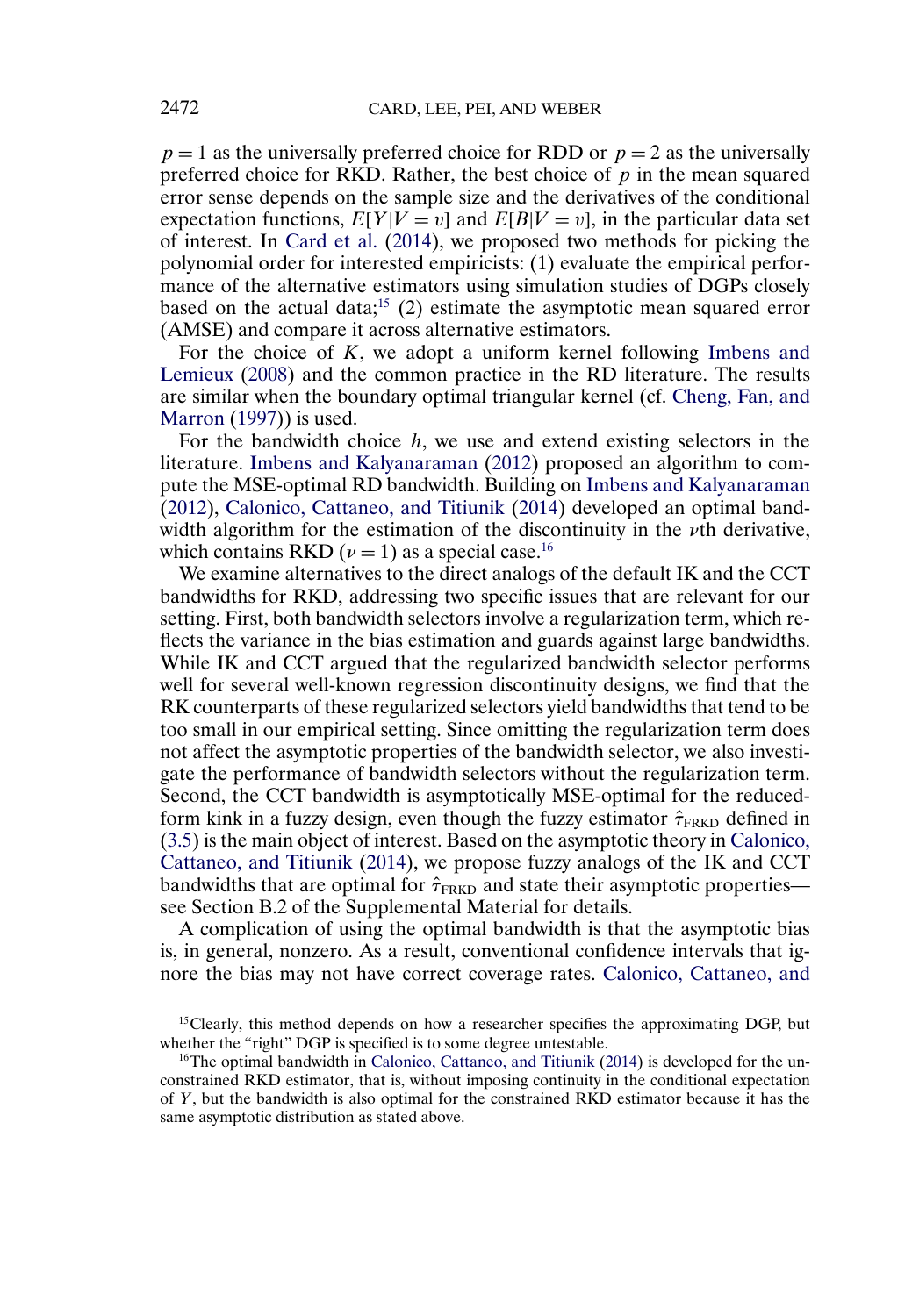<span id="page-20-0"></span>[Titiunik](#page-28-0) [\(2014\)](#page-28-0) offered a solution by deriving robust confidence intervals for the RD and RK estimands that account for this asymptotic bias. For an RK design, they first estimated the asymptotic bias  $\rho_p$  of a pth order local polynomial estimator  $\hat{\tau}_p$  by using a qth order local polynomial regression ( $q \ge p+1$ ) with pilot bandwidth  $h_q$ , then estimated the variance var $_p^{bc}$  of the bias-corrected estimator  $\hat{\tau}_p^{bc} \equiv \hat{\tau}_p - h^p \hat{\varrho}_p$ , by accounting for the sampling variation in both  $\hat{\tau}_p$  and  $h^p \hat{\varrho}_p$ <sup>17</sup> Finally, they constructed a robust 95% confidence interval as  $\hat{\tau}_p^{bc} \pm 1.96 \sqrt{\text{var}_p^{bc}}$ . Using Monte Carlo simulations, [Calonico, Cattaneo, and](#page-28-0) [Titiunik](#page-28-0) [\(2014\)](#page-28-0) demonstrated that the confidence intervals constructed using their bias-corrected procedure perform well in RDDs, and that the associated coverage rates are robust to different choices of  $h$ .<sup>18</sup>

In the following section, we present a variety of alternative estimates of the behavioral effect of higher benefits on unemployment durations. We employ the local linear and local quadratic estimators with several bandwidth selectors—default CCT, CCT without regularization, Fuzzy CCT, Fuzzy IK, and the rule of thumb FG bandwidth.<sup>19</sup> We report uncorrected RKD estimates and the associated (conventional) sampling errors, as well as the robust biascorrected confidence intervals per [Calonico, Cattaneo, and Titiunik](#page-28-0) [\(2014\)](#page-28-0).

#### 4. THE EFFECT OF UI BENEFITS ON UNEMPLOYMENT DURATIONS

In this section, we illustrate the estimation procedures by using a fuzzy RKD approach to estimate the effect of higher unemployment benefits on the duration of registered unemployment among UI claimants in Austria. The precise magnitude of the disincentive effect of UI benefits is of substantial policy interest. As shown by [Baily](#page-28-0) [\(1978\)](#page-28-0), for example, an optimal unemployment insurance system trades off the moral hazard costs of reduced search effort against the risk-sharing benefits of more generous payments to the unemployed. Obtaining credible estimates of this effect is difficult, however, because UI benefits are determined by previous earnings, and are likely to be correlated with unobserved characteristics of workers that affect both wages and the expected duration of unemployment. Since the Austrian UI benefit formula—similar to

<sup>17</sup>A crucial assumption in estimating var $_p^b$  is that the pilot bandwidth  $h_q$  and the optimal bandwidth h have the same shrinkage rate, that is,  $\frac{h_q}{h} \to \rho \in (0, \infty)$  as  $n \to \infty$ .

<sup>19</sup>See [Card et al.](#page-28-0) [\(2012\)](#page-28-0) for the definition of the FG bandwidth. We apply the same logic to derive the pilot FG bandwidth for bias estimation.

<sup>18</sup>In a related study, [Ganong and Jäger](#page-28-0) [\(2014\)](#page-28-0) raised concerns about the sensitivity of the RKD estimates when the relationship between the running variable and the outcome is highly nonlinear. They proposed a permutation test to account for the estimation bias. We perform the test on our data and discuss the details in [Card et al.](#page-28-0) [\(2015a\)](#page-28-0).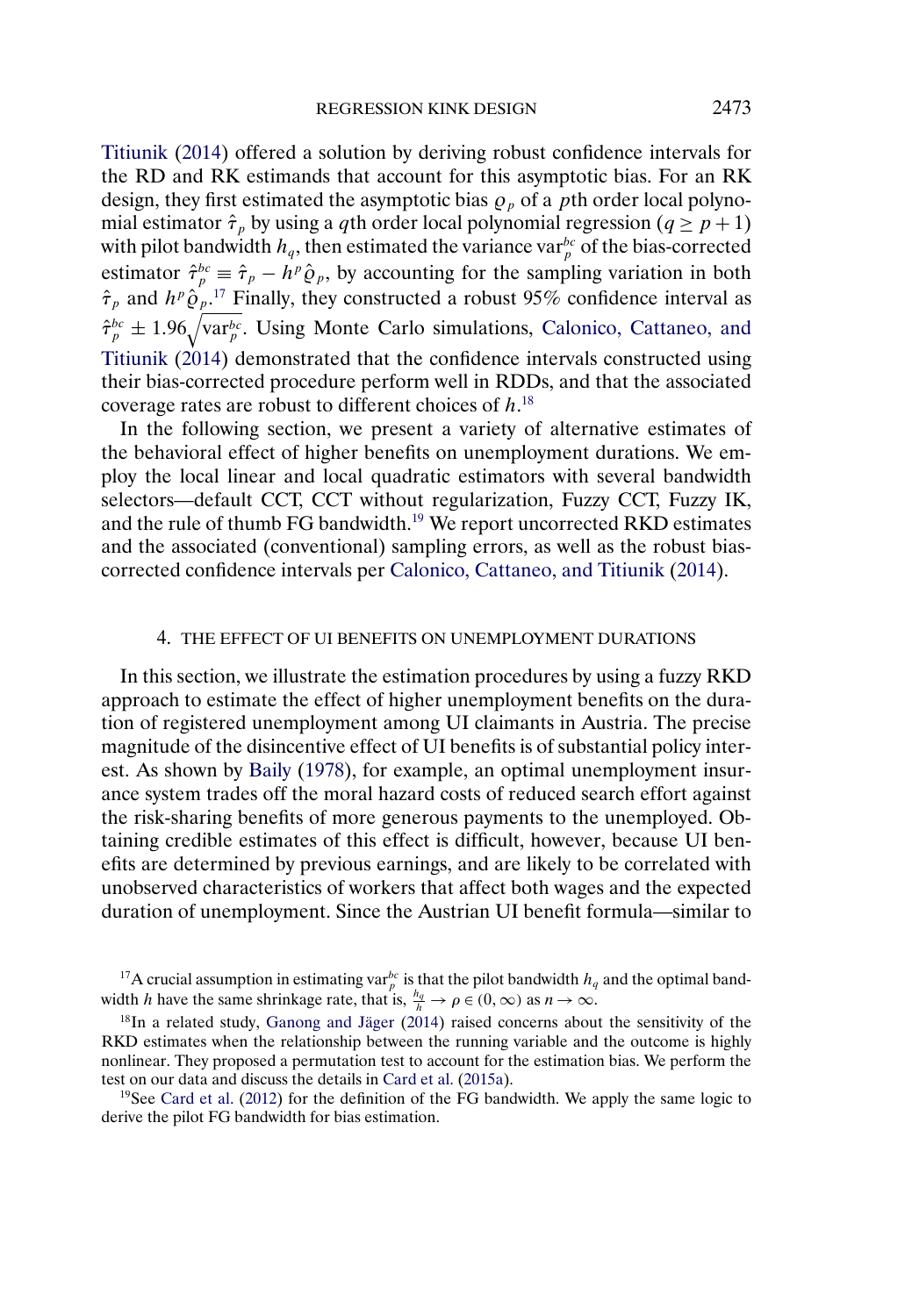<span id="page-21-0"></span>those of many other countries—has a maximum, a regression kink approach can provide new evidence on the impact of higher UI benefits.<sup>20</sup>

#### 4.1. *Institutional Setting and Data*

Job losers in Austria who have worked at least 52 weeks in the past 24 months are eligible for UI benefits, with a rate that depends on their average daily earnings in the "base year" for their benefit claim. The daily UI benefit is calculated as 55% of net daily earnings, subject to a maximum benefit level that is adjusted each year. Claimants with dependent family members are eligible for supplemental benefits based on the number of dependents.

This rule creates a piecewise linear relationship between base year earnings and UI benefits that depends on the Social Security and income tax rates as well as the replacement rate and the maximum benefit amount. Since we do not observe the number of dependents claimed by a job loser, we adopt a fuzzy RKD approach in which the number of dependents is treated as an unobserved determinant of benefits.

Our data are drawn from the Austrian Social Security Database (ASSD), which records employment and unemployment spells on a daily basis for all individuals employed in the Austrian private sector (see [Zweimüller, Winter-](#page-29-0)[Ebmer, Lalive, Kuhn, Wuellrich, Ruf, and Büchi](#page-29-0) [\(2009\)](#page-29-0)). The ASSD contains information on starting and ending dates of employment spells and earnings (up to the Social Security contribution cap) received by each individual from each employer in a calendar year. We merge the ASSD with UI claims records that include the claim date, the daily UI benefit received by the claimant, and the duration of the registered unemployment spell. We use the UI claim dates to assign the base year for each claim and then calculate base year earnings for the claim, which is the observed assignment variable for our RKD analysis (i.e.,  $V^*$  in the notation of Section [2\)](#page-2-0). The outcome variable we analyze here is the duration of registered unemployment (which we censor at one year).

Our analysis sample includes claimants from 2001 to 2012 with at least one year of tenure on their previous job who initiated their claim within four weeks of the job ending date (eliminating job quitters, who face a four-week waiting period). We drop individuals with zero earnings in the base year, claimants older than 50, and those whose earnings are above the Social Security earnings cap or whose earnings are so low that they are affected by other nonlinearities in the benefit schedule (see [Card et al.](#page-28-0) [\(2015a\)](#page-28-0) for analysis of further kinks). We pool observations from different years by centering around the respective income thresholds for the maximum benefit level. This yields a sample of about 275,000 observations.

 $20$ Due to space constraints, we include only a short empirical illustration. For a detailed empirical analysis of the effects of UI benefits on labor market outcomes in Austria, see [Card et al.](#page-28-0) [\(2015a\)](#page-28-0).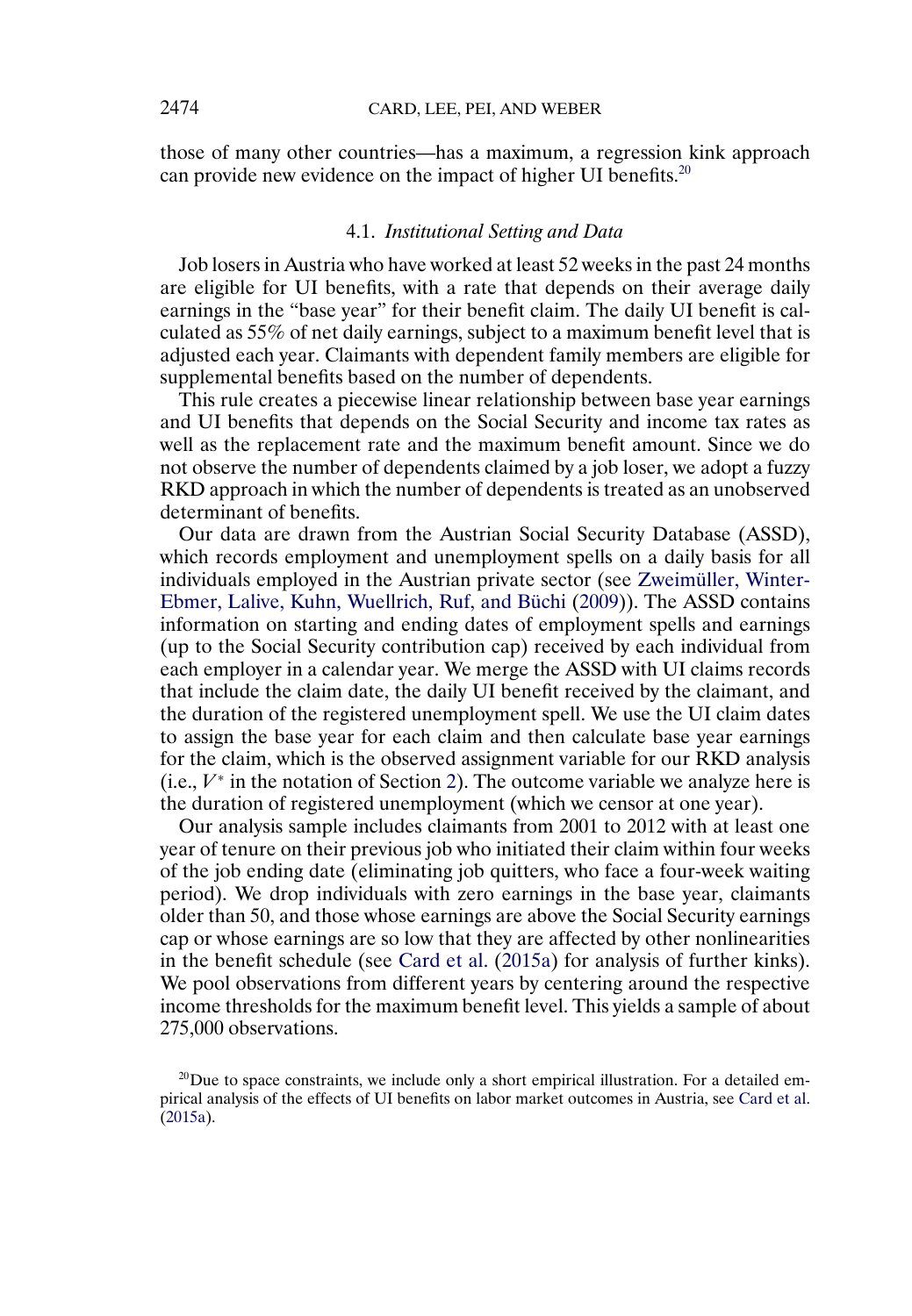<span id="page-22-0"></span>

FIGURE 1.—Frequency distribution of base year earnings. *Note*: Figure shows estimated and predicted frequency distributions, using 300 Euro bins. Predicted frequencies are from a fourth order polynomial model with unrestricted first and higher-order derivatives on each side of the threshold. T-test statistic for change in derivative at the threshold is 1.61.

A key assumption for valid inference in an RK design is that the density of the assignment variable is smooth at the kink point. Figure 1 shows the frequency distribution of base year earnings around the threshold for maximum benefits using 300-Euro bins with an average of 4200 observations per bin. While the histogram looks quite smooth, we test this more formally by fitting a series of polynomial models that allow the first- and higher-order derivatives of the binned density function to jump at the kink point. This test confirms the smoothness of the density.<sup>21</sup>

## 4.2. *Graphical Overview and Estimation Results*

Figure [2](#page-23-0) shows the relationships between base year earnings and actual UI benefits around the kink. We plot the data using the same bin sizes as in Figure 1. <sup>22</sup> The figure shows a clear kink in the empirical relationship between average benefits and base year earnings, with a sharp decrease in the slope

 $22$ See [Calonico, Cattaneo, and Titiunik](#page-28-0) [\(2015\)](#page-28-0) for nonparametric procedures for picking the bin size in RD-type plots.

<sup>&</sup>lt;sup>21</sup>We fit a series of polynomial models of different orders by minimum chi-squared, imposing continuity but allowing the first derivative and all higher-order derivatives to vary at the threshold. An Akaike criterion selects a fourth-order polynomial model, which has an overall goodness of fit statistic of 75.6 (*p*-value = 0.05). The estimated change in the first derivative of the density function at the threshold is  $2.00 \times 10^{-4}$ , with a standard error of  $1.24 \times 10^{-4}$ .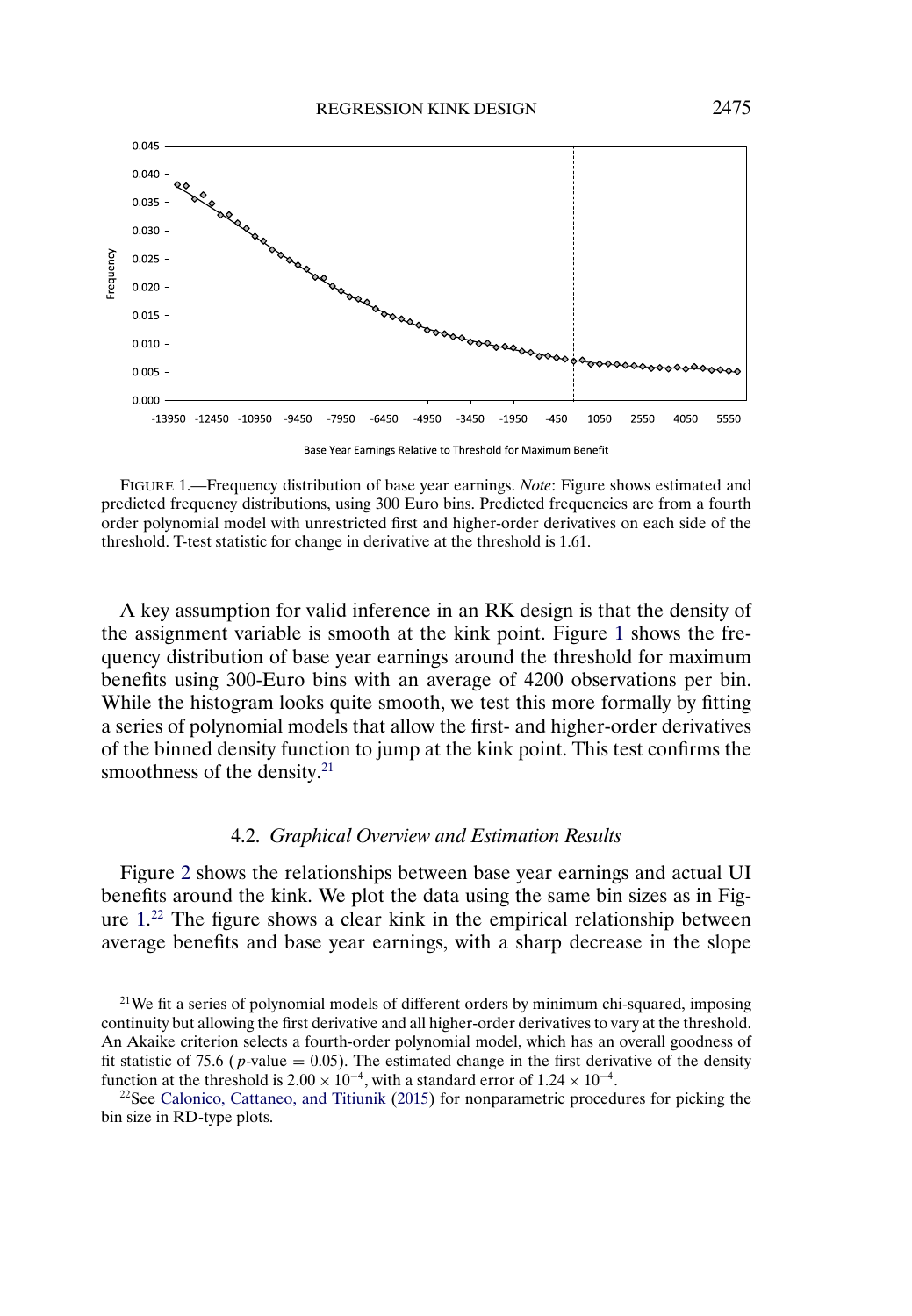<span id="page-23-0"></span>

FIGURE 2.—Daily UI benefits.

as they pass through the threshold  $T^{\max}$ .<sup>23</sup> Figure 3 presents the parallel picture for mean unemployment durations, which also shows a discernible kink, though there is clearly more variability in the relationship with base year earnings. $^{24}$ 



FIGURE 3.—Unemployment duration.

 $^{23}$ The slope in the mean benefit function to the right of the threshold for the maximum benefit is attributable to family allowances, which are added to the base benefit amount (and are not capped). Moving right from the threshold, the average number of allowances is rising, reflecting larger family sizes for higher-earning claimants.

 $^{24}$ For additional graphical analyses and robustness checks, see [Card et al.](#page-28-0) [\(2015a\)](#page-28-0).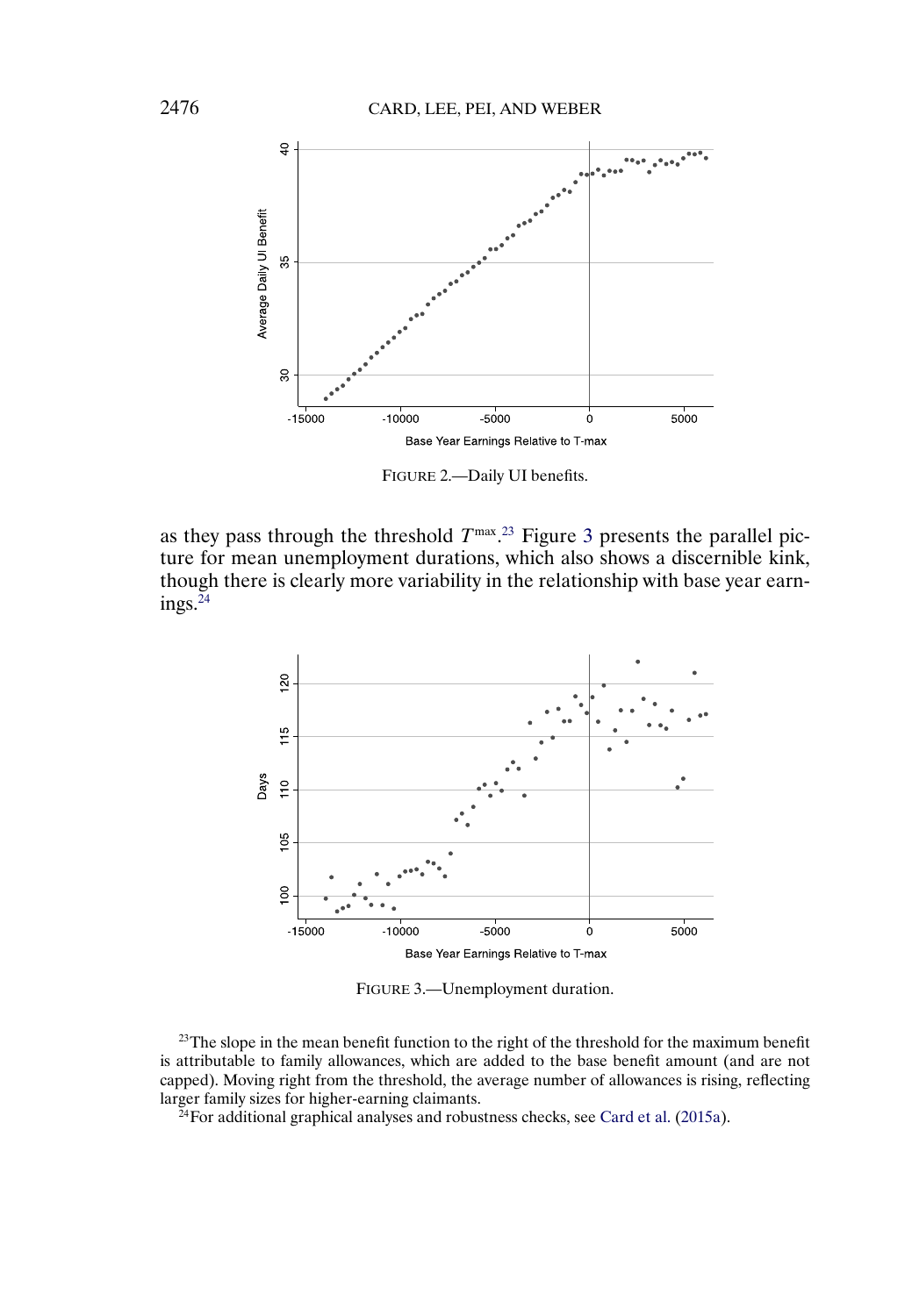# <span id="page-24-0"></span>4.2.1. *Fuzzy RKD Estimates and Comparison of Alternative Estimators*

In Table I, we present fuzzy RKD estimates of the elasticity of the unemployment duration with respect to the level of UI benefits along with first-stage estimates. We present estimates from local linear models in columns 1 and 2, and estimates from local quadratic models in columns 3 and 4. We present results under five alternative bandwidth selection procedures: default CCT, CCT

|                                                                                     | Local Linear                                                    |                                             | Local Quadratic                                                 |                                               |
|-------------------------------------------------------------------------------------|-----------------------------------------------------------------|---------------------------------------------|-----------------------------------------------------------------|-----------------------------------------------|
|                                                                                     | <b>First Stage</b><br>(Coeff. $\times$ 10 <sup>5</sup> )<br>(1) | Struct. Model<br>(2)                        | <b>First Stage</b><br>(Coeff. $\times$ 10 <sup>5</sup> )<br>(3) | Struct. Model<br>(4)                          |
| A. Default CCT (with regularization)<br>Main bandwidth (pilot)                      | 1460 (2976)                                                     |                                             | 2033 (3160)                                                     |                                               |
| <b>Estimated kink</b><br>(conventional std error)                                   | $-1.5$<br>(0.6)                                                 | 0.1<br>(2.4)                                | $-3.1$<br>(1.4)                                                 | $-2.2$<br>(3.0)                               |
| CCT robust confidence interval                                                      |                                                                 | $[-3.4, 0.2]$ $[-8.4, 6.0]$                 |                                                                 | $[-8.5, -0.7]$ $[-10.1, 6.5]$                 |
| B. CCT with no regularization<br>Main bandwidth (pilot)                             | 2947 (4898)                                                     |                                             | 5058 (3870)                                                     |                                               |
| <b>Estimated kink</b><br>(conventional std error)<br>CCT robust confidence interval | $-1.1$<br>(0.2)                                                 | 2.7<br>(1.2)<br>$[-1.4, 0.2]$ $[-3.9, 5.6]$ | $-0.9$<br>(0.4)                                                 | 0.1<br>(2.4)<br>$[-5.0, 3.3]$ $[-28.7, 31.2]$ |
| C. Fuzzy CCT (no regularization)<br>Main bandwidth (pilot)                          | 4091 (7162)                                                     |                                             | 3095 (3112)                                                     |                                               |
| <b>Estimated kink</b><br>(conventional std error)                                   | $-1.4$<br>(0.1)                                                 | 1.9<br>(0.6)                                | $-0.6$<br>(0.8)                                                 | $-2.4$<br>(7.7)                               |
| CCT robust confidence interval                                                      | $[-1.8, -0.8]$ [0.1, 5.1]                                       |                                             |                                                                 | $[-7.9, -0.5]$ $[-34.6, 47.4]$                |
| D. Fuzzy IK (no regularization)<br>Main bandwidth (pilot)                           | 5411 (5210)                                                     |                                             | 4990 (5070)                                                     |                                               |
| <b>Estimated kink</b><br>(conventional std error)                                   | $-1.4$<br>(0.1)                                                 | 1.7<br>(0.4)                                | $-0.8$<br>(0.4)                                                 | $-0.8$<br>(2.8)                               |
| CCT robust confidence interval                                                      |                                                                 | $[-1.7, -0.3]$ $[-2.0, 4.6]$                |                                                                 | $[-3.2, 1.1]$ $[-17.3, 11.8]$                 |
| E. FG (no regularization)<br>Main bandwidth (pilot)                                 | 8959 (8482)                                                     |                                             | 9365 (13,276)                                                   |                                               |
| <b>Estimated kink</b><br>(conventional std error)                                   | $-1.5$<br>(0.1)                                                 | 1.4<br>(0.2)                                | $-1.3$<br>(0.2)                                                 | 2.1<br>(1.0)                                  |
| CCT robust confidence interval                                                      | $[-1.9, -0.9]$ $[-0.6, 3.4]$                                    |                                             | $[-1.9, 0.3]$                                                   | $[-6.1, 5.0]$                                 |

| <b>TABLE I</b>                                     |
|----------------------------------------------------|
| IV (FUZZY KINK) ESTIMATES OF BENEFIT ELASTICITY,   |
| ALTERNATIVE ESTIMATORS AND BANDWIDTHS <sup>a</sup> |

aSee text for description of estimation methods.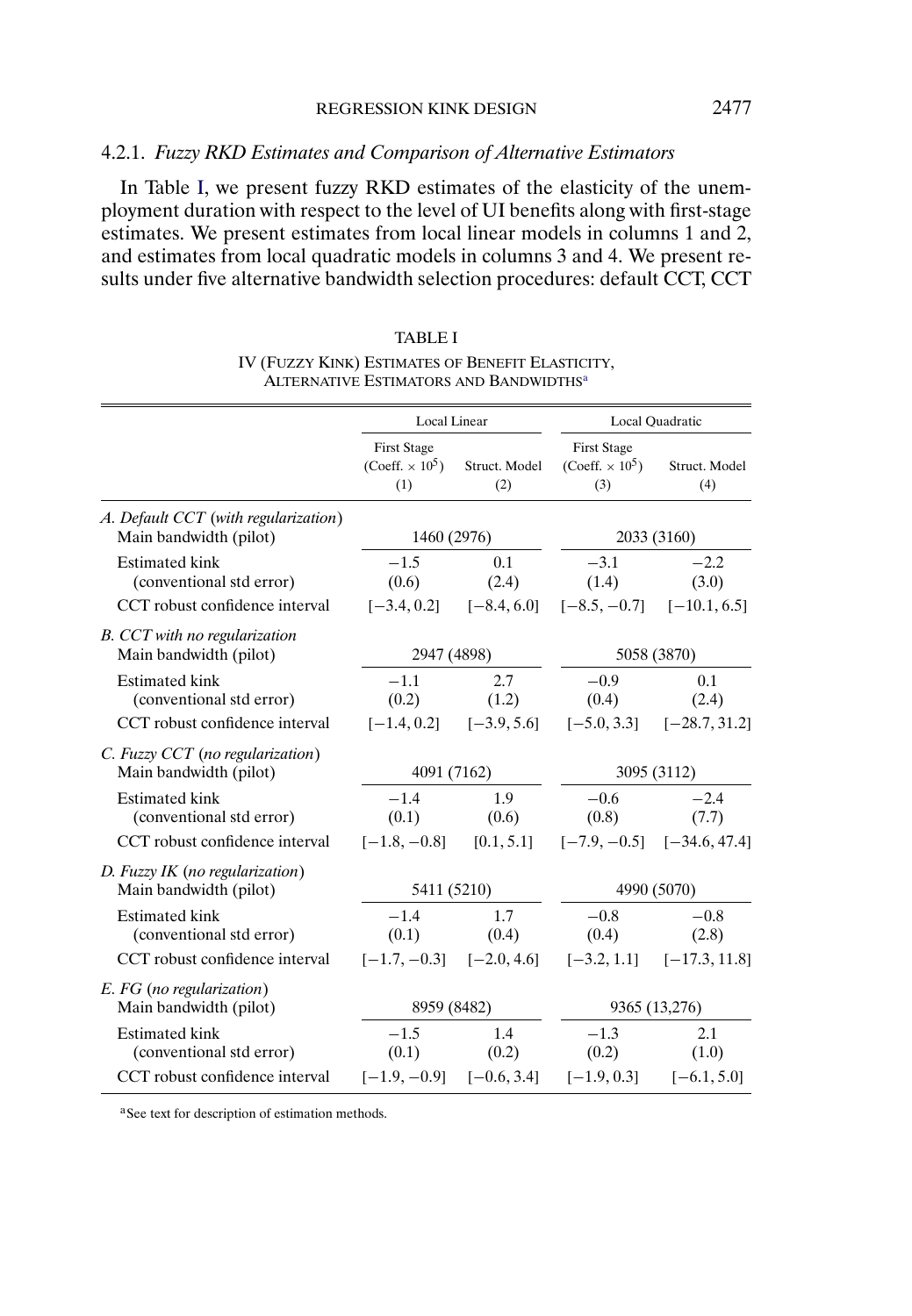<span id="page-25-0"></span>with no regularization, Fuzzy CCT, Fuzzy IK, and FG. (Expressions for the Fuzzy CCT and IK bandwidths are given in Section B.2 of the Supplemental Material.) For each bandwidth selector, we present the value of the main and pilot bandwidth (the pilot bandwidth is for bias estimation in constructing the CCT robust confidence interval), the uncorrected first stage coefficient and structural elasticity (with their associated standard errors), and the CCT robust 95% confidence intervals for the bias corrected first stage coefficient and structural elasticity.<sup>25</sup>

Despite the strong visual evidence of the kink in the benefit formula in Figure [2,](#page-23-0) an examination of the estimated "first-stage" kinks in Table [I](#page-24-0) suggests that not all the procedures yield statistically significant kink estimates. In particular, the default CCT bandwidth selector (panel A) chooses relatively small bandwidths for the local linear model and yields only a marginally significant estimate  $(t = 2.5)$ . The corresponding bias-corrected kink estimate is even less precise, and its confidence interval, shown in square brackets, includes 0. The default CCT procedure chooses a somewhat larger bandwidth for the local quadratic model, but this is offset by the difficulty of precisely estimating the slopes on either side of the kink point once the quadratic terms are included, resulting in a first-stage kink estimate that is only marginally significant.

As shown in panel B, use of the CCT selector without regularization yields substantially larger bandwidths than when the regularization term is included. These larger bandwidths lead to some gain in precision, but allowance for the bias-correction term again yields CCT robust confidence intervals for the firststage model that include 0. By comparison, the bandwidths selected by the Fuzzy CCT, Fuzzy IK, and the FG procedures (panels C, D, and E) are relatively large and deliver relatively stable and significant first-stage estimates in the local linear case even under the bias correction. The local quadratic estimates are still much less precise, however. The bias-corrected estimates are, in all but one case, insignificant.

Turning to the elasticity estimates, we observe that they are generally less precisely estimated than the first-stage coefficients. In the local linear case, estimates from procedures selecting small bandwidths, such as the default CCT estimator and the CCT estimator without regularization, are very unstable and have large standard errors. Estimates that are based on larger selected bandwidths yield more stable point estimates of the elasticity, ranging from 1.4 to 1.9. The CCT robust confidence intervals indicate a large degree of uncertainty, however, with only one of three estimates being statistically significant.

Figure [4](#page-26-0) visualizes the structural estimates in the local linear case for a range of different bandwidths along with estimated confidence intervals based on the conventional standard errors. This graph highlights that point estimates stabilize for bandwidths in the range from 4000 to 9000, which are selected by

 $25$ CCT robust confidence intervals and the CCT bandwidths are obtained based on a variant of the Stata package described in [Calonico, Cattaneo, and Titiunik](#page-28-0) [\(2014\)](#page-28-0) with the nearest neighbor variance estimator. Using the CCT Stata package generates very similar empirical results.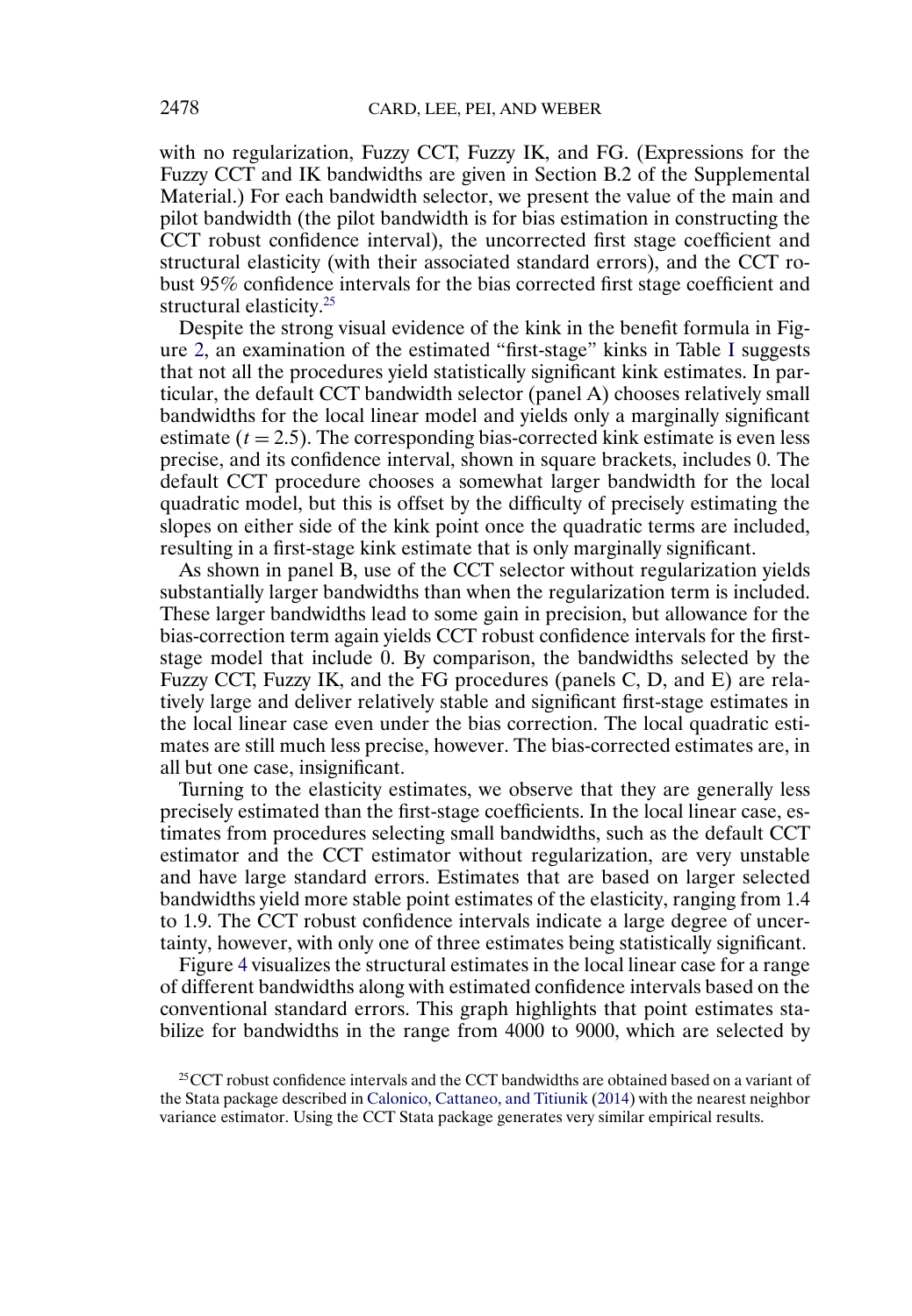<span id="page-26-0"></span>

FIGURE 4.—Fuzzy estimation with varying bandwidth. *Notes*: local linear estimation, estimated elasticity (solid line with triangles) with conventional confidence bounds (dash).

the Fuzzy CCT, Fuzzy IK, and the FG procedures. But they are highly volatile at smaller bandwidth levels. The local quadratic elasticity estimates, although based on larger bandwidths, are much less precise. We get negative point estimates for the elasticity in three out of five cases, which renders the local quadratic procedures uninformative.

Overall, the pattern of estimates in Table [I](#page-24-0) points to three main conclusions. First, many of the bandwidth selectors choose relatively small bandwidths that lead to relatively imprecise first-stage and structural coefficient estimates. A second observation is that the local quadratic estimators are generally quite noisy. Third, the bias-corrected estimates from the local linear models are typically not too different from the uncorrected estimates, but the added imprecision associated with uncertainty about the magnitude of the biascorrection factor is large, leading to relatively wide confidence intervals for the bias-corrected estimates.

## 5. CONCLUSION

In many institutional settings, a key policy variable (like unemployment benefits or public pensions) is set by a deterministic formula that depends on an endogenous assignment variable (like previous earnings). Conventional approaches to causal inference, which rely on the existence of an instrumental variable that is correlated with the covariate of interest but independent of underlying errors in the outcome, will not work in these settings. When the policy function is continuous but kinked (i.e., non-differentiable) at a known threshold, a regression kink design provides a potential way forward [\(Guryan](#page-29-0) [\(2001\)](#page-29-0), [Nielsen, Sørensen, and Taber](#page-29-0) [\(2010\)](#page-29-0), [Simonsen, Skipper, and Skipper](#page-29-0) [\(2015\)](#page-29-0)). The sharp RKD estimand is simply the ratio of the estimated kink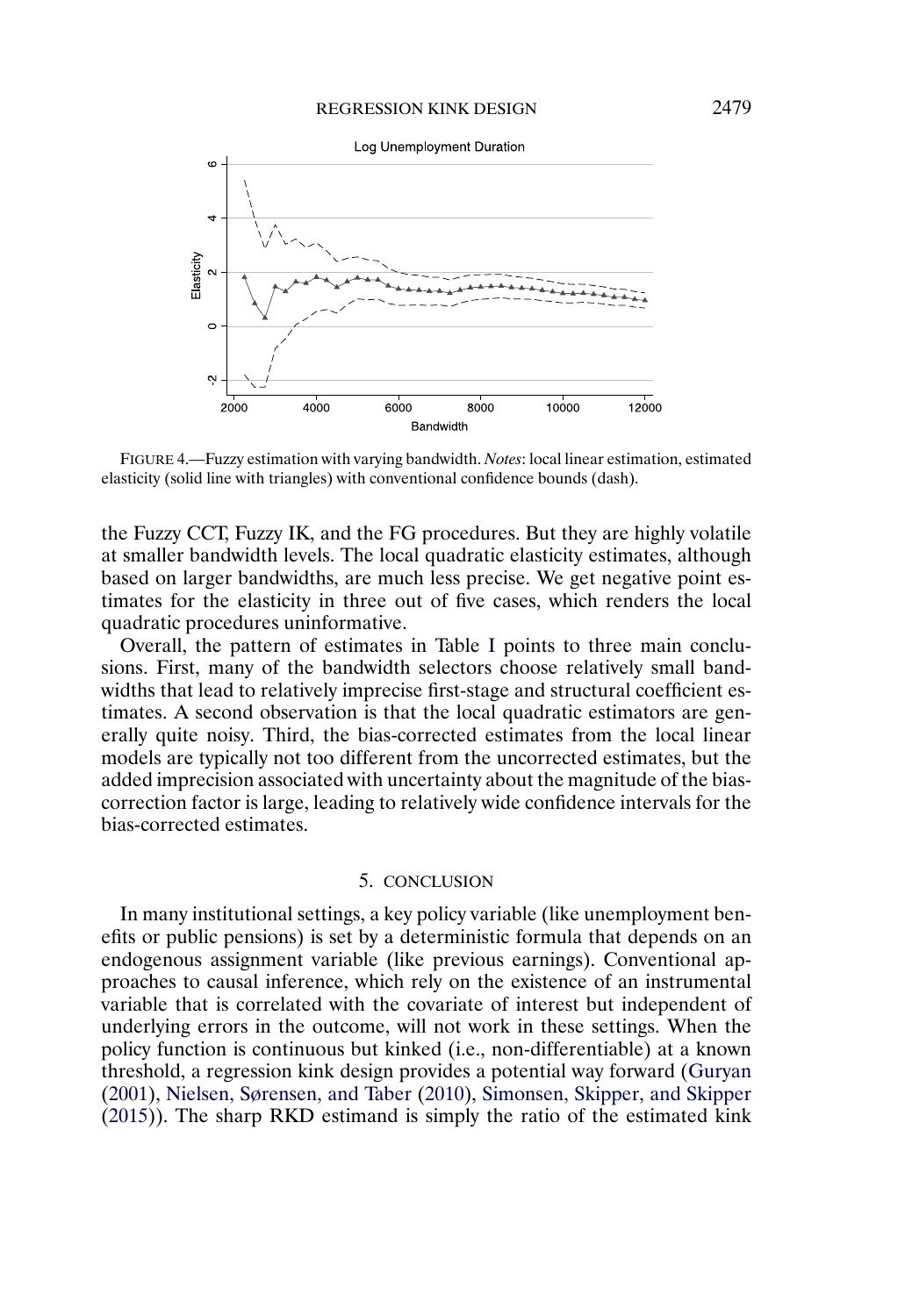<span id="page-27-0"></span>in the relationship between the assignment variable and the outcome of interest at the threshold point, divided by the corresponding kink in the policy function. In settings where there is incomplete compliance with the policy rule (or measurement error in the actual assignment variable), a fuzzy RKD replaces the denominator of the RKD estimand with the estimated kink in the relationship between the assignment variable and the policy variable.

In this paper, we provide sufficient conditions for a sharp and fuzzy RKD to identify interpretable causal effects in a general nonseparable model (e.g., [Blundell and Powell](#page-28-0) [\(2003\)](#page-28-0)). A key assumption is that the conditional density of the assignment variable, given the unobserved error in the outcome, is continuously differentiable at the kink point. This smooth density condition rules out situations where the value of the assignment variable can be precisely manipulated, while allowing the assignment variable to be correlated with the latent errors in the outcome. Thus, extreme forms of "bunching" predicted by certain behavioral models (e.g., [Saez](#page-29-0) [\(2010\)](#page-29-0)) violate the smooth density condition, whereas similar models with errors in optimization (e.g., [Chetty](#page-28-0) [\(2010\)](#page-28-0)) are potentially consistent with an RKD approach. In addition to yielding a testable smoothness prediction for the observed distribution of the assignment variable, we show that the smooth density condition also implies that the conditional distributions of any predetermined covariates will be smooth functions of the assignment variable at the kink point. These two predictions are very similar in spirit to the predictions for the density of the assignment variable and the distribution of predetermined covariates in a regression discontinuity design [\(Lee](#page-29-0) [\(2008\)](#page-29-0)).

We also provide a precise characterization of the treatment effects identified by a sharp or fuzzy RKD. The sharp RKD identifies a weighted average of marginal effects, where the weight for a given unit reflects the relative probability of having a value of the assignment variable close to the kink point. Under an additional monotonicity assumption, we show that the fuzzy RKD identifies a slightly more complex weighted average of marginal effects, where the weight also incorporates the relative size of the kink induced in the actual value of the policy variable for that unit.

We illustrate the use of a fuzzy RKD approach by studying the effect of unemployment benefits on the duration of registered unemployment in Austria, where the benefit schedule has a kink at the maximum benefit level. We present simple graphical evidence showing that this kink induces a kink in the duration of unemployment. We also present a test of the smooth density assumption around the maximum benefit threshold. Finally, we report a range of estimates of the behavioral effect of higher benefits on unemployment durations by using alternative local nonparametric estimators.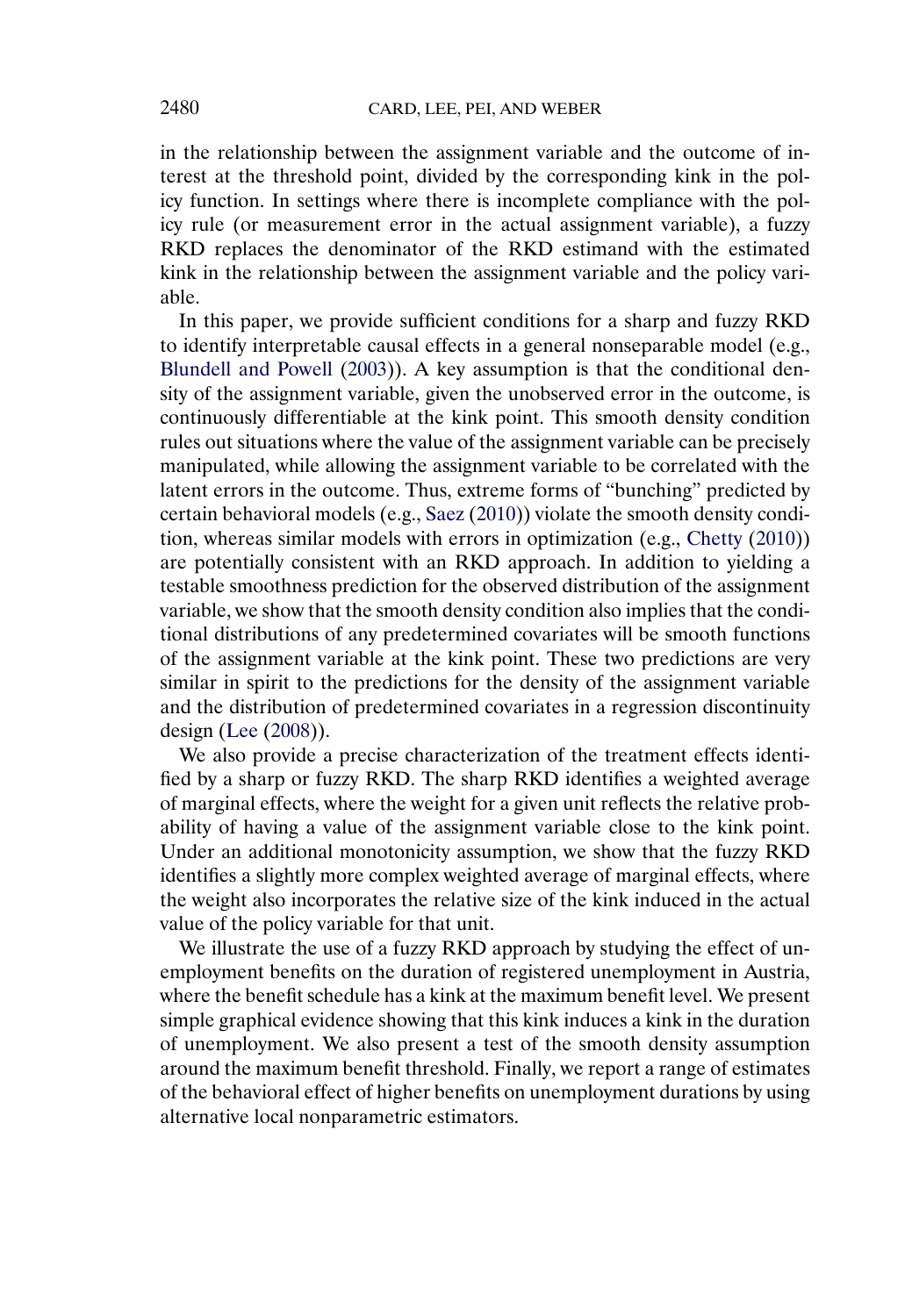#### **[REFERENCES](http://www.e-publications.org/srv/ecta/linkserver/setprefs?rfe_id=urn:sici%2F0012-9682%28201511%2983%3A6%3C2453%3AIOCEIA%3E2.0.CO%3B2-4)**

- <span id="page-28-0"></span>ALTONJI, J. G., AND R. L. MATZKIN [\(2005\): "Cross Section and Panel Data Estimators for Non](http://www.e-publications.org/srv/ecta/linkserver/openurl?rft_dat=bib:1/Altonji2005&rfe_id=urn:sici%2F0012-9682%28201511%2983%3A6%3C2453%3AIOCEIA%3E2.0.CO%3B2-4)[separable Models With Endogenous Regressors,"](http://www.e-publications.org/srv/ecta/linkserver/openurl?rft_dat=bib:1/Altonji2005&rfe_id=urn:sici%2F0012-9682%28201511%2983%3A6%3C2453%3AIOCEIA%3E2.0.CO%3B2-4) *Econometrica*, 73, 1053–1102. [\[2454,](#page-1-0)[2456,](#page-3-0) [2462\]](#page-9-0)
- [BAILY, M. N. \(1978\): "Some Aspects of Optimal Unemployment Insurance,"](http://www.e-publications.org/srv/ecta/linkserver/openurl?rft_dat=bib:2/Bailyddd1978&rfe_id=urn:sici%2F0012-9682%28201511%2983%3A6%3C2453%3AIOCEIA%3E2.0.CO%3B2-4) *Journal of Public Economics*[, 10, 379–402.](http://www.e-publications.org/srv/ecta/linkserver/openurl?rft_dat=bib:2/Bailyddd1978&rfe_id=urn:sici%2F0012-9682%28201511%2983%3A6%3C2453%3AIOCEIA%3E2.0.CO%3B2-4) [\[2473\]](#page-20-0)
- BLUNDELL, R., AND J. L. POWELL (2003): "Endogeneity in Nonparametric and Semiparametric Regression Models," in *Advances in Economics and Econometrics Theory and Applications: Eighth World Congress*, Vol. II, ed. by M. Dewatripont, L. P. Hansen and S. J. Turnovsky. Econometric Society Monographs, Vol. 36. Cambridge: Cambridge University Press, 312–357. [\[2453,](#page-0-0)[2480\]](#page-27-0)
- CALONICO, S., M. D. CATTANEO, AND R. TITIUNIK [\(2014\): "Robust Nonparametric Confi](http://www.e-publications.org/srv/ecta/linkserver/openurl?rft_dat=bib:4/Calonicoetal2014&rfe_id=urn:sici%2F0012-9682%28201511%2983%3A6%3C2453%3AIOCEIA%3E2.0.CO%3B2-4)[dence Intervals for Regression-Discontinuity Designs,"](http://www.e-publications.org/srv/ecta/linkserver/openurl?rft_dat=bib:4/Calonicoetal2014&rfe_id=urn:sici%2F0012-9682%28201511%2983%3A6%3C2453%3AIOCEIA%3E2.0.CO%3B2-4) *Econometrica*, 82, 2295–2326. [\[2455,](#page-2-0) [2471-](#page-18-0)[2473](#page-20-0)[,2478\]](#page-25-0)
- [\(2015\): "Optimal Data-Driven Regression Discontinuity Plots,"](http://www.e-publications.org/srv/ecta/linkserver/openurl?rft_dat=bib:5/CalonicoetalRDPlot&rfe_id=urn:sici%2F0012-9682%28201511%2983%3A6%3C2453%3AIOCEIA%3E2.0.CO%3B2-4) *Journal of the American [Statisitcal Association](http://www.e-publications.org/srv/ecta/linkserver/openurl?rft_dat=bib:5/CalonicoetalRDPlot&rfe_id=urn:sici%2F0012-9682%28201511%2983%3A6%3C2453%3AIOCEIA%3E2.0.CO%3B2-4)* (forthcoming). [\[2475\]](#page-22-0)
- CARD, D., D. S. LEE, Z. PEI, AND A. WEBER (2012): "Nonlinear Policy Rules and the Identification and Estimation of Causal Effects in a Generalized Regression Kink Design," Working Paper 18564, NBER. [\[2460](#page-7-0)[,2471](#page-18-0)[,2473\]](#page-20-0)
	- (2014): "Local Polynomial Order in Regression Discontinuity Designs." Unpublished Manuscript. [\[2471](#page-18-0)[,2472\]](#page-19-0)
- (2015a): "Inference on Causal Effects in a Generalized Regression Kink Design," Technical Report 15-218, Upjohn Institute Working Paper. [\[2466,](#page-13-0)[2473,](#page-20-0)[2474](#page-21-0)[,2476\]](#page-23-0)
- (2015b): "Supplement to 'Inference on Causal Effects in a Generalized Regression Kink Design'," *Econometrica Supplemental Material*, 83, [http://dx.doi.org/10.3982/ECTA11224.](http://dx.doi.org/10.3982/ECTA11224) [\[2461\]](#page-8-0)
- CHENG, M.-Y., J. FAN, AND J. S. MARRON [\(1997\): "On Automatic Boundary Corrections,"](http://www.e-publications.org/srv/ecta/linkserver/openurl?rft_dat=bib:10/cheng1997&rfe_id=urn:sici%2F0012-9682%28201511%2983%3A6%3C2453%3AIOCEIA%3E2.0.CO%3B2-4) *The [Annals of Statistics](http://www.e-publications.org/srv/ecta/linkserver/openurl?rft_dat=bib:10/cheng1997&rfe_id=urn:sici%2F0012-9682%28201511%2983%3A6%3C2453%3AIOCEIA%3E2.0.CO%3B2-4)*, 25, 1691–1708. [\[2472\]](#page-19-0)
- [CHESHER, A. \(2003\): "Identification in Nonseparable Models,"](http://www.e-publications.org/srv/ecta/linkserver/openurl?rft_dat=bib:11/Chesherddd2003&rfe_id=urn:sici%2F0012-9682%28201511%2983%3A6%3C2453%3AIOCEIA%3E2.0.CO%3B2-4) *Econometrica*, 71, 1405–1441. [\[2453,](#page-0-0)[2456\]](#page-3-0)
- [CHETTY, R. \(2010\): "Moral Hazard versus Liquidity and Optimal Unemployment Insurance,"](http://www.e-publications.org/srv/ecta/linkserver/openurl?rft_dat=bib:12/Chettyddd2010&rfe_id=urn:sici%2F0012-9682%28201511%2983%3A6%3C2453%3AIOCEIA%3E2.0.CO%3B2-4) *[Journal of Political Economy](http://www.e-publications.org/srv/ecta/linkserver/openurl?rft_dat=bib:12/Chettyddd2010&rfe_id=urn:sici%2F0012-9682%28201511%2983%3A6%3C2453%3AIOCEIA%3E2.0.CO%3B2-4)*, 116, 173–234. [\[2480\]](#page-27-0)
- [\(2012\): "Bounds on Elasticities With Optimization Frictions: A Synthesis of Micro and](http://www.e-publications.org/srv/ecta/linkserver/openurl?rft_dat=bib:13/Chettyddd2012&rfe_id=urn:sici%2F0012-9682%28201511%2983%3A6%3C2453%3AIOCEIA%3E2.0.CO%3B2-4) [Macro Evidence on Labor Supply,"](http://www.e-publications.org/srv/ecta/linkserver/openurl?rft_dat=bib:13/Chettyddd2012&rfe_id=urn:sici%2F0012-9682%28201511%2983%3A6%3C2453%3AIOCEIA%3E2.0.CO%3B2-4) *Econometrica*, 80, 969–1018. [\[2454\]](#page-1-0)
- [CLASSEN, K. P. \(1977\): "The Effect of Unemployment Insurance on the Duration of Unemploy](http://www.e-publications.org/srv/ecta/linkserver/openurl?rft_dat=bib:14/Classenddd77&rfe_id=urn:sici%2F0012-9682%28201511%2983%3A6%3C2453%3AIOCEIA%3E2.0.CO%3B2-4)ment and Subsequent Earnings," *[Industrial and Labor Relations Review](http://www.e-publications.org/srv/ecta/linkserver/openurl?rft_dat=bib:14/Classenddd77&rfe_id=urn:sici%2F0012-9682%28201511%2983%3A6%3C2453%3AIOCEIA%3E2.0.CO%3B2-4)*, 30 (8), 438–444. [\[2454\]](#page-1-0)
- [DAHLBERG, M., E. MORK, J. RATTSO,](http://www.e-publications.org/srv/ecta/linkserver/openurl?rft_dat=bib:15/Dahlbergetall2008&rfe_id=urn:sici%2F0012-9682%28201511%2983%3A6%3C2453%3AIOCEIA%3E2.0.CO%3B2-4) AND H. AGREN (2008): "Using a Discontinuous Grant [Rule to Identify the Effect of Grants on Local Taxes and Spending,"](http://www.e-publications.org/srv/ecta/linkserver/openurl?rft_dat=bib:15/Dahlbergetall2008&rfe_id=urn:sici%2F0012-9682%28201511%2983%3A6%3C2453%3AIOCEIA%3E2.0.CO%3B2-4) *Journal of Public Economics*[, 92, 2320–2335.](http://www.e-publications.org/srv/ecta/linkserver/openurl?rft_dat=bib:15/Dahlbergetall2008&rfe_id=urn:sici%2F0012-9682%28201511%2983%3A6%3C2453%3AIOCEIA%3E2.0.CO%3B2-4) [\[2454](#page-1-0)[,2457\]](#page-4-0)
- DINARDO, J. E., AND D. S. LEE (2011): "Program Evaluation and Research Designs," in *Handbook of Labor Economics*, Vol. 4A, ed. by O. Ashenfelter and D. Card. Amsterdam: Elsevier. [\[2454\]](#page-1-0)
- DONG, Y. (2013): "Regression Discontinuity Without the Discontinuity," Technical Report, University of California Irvine. [\[2457](#page-4-0)[,2458](#page-5-0)[,2467\]](#page-14-0)
- DONG, Y., AND A. LEWBEL (2014): "Identifying the Effect of Changing the Policy Threshold in Regression Discontinuity Models." Unpublished Manuscript. [\[2457\]](#page-4-0)
- FAN, J., AND I. GIJBELS (1996): *[Local Polynomial Modelling and Its Applications](http://www.e-publications.org/srv/ecta/linkserver/openurl?rft_dat=bib:19/Fandddy96&rfe_id=urn:sici%2F0012-9682%28201511%2983%3A6%3C2453%3AIOCEIA%3E2.0.CO%3B2-4)*. London: Chap[man & Hall.](http://www.e-publications.org/srv/ecta/linkserver/openurl?rft_dat=bib:19/Fandddy96&rfe_id=urn:sici%2F0012-9682%28201511%2983%3A6%3C2453%3AIOCEIA%3E2.0.CO%3B2-4) [\[2455,](#page-2-0)[2471\]](#page-18-0)
- [FLORENS, J.-P., J. J. HECKMAN, C. MEGHIR,](http://www.e-publications.org/srv/ecta/linkserver/openurl?rft_dat=bib:20/Florens2008&rfe_id=urn:sici%2F0012-9682%28201511%2983%3A6%3C2453%3AIOCEIA%3E2.0.CO%3B2-4) AND E. J. VYTLACIL (2008): "Identification of Treat[ment Effects Using Control Functions in Models With Continuous, Endogenous Treatment and](http://www.e-publications.org/srv/ecta/linkserver/openurl?rft_dat=bib:20/Florens2008&rfe_id=urn:sici%2F0012-9682%28201511%2983%3A6%3C2453%3AIOCEIA%3E2.0.CO%3B2-4) [Heterogeneous Effects,"](http://www.e-publications.org/srv/ecta/linkserver/openurl?rft_dat=bib:20/Florens2008&rfe_id=urn:sici%2F0012-9682%28201511%2983%3A6%3C2453%3AIOCEIA%3E2.0.CO%3B2-4) *Econometrica*, 76, 1191–1206. [\[2453](#page-0-0)[,2454](#page-1-0)[,2456](#page-3-0)[,2462\]](#page-9-0)
- GANONG, P., AND S. JÄGER (2014): "A Permutation Test and Estimation Alternatives for the Regression Kink Design." Unpublished Manuscript. [\[2473\]](#page-20-0)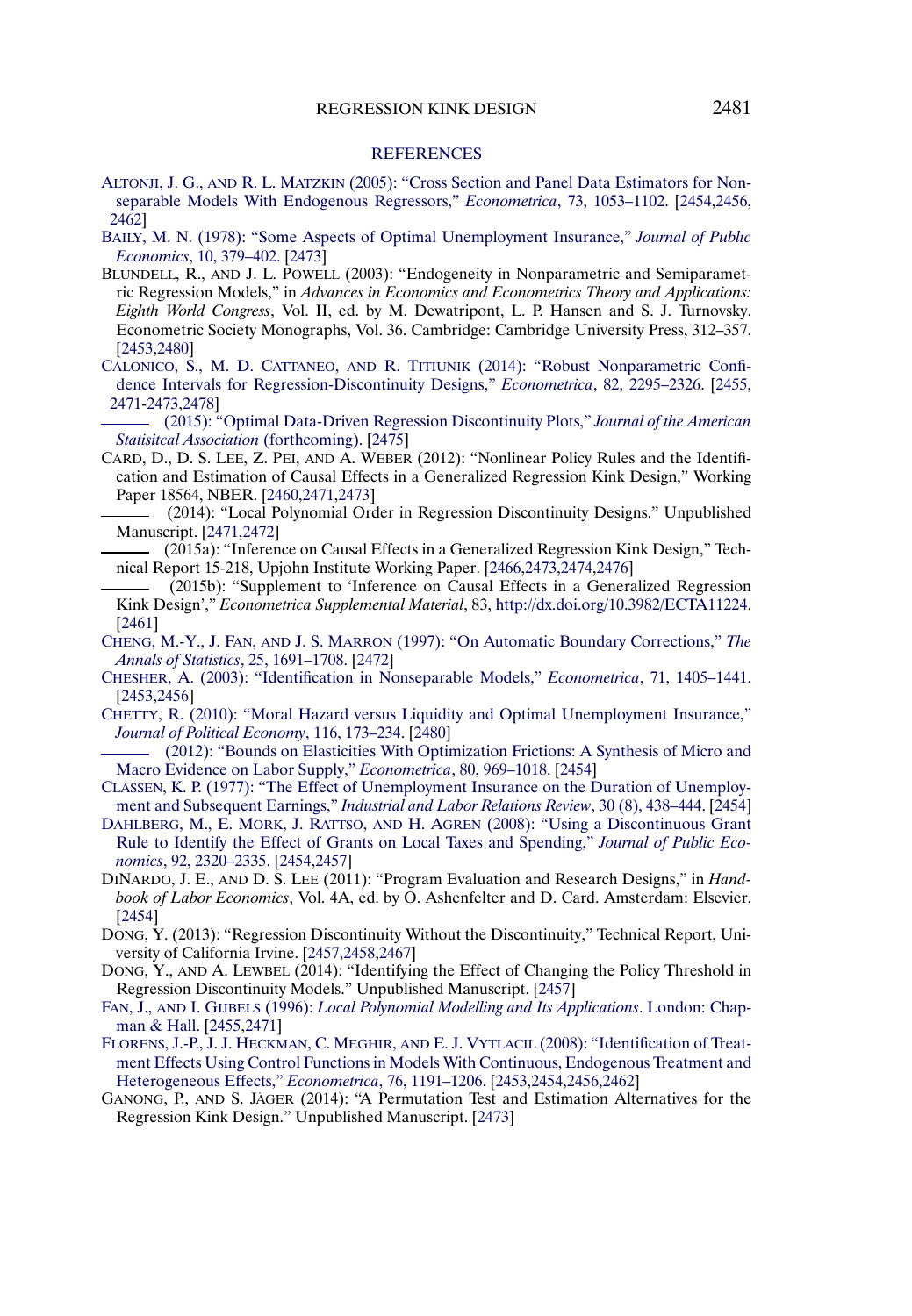- <span id="page-29-0"></span>GURYAN, J. (2001): "Does Money Matter? Regression-Discontinuity Estimates From Education Finance Reform in Massachusetts," Working Paper 8269, National Bureau of Economic Research. [\[2454,](#page-1-0)[2457](#page-4-0)[,2479\]](#page-26-0)
- HAHN, J., P. TODD, AND W. V. DER KLAAUW [\(2001\): "Identification and Estimation of Treatment](http://www.e-publications.org/srv/ecta/linkserver/openurl?rft_dat=bib:23/Hahn2001&rfe_id=urn:sici%2F0012-9682%28201511%2983%3A6%3C2453%3AIOCEIA%3E2.0.CO%3B2-4) [Effects With a Regression-Discontinuity Design,"](http://www.e-publications.org/srv/ecta/linkserver/openurl?rft_dat=bib:23/Hahn2001&rfe_id=urn:sici%2F0012-9682%28201511%2983%3A6%3C2453%3AIOCEIA%3E2.0.CO%3B2-4) *Econometrica*, 69, 201–209. [\[2458,](#page-5-0)[2459,](#page-6-0)[2464,](#page-11-0) [2471\]](#page-18-0)
- HECKMAN, J. J., AND E. J. VYTLACIL [\(2005\): "Structural Equations, Treatment Effects, and](http://www.e-publications.org/srv/ecta/linkserver/openurl?rft_dat=bib:24/HeckmanddVytlacildd2005&rfe_id=urn:sici%2F0012-9682%28201511%2983%3A6%3C2453%3AIOCEIA%3E2.0.CO%3B2-4) [Econometric Policy Evaluation,"](http://www.e-publications.org/srv/ecta/linkserver/openurl?rft_dat=bib:24/HeckmanddVytlacildd2005&rfe_id=urn:sici%2F0012-9682%28201511%2983%3A6%3C2453%3AIOCEIA%3E2.0.CO%3B2-4) *Econometrica*, 73, 669–738. [\[2455\]](#page-2-0)
- IMBENS, G. W., AND J. D. ANGRIST [\(1994\): "Identification and Estimation of Local Average](http://www.e-publications.org/srv/ecta/linkserver/openurl?rft_dat=bib:25/Imbensddd1994&rfe_id=urn:sici%2F0012-9682%28201511%2983%3A6%3C2453%3AIOCEIA%3E2.0.CO%3B2-4) [Treatment Effects,"](http://www.e-publications.org/srv/ecta/linkserver/openurl?rft_dat=bib:25/Imbensddd1994&rfe_id=urn:sici%2F0012-9682%28201511%2983%3A6%3C2453%3AIOCEIA%3E2.0.CO%3B2-4) *Econometrica*, 62, 467–475. [\[2454,](#page-1-0)[2466\]](#page-13-0)
- IMBENS, G. W., AND K. KALYANARAMAN [\(2012\): "Optimal Bandwidth Choice for the Regression](http://www.e-publications.org/srv/ecta/linkserver/openurl?rft_dat=bib:26/ImbensandKalyanaraman2012&rfe_id=urn:sici%2F0012-9682%28201511%2983%3A6%3C2453%3AIOCEIA%3E2.0.CO%3B2-4) Discontinuity Estimator," *[Review of Economic Studies](http://www.e-publications.org/srv/ecta/linkserver/openurl?rft_dat=bib:26/ImbensandKalyanaraman2012&rfe_id=urn:sici%2F0012-9682%28201511%2983%3A6%3C2453%3AIOCEIA%3E2.0.CO%3B2-4)*, 79, 933–959. [\[2455](#page-2-0)[,2472\]](#page-19-0)
- IMBENS, G. W., AND T. LEMIEUX [\(2008\): "Regression Discontinuity Designs: A Guide to Prac](http://www.e-publications.org/srv/ecta/linkserver/openurl?rft_dat=bib:27/Imbensdddyinpress&rfe_id=urn:sici%2F0012-9682%28201511%2983%3A6%3C2453%3AIOCEIA%3E2.0.CO%3B2-4)tice," *[Journal of Econometrics](http://www.e-publications.org/srv/ecta/linkserver/openurl?rft_dat=bib:27/Imbensdddyinpress&rfe_id=urn:sici%2F0012-9682%28201511%2983%3A6%3C2453%3AIOCEIA%3E2.0.CO%3B2-4)*, 142, 615–635. [\[2472\]](#page-19-0)
- IMBENS, G. W., AND W. K. NEWEY [\(2009\): "Identification and Estimation of Triangular Simulta](http://www.e-publications.org/srv/ecta/linkserver/openurl?rft_dat=bib:28/Imbens2009&rfe_id=urn:sici%2F0012-9682%28201511%2983%3A6%3C2453%3AIOCEIA%3E2.0.CO%3B2-4)[neous Equations Models Without Additivity,"](http://www.e-publications.org/srv/ecta/linkserver/openurl?rft_dat=bib:28/Imbens2009&rfe_id=urn:sici%2F0012-9682%28201511%2983%3A6%3C2453%3AIOCEIA%3E2.0.CO%3B2-4) *Econometrica*, 77, 1481–1512. [\[2453,](#page-0-0)[2455,](#page-2-0)[2456\]](#page-3-0)
- [LEE, D. S. \(2008\): "Randomized Experiments From Non-Random Selection in U.S. House Elec](http://www.e-publications.org/srv/ecta/linkserver/openurl?rft_dat=bib:29/Lee2008&rfe_id=urn:sici%2F0012-9682%28201511%2983%3A6%3C2453%3AIOCEIA%3E2.0.CO%3B2-4)tions," *[Journal of Econometrics](http://www.e-publications.org/srv/ecta/linkserver/openurl?rft_dat=bib:29/Lee2008&rfe_id=urn:sici%2F0012-9682%28201511%2983%3A6%3C2453%3AIOCEIA%3E2.0.CO%3B2-4)*, 142, 675–697. [\[2453,](#page-0-0)[2459,](#page-6-0)[2462](#page-9-0)[,2470](#page-17-0)[,2480\]](#page-27-0)
- LEE, D. S., AND T. LEMIEUX [\(2010\): "Regression Discontinuity Designs in Economics,"](http://www.e-publications.org/srv/ecta/linkserver/openurl?rft_dat=bib:30/LeeandLemieux2010&rfe_id=urn:sici%2F0012-9682%28201511%2983%3A6%3C2453%3AIOCEIA%3E2.0.CO%3B2-4) *Journal [of Economic Literature](http://www.e-publications.org/srv/ecta/linkserver/openurl?rft_dat=bib:30/LeeandLemieux2010&rfe_id=urn:sici%2F0012-9682%28201511%2983%3A6%3C2453%3AIOCEIA%3E2.0.CO%3B2-4)*, 48, 281–355. [\[2454\]](#page-1-0)
- [LEWBEL, A. \(1998\): "Semiparametric Latent Variable Model Estimation With Endogenous or](http://www.e-publications.org/srv/ecta/linkserver/openurl?rft_dat=bib:31/Lewbel1998&rfe_id=urn:sici%2F0012-9682%28201511%2983%3A6%3C2453%3AIOCEIA%3E2.0.CO%3B2-4) [Mismeasured Regressors,"](http://www.e-publications.org/srv/ecta/linkserver/openurl?rft_dat=bib:31/Lewbel1998&rfe_id=urn:sici%2F0012-9682%28201511%2983%3A6%3C2453%3AIOCEIA%3E2.0.CO%3B2-4) *Econometrica*, 66, 105–121. [\[2453\]](#page-0-0)
- [\(2000\): "Semiparametric Qualitative Response Model Estimation With Unknown Het](http://www.e-publications.org/srv/ecta/linkserver/openurl?rft_dat=bib:32/Lewbel2000&rfe_id=urn:sici%2F0012-9682%28201511%2983%3A6%3C2453%3AIOCEIA%3E2.0.CO%3B2-4)[eroscedasticity or Instrumental Variables,"](http://www.e-publications.org/srv/ecta/linkserver/openurl?rft_dat=bib:32/Lewbel2000&rfe_id=urn:sici%2F0012-9682%28201511%2983%3A6%3C2453%3AIOCEIA%3E2.0.CO%3B2-4) *Journal of Econometrics*, 97, 145–177. [\[2453\]](#page-0-0)
- [MCCRARY, J. \(2008\): "Manipulation of the Running Variable in the Regression Discontinuity](http://www.e-publications.org/srv/ecta/linkserver/openurl?rft_dat=bib:33/McCrary2008&rfe_id=urn:sici%2F0012-9682%28201511%2983%3A6%3C2453%3AIOCEIA%3E2.0.CO%3B2-4) [Design: A Density Test,"](http://www.e-publications.org/srv/ecta/linkserver/openurl?rft_dat=bib:33/McCrary2008&rfe_id=urn:sici%2F0012-9682%28201511%2983%3A6%3C2453%3AIOCEIA%3E2.0.CO%3B2-4) *Journal of Econometrics*, 142, 698–714. [\[2469\]](#page-16-0)
- [MEYER, B. D. \(1990\): "Unemployment Insurance and Unemployment Spells,"](http://www.e-publications.org/srv/ecta/linkserver/openurl?rft_dat=bib:34/Meyer1990&rfe_id=urn:sici%2F0012-9682%28201511%2983%3A6%3C2453%3AIOCEIA%3E2.0.CO%3B2-4) *Econometrica*, 58, [757–782.](http://www.e-publications.org/srv/ecta/linkserver/openurl?rft_dat=bib:34/Meyer1990&rfe_id=urn:sici%2F0012-9682%28201511%2983%3A6%3C2453%3AIOCEIA%3E2.0.CO%3B2-4) [\[2458\]](#page-5-0)
- NIELSEN, H. S., T. SØRENSEN, AND C. R. TABER [\(2010\): "Estimating the Effect of Student Aid on](http://www.e-publications.org/srv/ecta/linkserver/openurl?rft_dat=bib:35/Nielsenetalddd2010&rfe_id=urn:sici%2F0012-9682%28201511%2983%3A6%3C2453%3AIOCEIA%3E2.0.CO%3B2-4) [College Enrollment: Evidence From a Government Grant Policy Reform,"](http://www.e-publications.org/srv/ecta/linkserver/openurl?rft_dat=bib:35/Nielsenetalddd2010&rfe_id=urn:sici%2F0012-9682%28201511%2983%3A6%3C2453%3AIOCEIA%3E2.0.CO%3B2-4) *American Economic [Journal: Economic Policy](http://www.e-publications.org/srv/ecta/linkserver/openurl?rft_dat=bib:35/Nielsenetalddd2010&rfe_id=urn:sici%2F0012-9682%28201511%2983%3A6%3C2453%3AIOCEIA%3E2.0.CO%3B2-4)*, 2, 185–215. [\[2454,](#page-1-0)[2457,](#page-4-0)[2479\]](#page-26-0)
- ROUSSAS, G. G. (2004): *[An Introduction to Measure-Theoretic Probability](http://www.e-publications.org/srv/ecta/linkserver/openurl?rft_dat=bib:36/Roussas2004&rfe_id=urn:sici%2F0012-9682%28201511%2983%3A6%3C2453%3AIOCEIA%3E2.0.CO%3B2-4)*. Burlington, MA: Aca[demic Press.](http://www.e-publications.org/srv/ecta/linkserver/openurl?rft_dat=bib:36/Roussas2004&rfe_id=urn:sici%2F0012-9682%28201511%2983%3A6%3C2453%3AIOCEIA%3E2.0.CO%3B2-4) [\[2461\]](#page-8-0)
- RUPPERT, D., AND M. P. WAND [\(1994\): "Multivariate Locally Weighted Least Squares Regres](http://www.e-publications.org/srv/ecta/linkserver/openurl?rft_dat=bib:37/RuppertandWand1994&rfe_id=urn:sici%2F0012-9682%28201511%2983%3A6%3C2453%3AIOCEIA%3E2.0.CO%3B2-4)sion," *[The Annals of Statistics](http://www.e-publications.org/srv/ecta/linkserver/openurl?rft_dat=bib:37/RuppertandWand1994&rfe_id=urn:sici%2F0012-9682%28201511%2983%3A6%3C2453%3AIOCEIA%3E2.0.CO%3B2-4)*, 22, 1346–1370. [\[2471\]](#page-18-0)
- [SAEZ, E. \(2010\): "Do Taxpayers Bunch at Kink Points?"](http://www.e-publications.org/srv/ecta/linkserver/openurl?rft_dat=bib:38/Saez2010&rfe_id=urn:sici%2F0012-9682%28201511%2983%3A6%3C2453%3AIOCEIA%3E2.0.CO%3B2-4) *American Economic Journal: Economic Policy*[, 2, 180–212.](http://www.e-publications.org/srv/ecta/linkserver/openurl?rft_dat=bib:38/Saez2010&rfe_id=urn:sici%2F0012-9682%28201511%2983%3A6%3C2453%3AIOCEIA%3E2.0.CO%3B2-4) [\[2480\]](#page-27-0)
- SIMONSEN, M., L. SKIPPER, AND N. SKIPPER [\(2015\): "Price Sensitivity of Demand for Prescription](http://www.e-publications.org/srv/ecta/linkserver/openurl?rft_dat=bib:39/Simonsen2011&rfe_id=urn:sici%2F0012-9682%28201511%2983%3A6%3C2453%3AIOCEIA%3E2.0.CO%3B2-4) [Drugs: Exploiting a Regression Kink Design,"](http://www.e-publications.org/srv/ecta/linkserver/openurl?rft_dat=bib:39/Simonsen2011&rfe_id=urn:sici%2F0012-9682%28201511%2983%3A6%3C2453%3AIOCEIA%3E2.0.CO%3B2-4) *Journal of Applied Econometrics* (forthcoming). [\[2454](#page-1-0)[,2457](#page-4-0)[,2479\]](#page-26-0)
- THISTLETHWAITE, D. L., AND D. T. CAMPBELL [\(1960\): "Regression-Discontinuity Analysis: An](http://www.e-publications.org/srv/ecta/linkserver/openurl?rft_dat=bib:40/Thistlethwaitedddy60&rfe_id=urn:sici%2F0012-9682%28201511%2983%3A6%3C2453%3AIOCEIA%3E2.0.CO%3B2-4) [Alternative to the ex-post facto Experiment,"](http://www.e-publications.org/srv/ecta/linkserver/openurl?rft_dat=bib:40/Thistlethwaitedddy60&rfe_id=urn:sici%2F0012-9682%28201511%2983%3A6%3C2453%3AIOCEIA%3E2.0.CO%3B2-4) *Journal of Educational Psychology*, 51, 309–317. [\[2457\]](#page-4-0)
- TURNER, L. J. (2013): "The Road to Pell Is Paved With Good Intentions: The Economic Incidence of Federal Student Grant Aid," Technical Report, University of Maryland. [\[2464\]](#page-11-0)
- [VYTLACIL, E. J. \(2002\): "Independence, Monotonicity, and Latent Index Models: An Equiva](http://www.e-publications.org/srv/ecta/linkserver/openurl?rft_dat=bib:42/Vytlacilnotedd2002&rfe_id=urn:sici%2F0012-9682%28201511%2983%3A6%3C2453%3AIOCEIA%3E2.0.CO%3B2-4)[lence Result,"](http://www.e-publications.org/srv/ecta/linkserver/openurl?rft_dat=bib:42/Vytlacilnotedd2002&rfe_id=urn:sici%2F0012-9682%28201511%2983%3A6%3C2453%3AIOCEIA%3E2.0.CO%3B2-4) *Econometrica*, 70, 331–341. [\[2454\]](#page-1-0)
- [WELCH, F. \(1977\): "What Have We Learned From Empirical Studies of Unemployment Insur](http://www.e-publications.org/srv/ecta/linkserver/openurl?rft_dat=bib:43/Welch1977&rfe_id=urn:sici%2F0012-9682%28201511%2983%3A6%3C2453%3AIOCEIA%3E2.0.CO%3B2-4)ance?" *[Industrial and Labor Relations Review](http://www.e-publications.org/srv/ecta/linkserver/openurl?rft_dat=bib:43/Welch1977&rfe_id=urn:sici%2F0012-9682%28201511%2983%3A6%3C2453%3AIOCEIA%3E2.0.CO%3B2-4)*, 30, 451–461. [\[2454\]](#page-1-0)
- ZWEIMÜLLER, J., R. WINTER-EBMER, R. LALIVE, A. KUHN, J.-P. WUELLRICH, O. RUF, AND S. BÜCHI (2009): "Austrian Social Security Database, University of Zurich," Working Paper iewwp410, Institute for Empirical Research in Economics. [\[2474\]](#page-21-0)